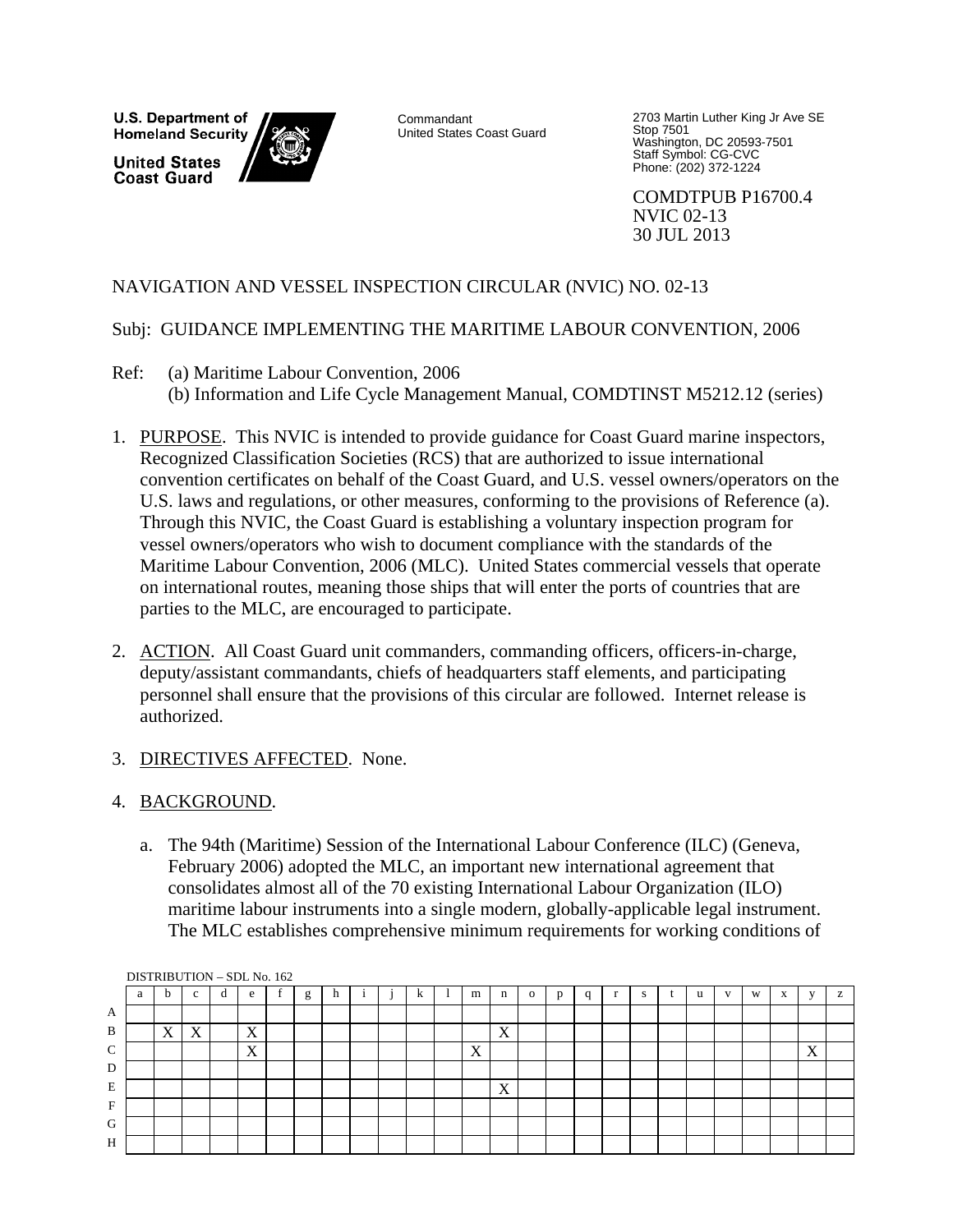seafarers, including conditions of employment, hours of work and rest, accommodations, recreational facilities, food and catering, health protection, medical care, welfare, and social security protection. It combines rights and principles with specific standards and detailed guidance as to how to implement these standards at the national level. The Convention comprises three different, but related, parts: the Articles, the Regulations, and the Code. The Articles and the Regulations set out the core rights and principles and the basic obligations of members ratifying the Convention. The Code contains the details for the implementation of the Regulations. The Code comprises Part A (mandatory standards) and Part B (non-mandatory guidelines).

- b. The MLC provides a large measure of flexibility to ratifying countries as to how they will implement its provisions under Part A. The major areas of flexibility in the MLC include—
	- (1) Unless specified otherwise in the Convention, national implementation may be achieved through national laws or regulations, through collective bargaining agreements, or through an already established industry practice;
	- (2) Implementation may also be achieved through measures that are considered "substantially equivalent" to the MLC standards, provided the implementing country satisfies itself that the relevant legislation or other implementing measure achieves the general object and purpose of the pertinent provisions in the Convention;
	- (3) In certain circumstances, the application of details in the Code may be relaxed for some smaller vessels; and
	- (4) While all vessels covered by the Convention must be inspected for compliance with its requirements, flag-State administrations are not required to certify and provide documentation for vessels less than 500 gross tonnage.

## 5. DISCUSSION.

a. The MLC enters into force on 20 August 2013. Under the MLC, certain vessels flagged by ratifying countries are required to maintain a valid MLC certificate issued by their flag administration. As of the effective date of this NVIC, the United States has not ratified the MLC. Until such time that the United States ratifies the MLC, the Coast Guard cannot mandate enforcement of its requirements for U.S. vessels or for foreign vessels while operating on the navigable waters of the United States. However, Article V, Paragraph 7, of the Convention contains a "no more favorable treatment clause" that requires ratifying governments to impose Convention requirements on all vessels—even those from a non-ratifying government—when calling on their ports. As a result, U.S. vessels that cannot demonstrate compliance with the MLC may be at risk for Port State Control actions, including detention, when operating in the port of a ratifying nation. The MLC page on the ILO's website provides a comprehensive source of information about the Convention, including a complete list of ratifying countries, inspection guidelines (Guidelines for Flag State Inspections and for Port State Inspections), relevant news concerning the Convention, and electronic copies of the Convention for free download. The MLC page can be found under the "Labour Standards" tab on the ILO's main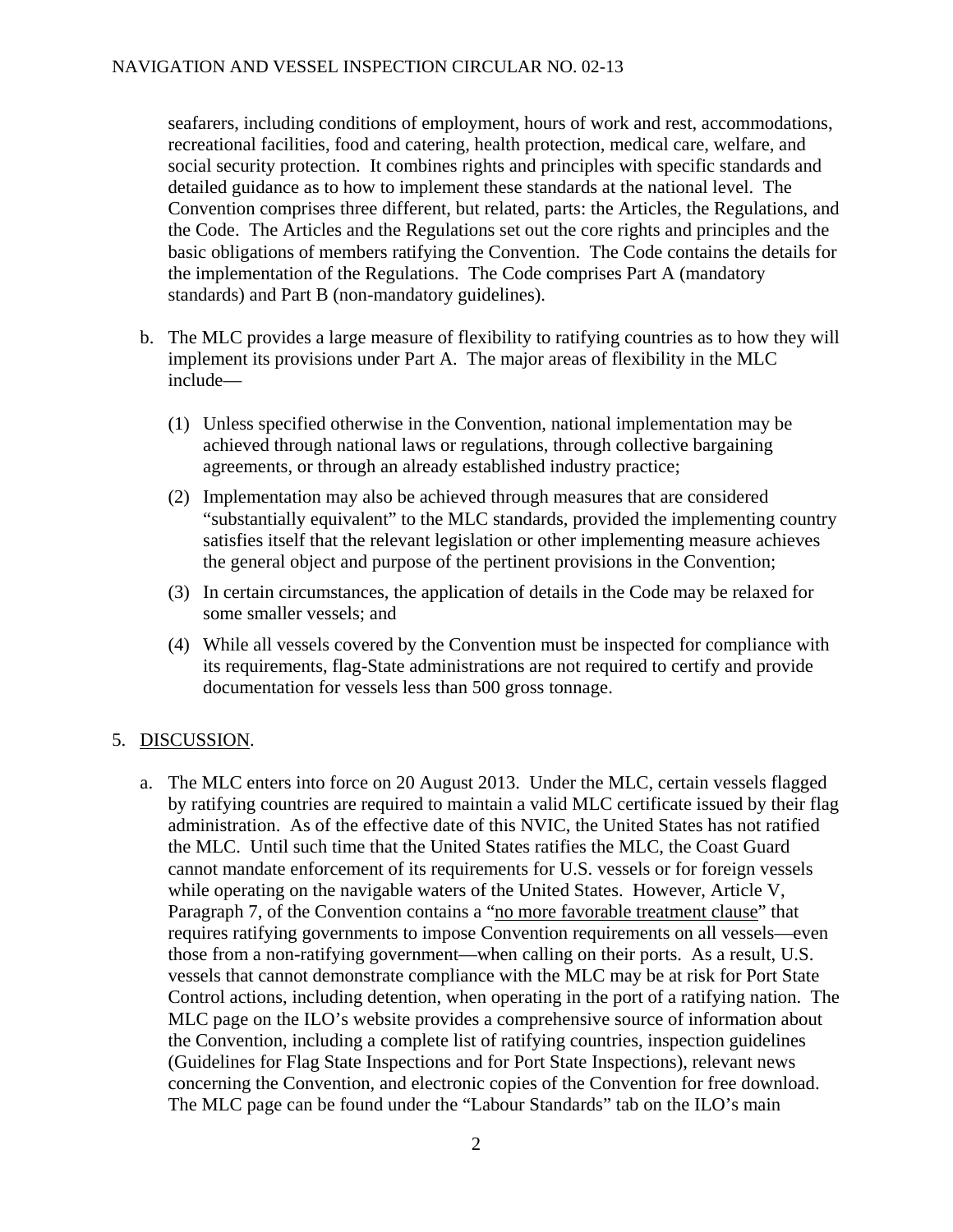website ([www.ilo.org](http://www.ilo.org/)). Vessel owners or operators should review the ILO's list of ratifying countries to determine if they may be impacted during a foreign voyage.

- b. Under the MLC, ratifying governments must require owners/operators of certain vessels 500 gross tonnage or more as measured under the convention measurement system, hereafter "GT ITC," to demonstrate that the working and living conditions on board the vessel are in keeping with the Convention requirements, and to maintain compliance certificates. Ratifying governments must accept these certificates as prima facie evidence of compliance with the MLC. The Coast Guard intends to issue a Statement of Voluntary Compliance-Maritime Labour Convention (SOVC-MLC) certificate to U.S. flaggedvessels demonstrating compliance with the U.S. laws and regulations or other measures conforming to the MLC requirements. Thus, the owner/operator of a U.S. vessel, while not required to possess a SOVC-MLC, may obtain one for evidence of voluntary compliance with the standards of the MLC.
- c. This NVIC contains a summary of applicable U.S. laws and regulations and other measures meeting the standards of the Convention. Where the United States has satisfied itself that certain laws and regulations or other measures are conducive to the achievement of the general objective of the specific provision, this NVIC specifies where such substantial equivalency is used. This NVIC underwent a public comment period during which the Coast Guard received comments from concerned seafarers and owner or operator organizations.
- d. Through the promulgation of this NVIC, the Coast Guard is requesting Recognized Classification Societies (RCS) to conduct MLC compliance inspections and issue SOVCs at the request of vessel owners/operators. The RCS have the training and resources available to carry out inspections consistent with the MLC. The Coast Guard does not intend to conduct voluntary MLC inspections for vessels that are classed and can obtain this inspection from their respective RCS. Vessel owners/operators should contact their RCS to schedule a MLC compliance inspection. The RCS should use the guidance outlined in Enclosure (1) when conducting compliance inspections. For inspections conducted by the Coast Guard, Officers in Charge, Marine Inspection (OCMIs) shall direct their staffs to use the guidance in Enclosure (1) when conducting voluntary inspections on applicable U.S. vessels for the issuance of a SOVC-MLC. Enclosure (2) to this NVIC also includes the definitions of "seafarer," "ship," and "shipowner," for the purpose of the MLC.
- e. United States vessels that are unable to demonstrate compliance with the MLC may be subject to Port State Control (PSC) actions when engaged on international voyages to countries that have ratified the MLC. Through receipt of an SOVC-MLC, a vessel is recognized by the United States as being "certified" to the standards of the MLC. However, foreign Port State Authorities are not obligated to accept the SOVC-MLC as prima facie evidence of compliance. Therefore, owners or operators should ensure that they are able to demonstrate to PSC Authorities the compliance measures they have put in place for their vessels. To better manage inspection resources, OCMIs should focus inspections on vessels that routinely operate in the ports of MLC-ratifying nations.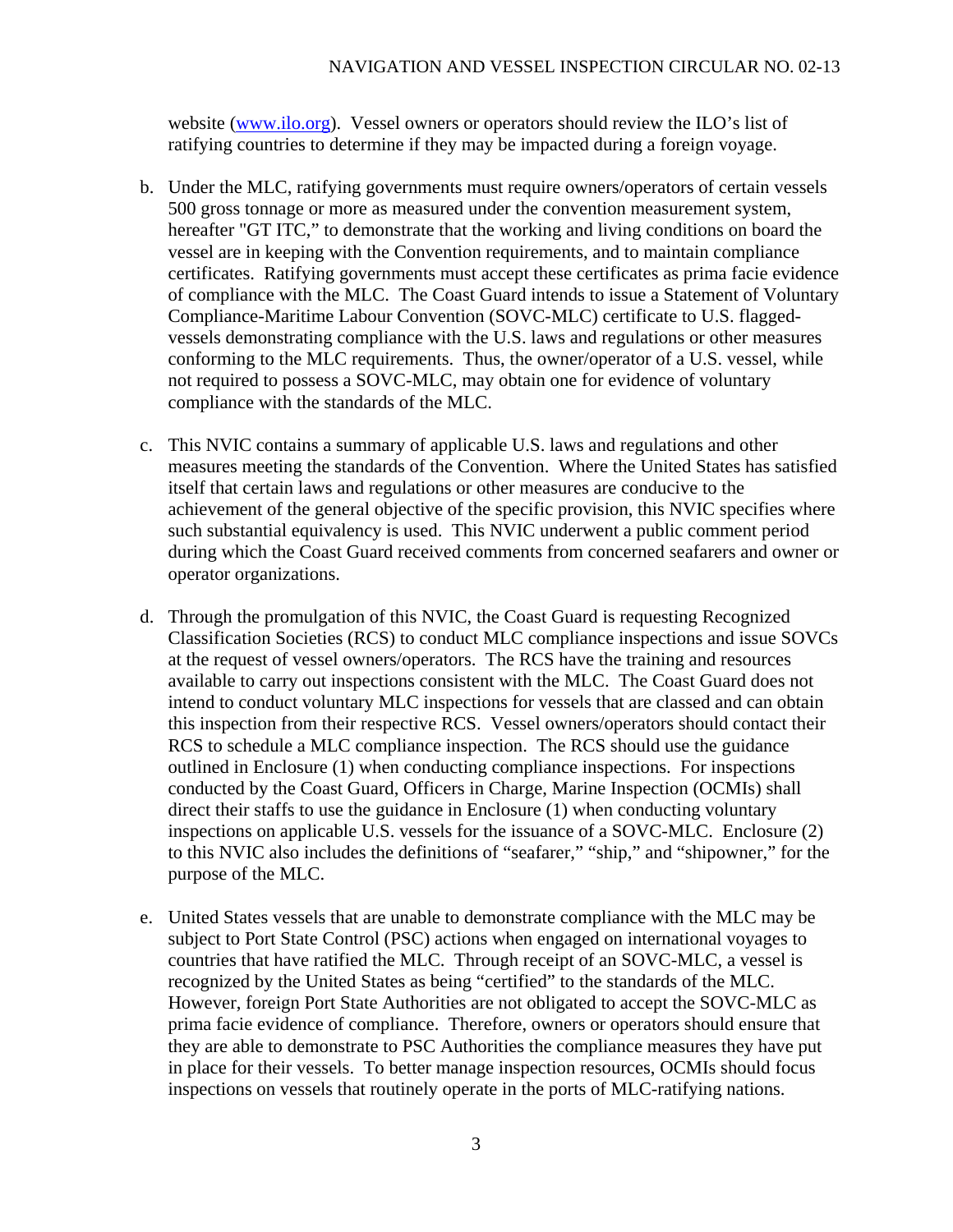- f. Specific vessel applicability:
	- (1) Vessels 500 GT ITC or more engaged on International Voyages. United States commercial vessels of 500 GT ITC or more that engage on international voyages may be "certified" as having demonstrated compliance with the U.S. laws and regulations or other measures conforming to the MLC requirements through possession of a SOVC-MLC, which is in keeping with Regulation 5.1.3 of the Convention.
	- (2) Vessels less than 500 GT ITC engaged on International Voyages. United States commercial vessels, including uninspected commercial vessels, less than 500 GT ITC that engage on international voyages to ports of MLC-ratifying nations may also be required to demonstrate compliance with the U.S. laws and regulations or other measures conforming to the requirements of the MLC. The Convention does not require these vessels to be issued compliance certificates. However, it is recommended that these vessels voluntarily comply with the requirements of the MLC and develop their own Declaration of Maritime Labour Compliance (DMLC). See Enclosure (1) for further details.
	- (3) Vessels exclusively operating on the inland waters of the United States do not fall within the definition of "vessel" in Article II  $(1)(i)$  of the Convention. For the purpose of the voluntary inspection program, the United States will also consider the Great Lakes and the waters east of the Juan de Fuca Strait as inland waters. Therefore, vessels navigating exclusively in these areas are exempt from any requirements of the MLC imposed by ratifying governments.
	- (4) Until such time that the United States ratifies the MLC, vessels that do not operate in ports of MLC-ratifying nations are not required to be in compliance with the Convention. Owners/operators of U.S. commercial vessels who would like to obtain an SOVC should request an MLC inspection from an RCS as part of a regularly scheduled survey, or from the Coast Guard as part of their inspection for certification.
	- (5) The Coast Guard is working with Transport Canada to address those vessels that transit on waters bordering both countries. It is envisioned that certain vessels operating exclusively between ports in the United States and Canada could demonstrate conformance with MLC standards through compliance with existing U.S. laws, regulations and other measures.
- g. The MLC specifies 14 areas that are subject to a mandatory compliance for certification and the issuance of compliance certificates. In order for the Coast Guard to issue a SOVC to a U.S. commercial vessel, the areas that must be inspected and certified as meeting the requirements of U.S. laws and regulations or other measures conforming to the MLC are—
	- (1) Minimum age (Regulation 1.1)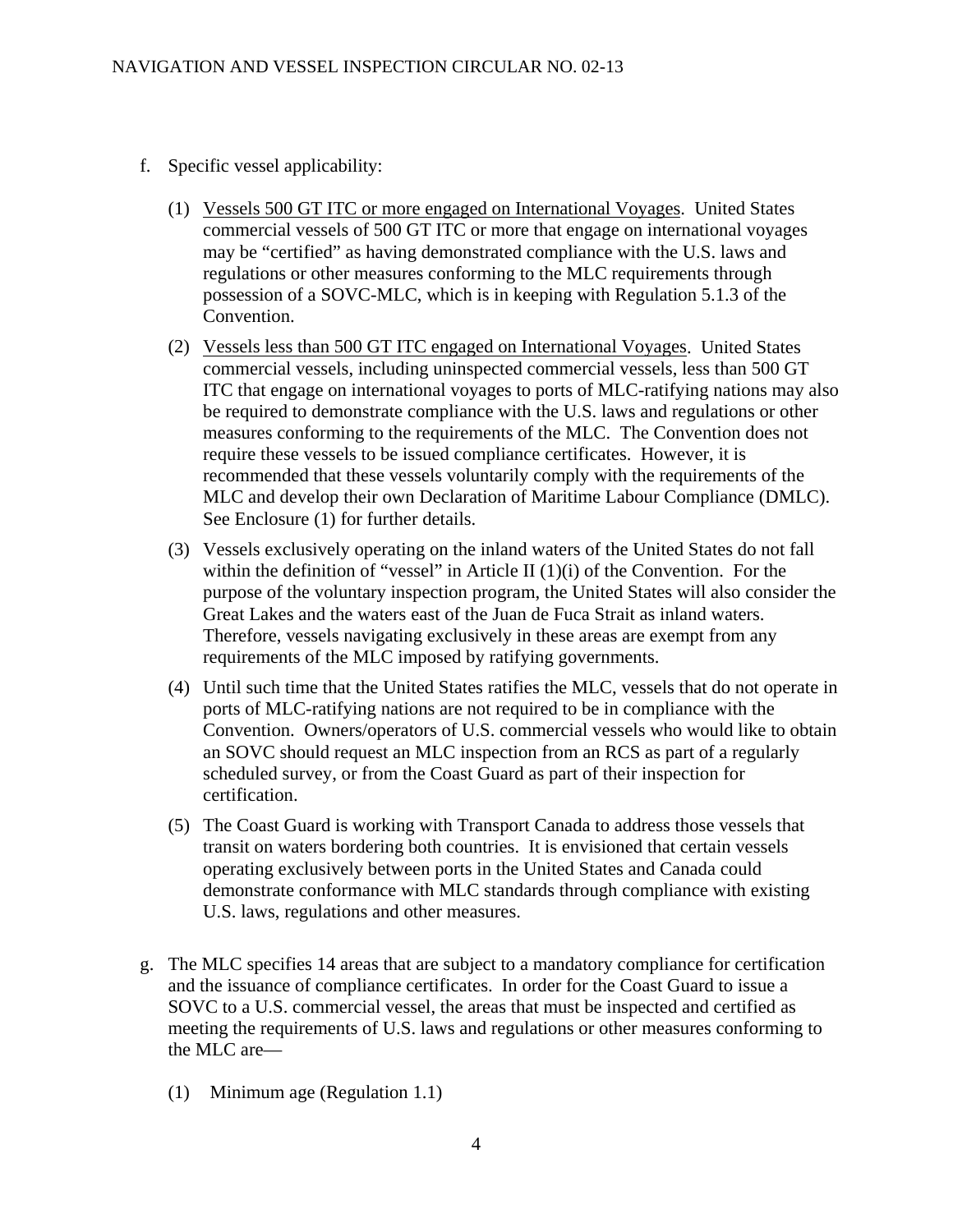- (2) Medical certification (Regulation 1.2)
- (3) Qualifications of seafarers (Regulation 1.3)
- (4) Use of any licensed or certified or regulated private recruitment and placement services (Regulation 1.4)
- (5) Seafarers' employment agreements (Regulation 2.1)
- (6) Payment of wages (Regulation 2.2)
- (7) Hours of work and rest (Regulation 2.3)
- (8) Manning levels for the ship (Regulation 2.7)
- (9) Accommodation (Regulation 3.1)
- (10) Onboard recreation facilities (Regulation 3.1)
- (11) Food and catering (Regulation 3.2)
- (12) Onboard medical care (Regulation 4.1)
- (13) Health and safety and accident prevention (Regulation 4.3)
- (14) Onboard complaint procedures (Regulation 5.1.5)
- h. The possession of a SOVC-MLC, form number CG-16450 (see example in Enclosure (3)), is intended to provide prima facie evidence that the vessel is in compliance with the U.S. laws and regulations or other measures conforming to the Convention requirements. The format of the SOVC-MLC certificate is consistent with the sample MLC certificate provided in the Code of the MLC and will be supplemented with a Statement of Voluntary Compliance-Declaration of Maritime Labour Compliance (SOVC-DMLC). The SOVC-DMLC is a unique two-part form that must be completed by the Coast Guard or RCS and the vessel owner/operator. Consistent with the MLC requirements, once issued, the SOVC-MLC and SOVC-DMLC should be posted on the vessel in a conspicuous place available to the seafarers. Each RCS should develop its own versions of the SOVC-MLC and Part I of the SOVC-DMLC. The following paragraphs provide additional details:
	- (1) The SOVC-MLC is issued by the Coast Guard or an RCS.
	- (2) The SOVC-DMLC Part I, form number CG-16450B, is prepared by the Coast Guard and references current U.S. laws, regulations, or other measures conforming to the Convention requirements. As previously stated, the RCS should develop their own version of the SOVC-DMLC Part I. Through this NVIC, the Coast Guard is requesting the RCS to sign its own version of the SOVC-DMLC Part I on behalf of the Coast Guard. The information required in SOVC-DMLC Part I must conform to the template in Enclosure (4). Any changes to the content of the SOVC-DMLC Part I must be approved by the Coast Guard. See Enclosure (1) for further details.
	- (3) The SOVC-DMLC Part II (see template in Enclosure (5)) must be prepared by the vessel owner/operator. This format follows that of the sample DMLC Part II provided in the Convention. It should document the measures put in place to ensure ongoing compliance with the standards of the SOVC-DMLC Part I. A template for the SOVC-DMLC Part II is also available for free download on the Coast Guard's Homeport website under the Domestic Vessels/Domestic Vessel General tab. Once the SOVC-DMLC Part II is prepared, the Coast Guard or RCS will review the measures drawn up by the vessel owner/operator and, following a successful inspection, endorse Part II of the SOVC-DMLC.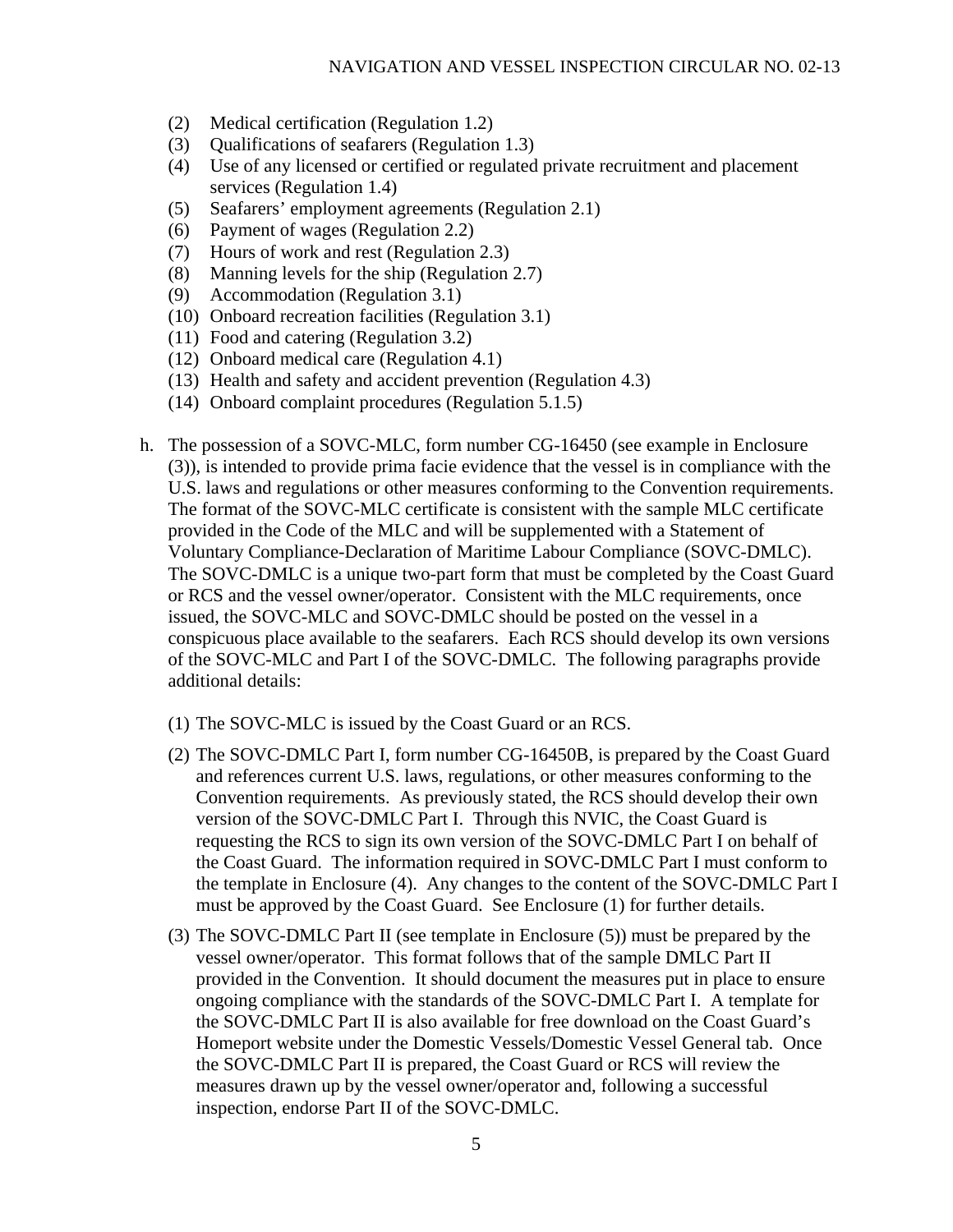- 6. DISCLAIMER. The guidance in this NVIC is not a substitute for applicable legal requirements, nor is it, in itself, a regulation. It neither imposes nor intends to impose legallybinding requirements on any party. It represents the Coast Guard's current thinking on this topic and may assist industry, mariners, the general public, and the Coast Guard, as well as other federal and state regulators, in applying statutory and regulatory requirements. You may use an alternative approach for demonstrating voluntary compliance with the standards of the MLC if you determine that the approach will satisfy the relevant provisions within the Convention, although this will not exempt you from complying with applicable United States law and regulations. If you want to discuss an alternative approach (you are not required to do so), you may contact the local Coast Guard OCMI who is responsible for implementing this guidance.
- 7. QUESTIONS. Questions or concerns regarding this policy may be directed to Commandant (CG- CVC-1) at (202) 372-1224, or CG-CVC-1@uscg.mil.
- 8. RECORDS MANAGEMENT CONSIDERATIONS. This NVIC has been thoroughly reviewed during the directives clearing process, and it has been determined that there are records scheduling requirements, in accordance with Reference (b).
- 9. ENVIRONMENTAL ASPECT AND IMPACT CONSIDERATIONS. Environmental considerations under the National Environmental Policy Act (NEPA) were examined in the development of this Instruction. This Instruction included preparation of guidance documents that implement, without substantive change, the applicable Commandant Instruction or other federal agency regulations, procedures, manuals, and other guidance documents. It is categorically excluded from further NEPA analysis and documentation requirements under Categorical Exclusion (33) as published in COMDTINST M16475.1 (series), Figure 2-1. An Environmental Checklist and Categorical Exclusion Determination are not required.
- 10. FORMS/REPORTS. This NVIC contains a collection of information under the Paperwork Reduction Act of 1995 (44 U.S.C. 3501-3520) (PRA). This collection of information has been submitted to the Office of Management and Budget (OMB) for review in accordance with the PRA. An agency may not conduct a collection of information unless the collection of information displays a valid control number assigned by OMB. You do not need to respond to a collection of information unless it displays a currently valid control number from OMB. Before the Coast Guard could enforce the collection of information referenced in this notice, OMB would need to approve the Coast Guard's pending request to collect this information.

JOSEPH A. SERVIDIO /s/ Rear Admiral, U.S. Coast Guard Assistant Commandant, Prevention Policy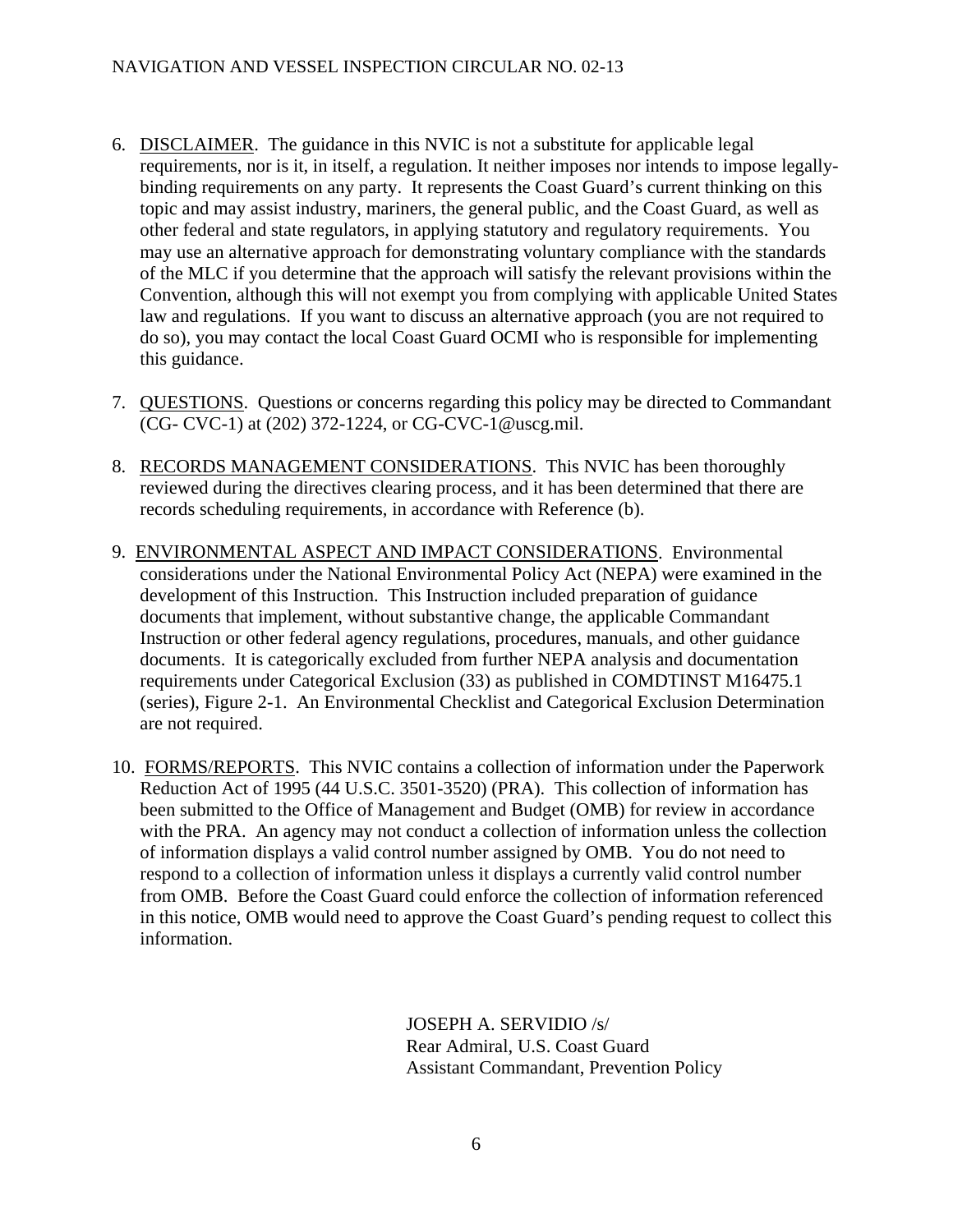- Enclosures: (1) MLC Inspection Guidelines for U.S. Commercial Vessels on International Voyages
	- (2) Definitions
	- (3) SOVC-MLC
	- (4) SOVC-DMLC Part I
	- (5) SOVC-DMLC Part II Template
	- (6) Owner/Operator Declaration of Maritime Labour Compliance
	- (7) SOVC-IMLC
	- (8) Hazardous work and consideration on Health and Safety Issues for Seafarers under the age of 18
	- (9) Guidelines for Ships Cook Competency
	- (10) Guidelines for On Board Complaints Procedures
	- (11) USCG MLC Inspection Report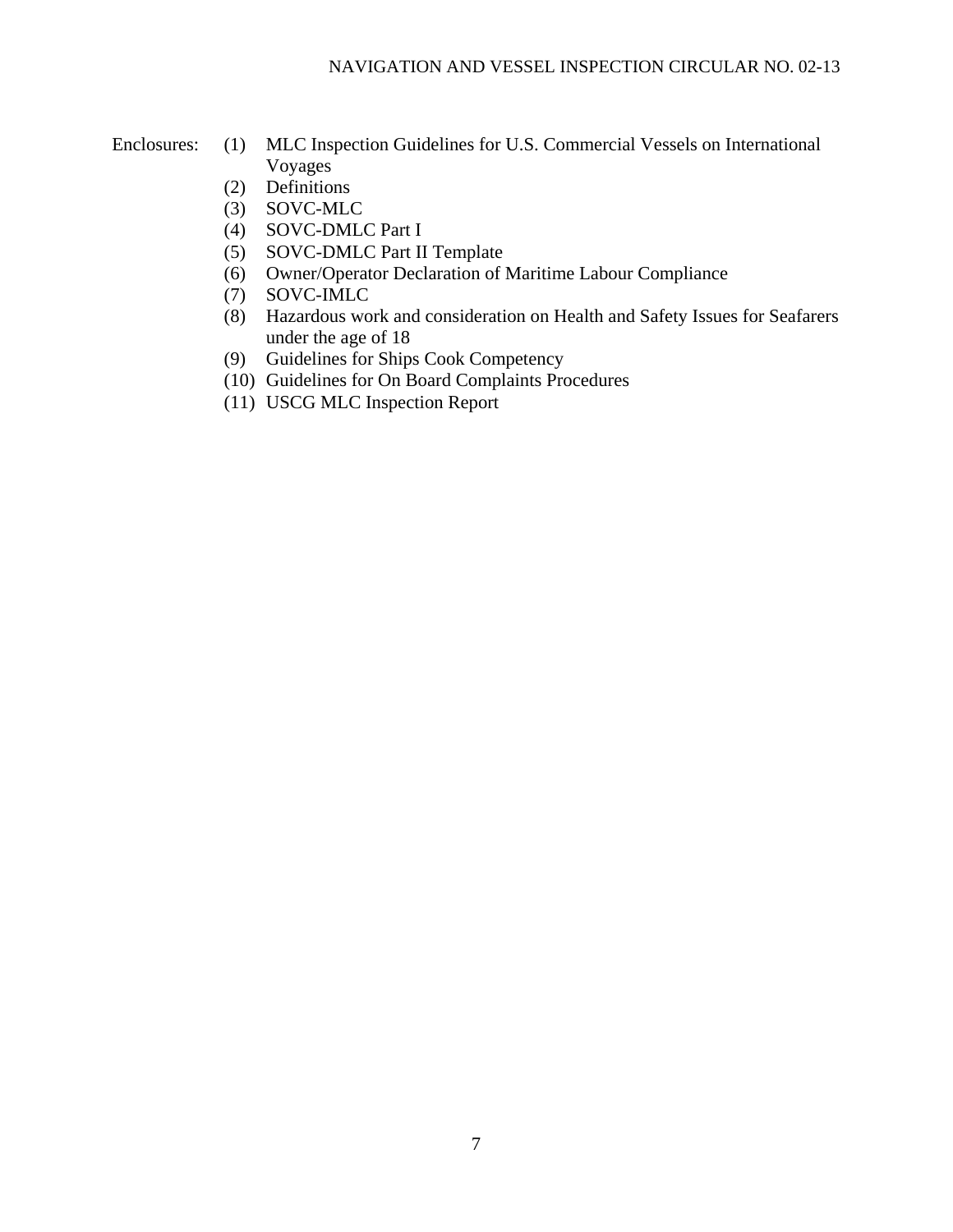# **Maritime Labour Convention, 2006 Inspection Guidelines for U.S. Commercial Vessels on International Voyages**

- 1. General:
	- a. The Maritime Labour Convention, 2006 (MLC) is intended to help achieve decent working/living conditions for all seafarers. It sets out fundamental rights and principles with respect to their working and living conditions, and the guidance in this enclosure will provide marine inspectors and owners/operators with a framework to achieve voluntary compliance.
	- b. This NVIC contains a breakdown of U.S. laws and regulations and other measures conforming to the Convention requirements. As provided by the Convention, this NVIC specifies where substantial equivalency is used to facilitate voluntary compliance with the particular provisions, on the basis that the United States has satisfied itself that the relevant domestic laws and regulations or other measures are conducive to the full achievement of the general objective of the specific provision.
	- c. As previously stated, the Coast Guard does not intend to conduct voluntary MLC inspections for vessels that are classed and can obtain this inspection from their Recognized Classification Society (RCS). For those other U.S. vessels over 500 GT ITC that operate on international voyages, the Coast Guard will offer inspections of voluntary compliance with the U.S. laws and regulations and other measures conforming to the MLC provisions. Owners/operators who wish to demonstrate voluntary compliance should contact their local Coast Guard, Officer in Charge, Marine Inspection (OCMI) and request an inspection. MLC inspection guidance published by the International Labour Organization (ILO) recognizes that, while compliance with all requirements of the Code must be verified through inspection, any inspection is a subjective process, and marine inspectors should use their professional judgment and expertise when determining the depth for each item required to be inspected.
	- d. Vessels demonstrating compliance with the U.S. laws and regulations or other measures conforming to the MLC requirements will be issued a Statement of Voluntary Compliance, Maritime Labour Certificate (SOVC-MLC) and a Statement of Voluntary Compliance, Declaration of Maritime Labour Compliance (SOVC-DMLC). Vessels that are issued these certificates will be recognized by the United States as being voluntarily "certified" for compliance with the U.S. laws and regulations or other measures conforming to the MLC requirements. Foreign Port State Authorities are not obligated to accept the SOVC-MLC as prima facie evidence of compliance. Therefore, vessels should be prepared for expanded Port State Control (PSC) examinations at any time when operating in the ports of an MLC ratifying nation.
	- e. Any RCS that is authorized to issue international convention certificates on behalf of the Coast Guard is also authorized to conduct MLC inspections and issue Statements of Voluntary Compliance at the request of an owner/operator. The RCS should use the guidance outlined in this enclosure when conducting compliance inspections and should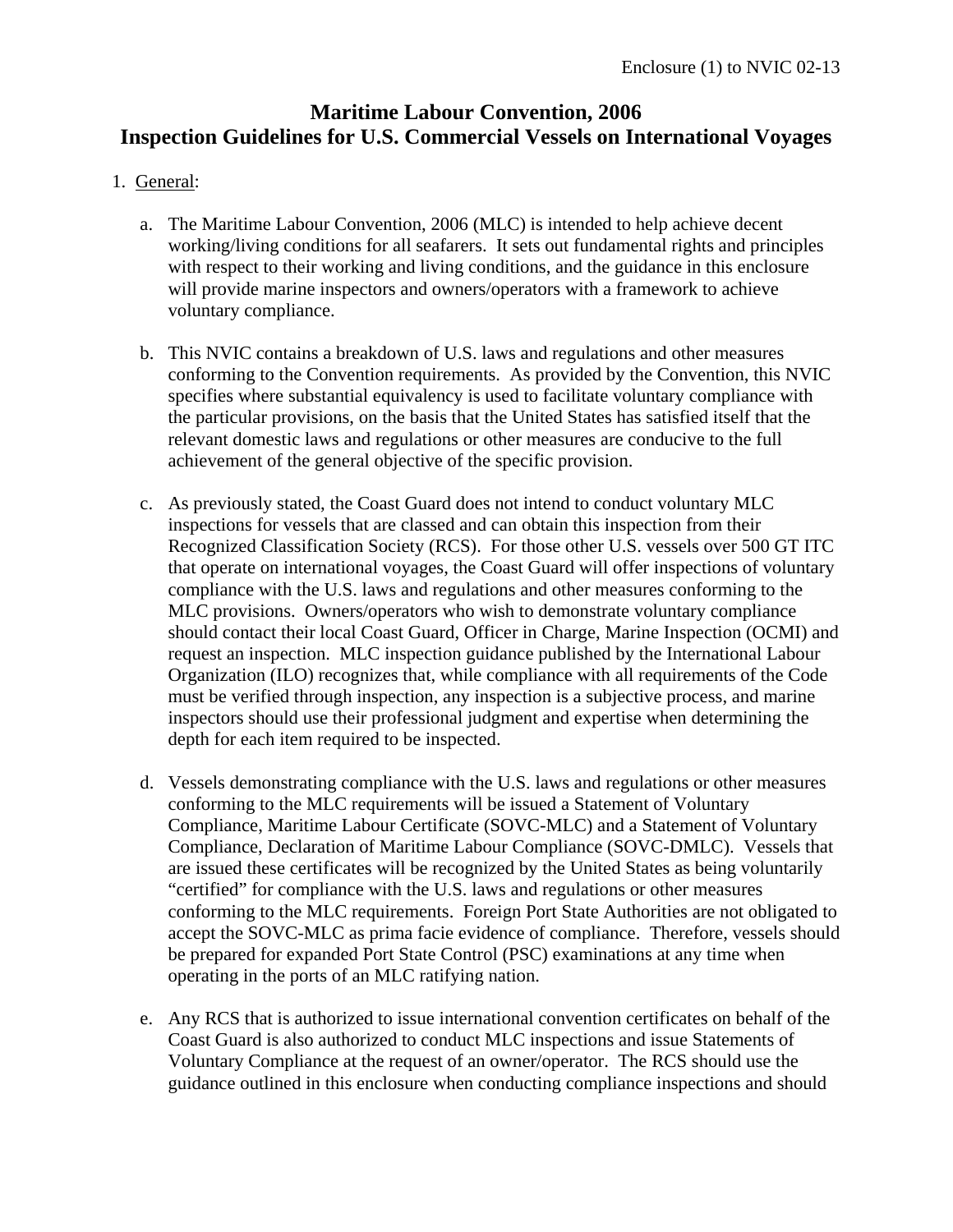utilize the statements describing U.S. laws and regulations or other measures listed on the Coast Guard's SOVC-DMLC Part I when preparing its own SOVC.

- f. In cases where a U.S.-flag vessel is detained for non-compliance with MLC related items, the owner/operator should make notification to the Coast Guard in a similar fashion to notifications made now when detained under a convention promulgated by the International Maritime Organization (IMO). The owner/operator should also e-mail copies of the foreign Port State Control inspection forms (Form A and Form B) to the Coast Guard's Office of Commercial Vessel Compliance at [CGCVC@uscg.mil](mailto:CGCVC@uscg.mil). Additionally, if applicable, the owner/operator should make notification to the issuing RCS, which should be engaged to assist in rectifying the deficiency. Finally, the Coast Guard expects to receive notification from the detaining port state in accordance with the MLC guidelines. In all cases, the Coast Guard's Office of Commercial Vessel Compliance will act in a coordinating role during the process to ensure the release of the vessel in an expeditious manner.
- 2. Definitions: Enclosure (2) to this NVIC includes the definitions of "seafarer," "ship," and "shipowner" for the purpose of the MLC. Although this NVIC is applicable only to vessels engaged on international trade, the Coast Guard determined it would be useful to provide information on some of the broader definitions used in the MLC as agreed during the process of consultation with the seafarers and owners/operator organizations. Information on documentation of determinations of seafarer status is provided in Enclosure (2) of this NVIC.

## 3. Vessel Applicability:

- a. Vessels 500 GT ITC or more engaged on International Voyages: United States commercial vessels of 500 GT ITC or more that engage on international voyages to ports of ratifying nations may be certified and demonstrate compliance with the U.S. laws and regulations or other measures conforming to the MLC requirements through possession of an SOVC-MLC and an SOVC-DMLC.
- b. Vessels less than 500 GT ITC on International Voyages: United States commercial vessels, including uninspected commercial vessels, less than 500 GT ITC engaging on international voyages to ports of MLC ratifying nations may also be required by PSC authorities to meet U.S. laws and regulations or other measures conforming to the MLC requirements. The Convention does not require these vessels to be issued compliance certificates but it does require them to be examined for compliance with the MLC standards. To better facilitate a PSC exam, it's recommended these vessels voluntarily develop their own Declaration of Maritime Labour Compliance (self declaration of voluntary compliance). This Declaration should state the U.S. national requirements conforming to the standards of the Convention and identify the measures adopted by the vessel owner to ensure compliance with the requirements imposed on the vessel or vessels concerned by a ratifying government. A template for this Declaration has been developed for use (Enclosure (6)) and can be found on the Coast Guard's Homeport website under the Domestic Vessels/Domestic Vessel General tab.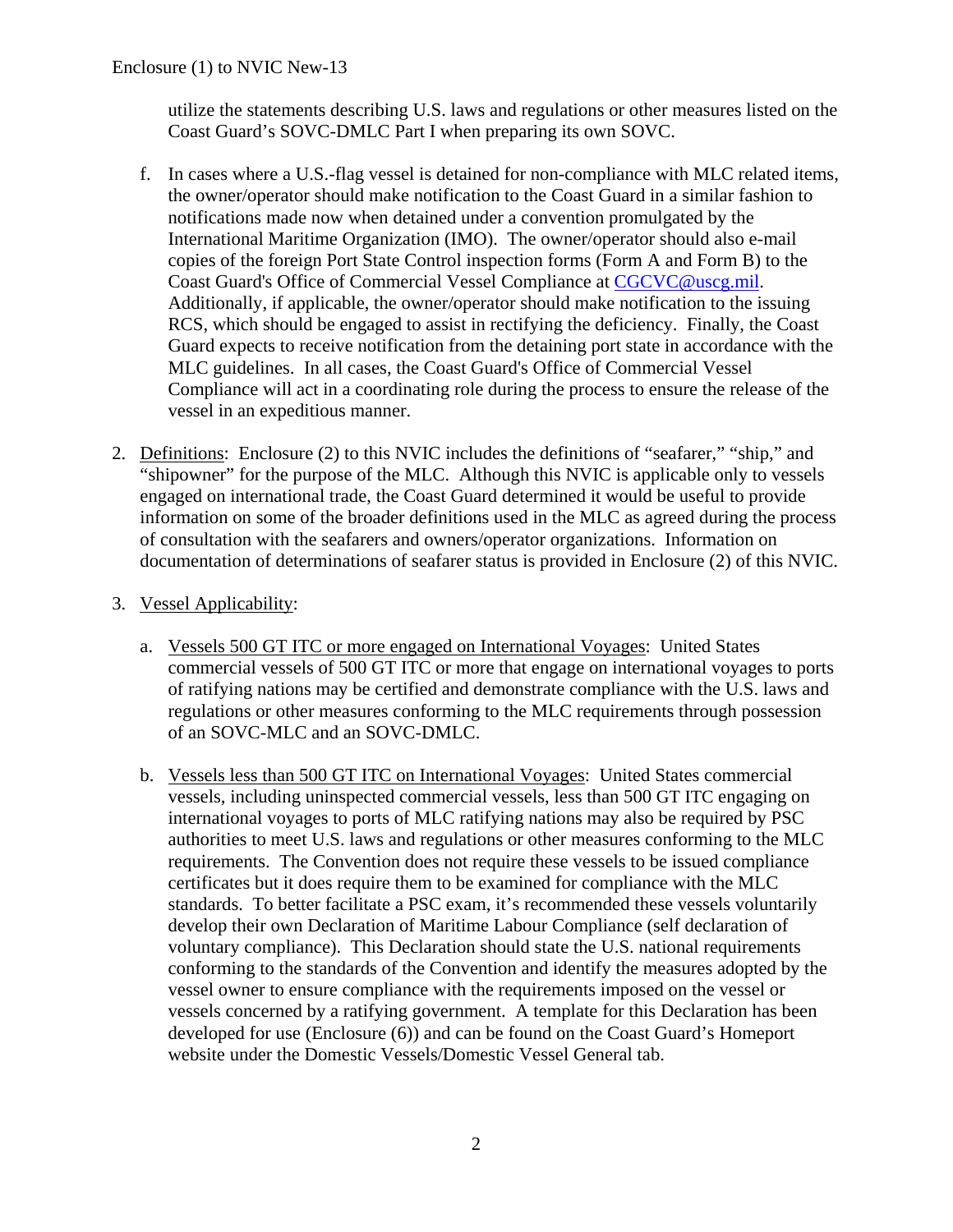- (1) Vessel owners may also request a MLC inspection for the issuance of a Statement of Voluntary Compliance certificate at their discretion through a RCS. The guidance for vessels greater than 500 GT ITC should be followed in those cases.
- (2) At the request of an owner/operator, a Coast Guard inspector may verify a vessel's compliance measures as documented on their self declaration form and issue a MLC inspection report to the vessel. For vessels that have undergone a COI or Annual inspection within six months, an additional MLC inspection of the vessel need not take place. The OCMI may issue a MLC inspection report to the vessel based on an adequate review of the owners/operators compliance measures as documented on the Declaration form.
- c. Vessels not engaging on international voyages to ports of countries that have ratified the Convention should not request MLC voluntary inspections for SOVC issuance. However, owners/operators should keep apprised of the countries that have ratified the MLC and plan accordingly.
- d. Vessels exclusively operating on the inland waters of the United States are excluded from the provisions of the MLC based on the definition of a vessel in Article II (1)(i) of the Convention. For the purpose of the MLC, the U.S. and Canada will also consider the Great Lakes, the waters east of the Juan de Fuca Strait and other such common navigable waterways as inland waters. Vessels navigating exclusively in these waters will be considered exempt from any MLC requirements imposed by ratifying governments.
- e. The Coast Guard is working with Transport Canada to address certain vessels that transit through waters bordering both countries to allow for the recognition of each county's national laws and regulations as providing substantial compliance with the provisions of the MLC.

### 4. Statements of Voluntary Compliance (SOVC):

- a. Vessels demonstrating compliance with the U.S. laws and regulations or other measures conforming to the MLC requirements will be issued a SOVC-MLC by the Coast Guard or a RCS. The format of the SOVC-MLC is consistent with the format provided in the Convention and will be supplemented with a two-part SOVC-DMLC.
- b. The SOVC-DMLC Part I is prepared by the Coast Guard and references current U.S. laws, regulations, or other measures conforming to the Convention requirements. The RCS should develop its own version of the SOVC-DMLC Part I. The Coast Guard is requesting the RCS to sign its own version of the SOVC-DMLC Part I on behalf of the Coast Guard. The information required in SOVC-DMLC Part I should conform to Enclosure (4). Any changes to the content of the SOVC-DMLC Part I must be approved by the Coast Guard.
	- (1) The Coast Guard does not intend to grant exemptions for specific requirements unless extenuating circumstances can be demonstrated by the owner/operator. The Coast Guard will evaluate exemption requests on a case-by-case basis. An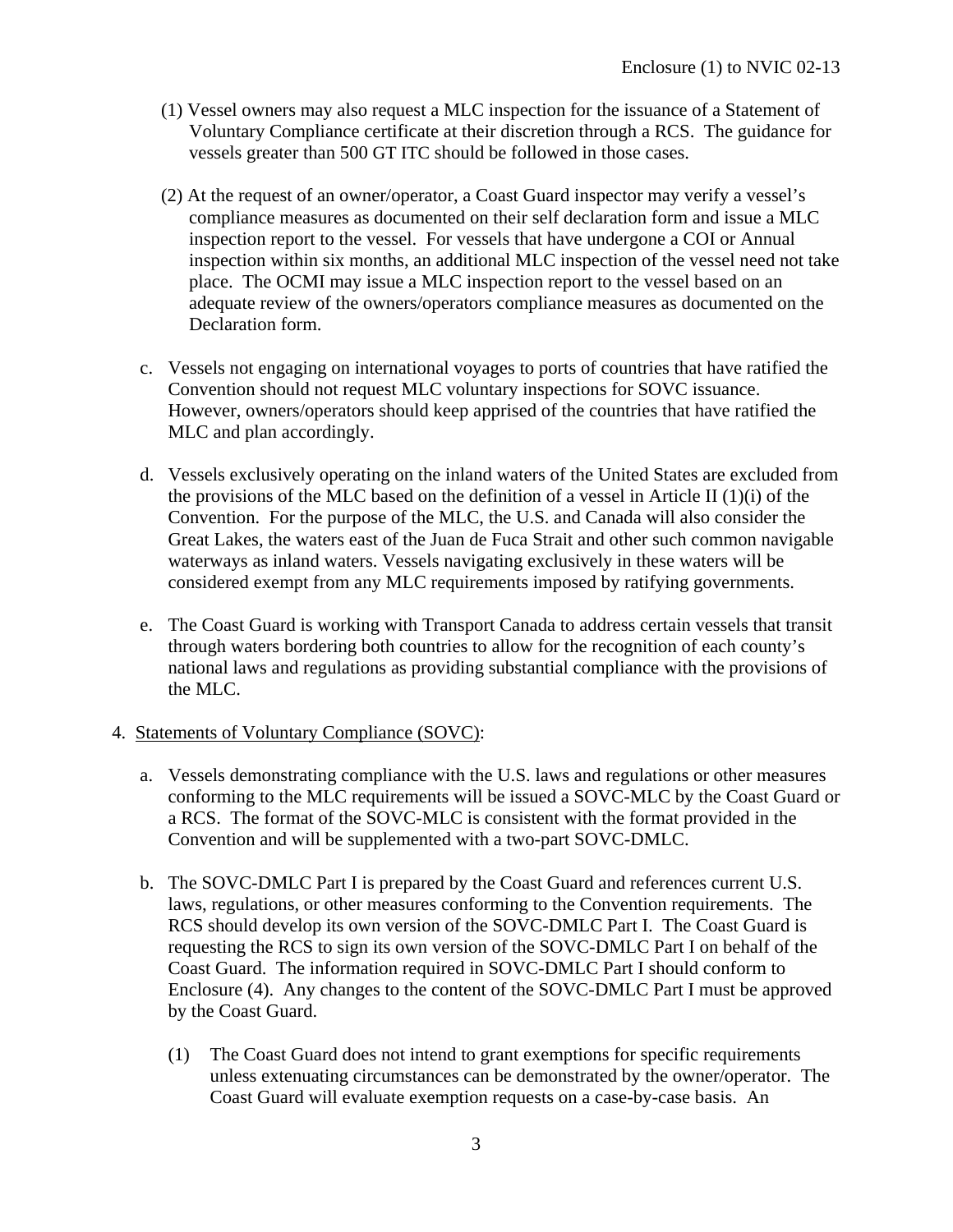owner/operator who requests an exemption should submit the request, along with a valid address and point of contact for reply, to Commandant, Commercial Vessel Compliance (CG-CVC-1) via the local OCMI or RCS. The OCMI or RCS must forward the request to Commandant, CG-CVC-1, and provide a recommendation. The OCMI or RCS can forward the request via e-mail to [cg-cvc-1@uscg.mil](mailto:cg-cvc-1@uscg.mil).

- (2) After considering an exemption request, the Coast Guard will send a decision letter to the owner/operator with a copy for the OCMI or RCS. If approved, the OCMI or RCS shall state on the SOCV-DMLC Part I that an exemption has been granted by the Coast Guard for the specific requirement, and reference the Coast Guard letter of approval. Owners/operators should keep a copy of the letter with the SOVC-MLC.
- c. The SOVC-DMLC Part II should be prepared by the vessel owner/operator and outline the measures put in place to ensure ongoing compliance with the requirements of SOVC-DMLC Part I. The format for Part II can vary depending on how the owner/operator decides to document their compliance measures. A template of the SOVC-DMLC Part II is provided (Enclosure (5)) and is also available for free download on the Coast Guard's Homeport website under the Domestic Vessels-Domestic Vessel General tab. Following a successful inspection of the vessel for compliance with Part I, the Coast Guard or RCS will endorse Part II.
- d. The Interim Statement of Voluntary Compliance, Maritime Labour Certificate (SOVC-IMLC) (CG-16450A) (Enclosure (7)) may be issued to—
	- (1) The owner/operator of a new vessel during its initial inspection for MLC certification;
	- (2) The owner/operator of a vessel that changes flag; or
	- (3) An owner/operator who assumes responsibility for the operation of a vessel that is new to that owner/operator.
- e. Voluntary compliance certificates shall be valid for a period of 5 years and subject to an intermediate inspection between the second and third anniversary date of the certificate. Appropriate endorsements by the Coast Guard or RCS will be made to the certificates. It is recommended that certificates issued for the first time have their expiration dates harmonized with the current COI expiration and/or class certificates. Voluntary compliance certificates issued by a RCS should follow the format of their corresponding Coast Guard forms.
- f. A certificate issued for compliance under the MLC ceases to be valid under any one of the following circumstances<sup>[1](#page-10-0)</sup>:
	- (1) The relevant inspections are not completed within the specified time limits;
	- (2) A certificate is not properly endorsed;

1

<span id="page-10-0"></span><sup>1</sup> Once certificates expire or become invalid, new certificates shall only be issued following a new inspection under the provisions of the Code.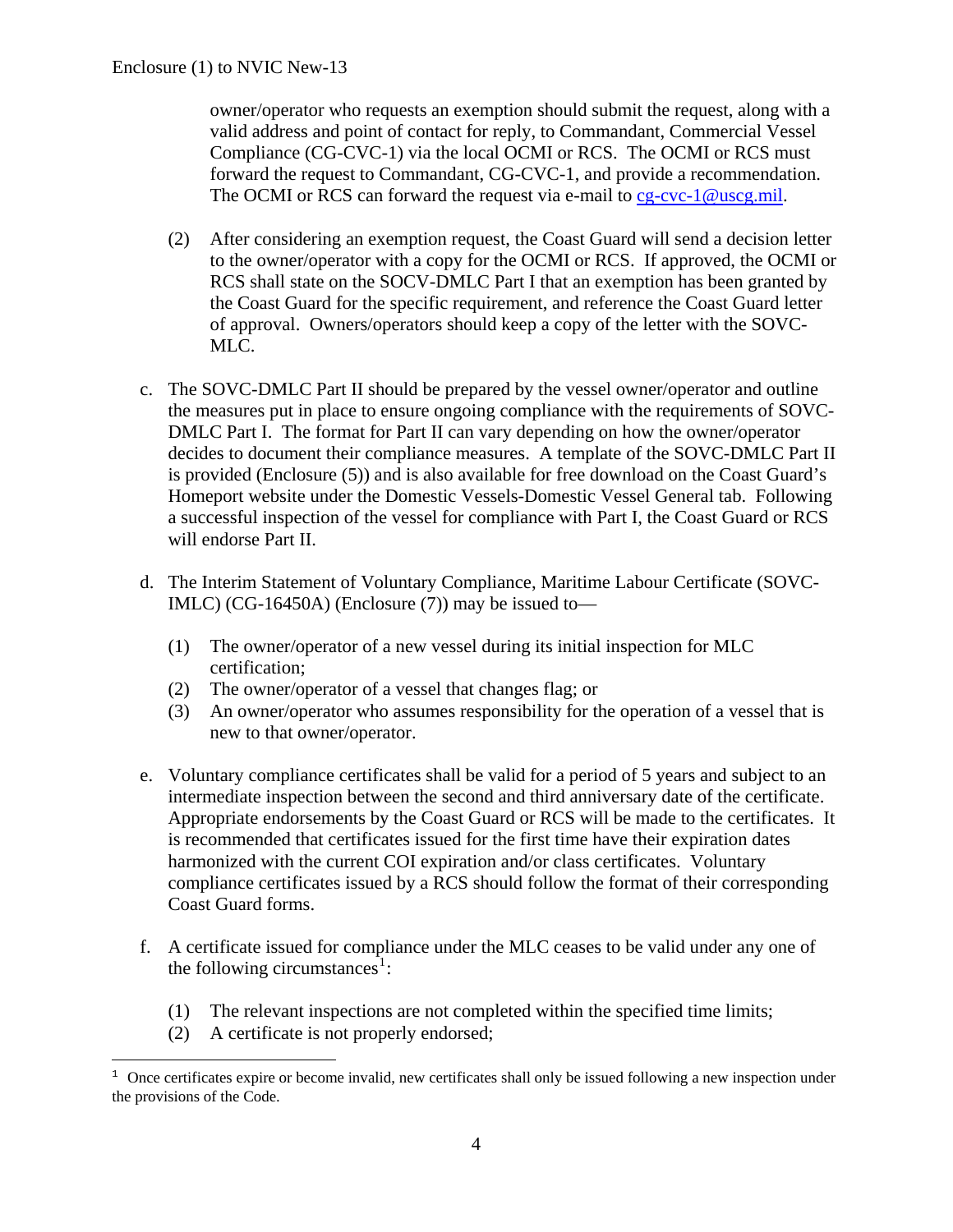- (3) There is a change of owner/operator of the vessel, meaning the company who signed the SOVC-DMLC Part II;
- (4) When substantial modifications have been made to the vessel affecting the structure or equipment detailed in Regulation 3.1 of the Code; or
- (5) The owner/operator no longer wishes to comply with the MLC.
- 5. Certification in Accordance with the MLC:
	- a. An inspection conducted under the MLC can be broken down into two distinct areas. The first area concentrates on physical items such as the seafarers' accommodations and galley conditions, while the second focuses on other elements of work conditions such as the payment of wages, seafarer employment agreements, minimum age, medical certification, and hours of work or rest. To properly complete an inspection, the marine inspector or surveyor must conduct document reviews, employ visual observations, and conduct private interviews with seafarers.
	- b. Vessel owners/operators who want to have their vessels certified and receive an SOVC-MLC should document their measures in compliance with the SOVC-DMLC Part I for each of the 14 areas that must be inspected as noted in Appendix A5-I of the MLC, and prepare the SOVC-DMLC Part II for Coast Guard or RCS review. Coast Guard marine inspectors or RCS surveyors will review Part II and conduct an inspection for compliance with the SOVC-DMLC Part I. Once an initial MLC compliance inspection has been completed, vessels will demonstrate ongoing compliance through regular Coast Guard or RCS inspections at specified intervals. The guidance provided below under "Inspection Process" outlines the minimum requirements that owners/operators should meet to demonstrate voluntary compliance with the MLC standards.
- 6. Inspection Process:
	- a. The 14 areas requiring inspection for issuance of certificates under the MLC are listed below. Compliance with the Convention requirements by the owner/operator is voluntary. Because the United States has not ratified the MLC and established regulations to enforce it, marine inspectors have no legal authority to cite the Convention to compel compliance. References to applicable U.S. laws and regulations are listed to assist marine inspectors when verifying U.S. requirements that meet the provisions of the MLC.
		- (1) Minimum age (MLC Regulation 1.1): No persons below the age of 16 shall be employed or engage in work aboard a vessel. Seafarers under the age of 18 shall not engage in work that is likely to jeopardize their health or safety. Night work for seafarers under the age of 18 is prohibited. An exception to the night work restriction is allowed if such work would impair seafarer training.
			- (a) United States national requirements/legislation: 29 CFR 570.2 mandates 16 years of age as the minimum age for most non-agricultural work. This regulation is the basis of the minimum age requirements on all U.S. vessels. Refer to Enclosure (8) to this NVIC for a list of hazardous activities that are likely to jeopardize the health and safety of young seafarers. Exemptions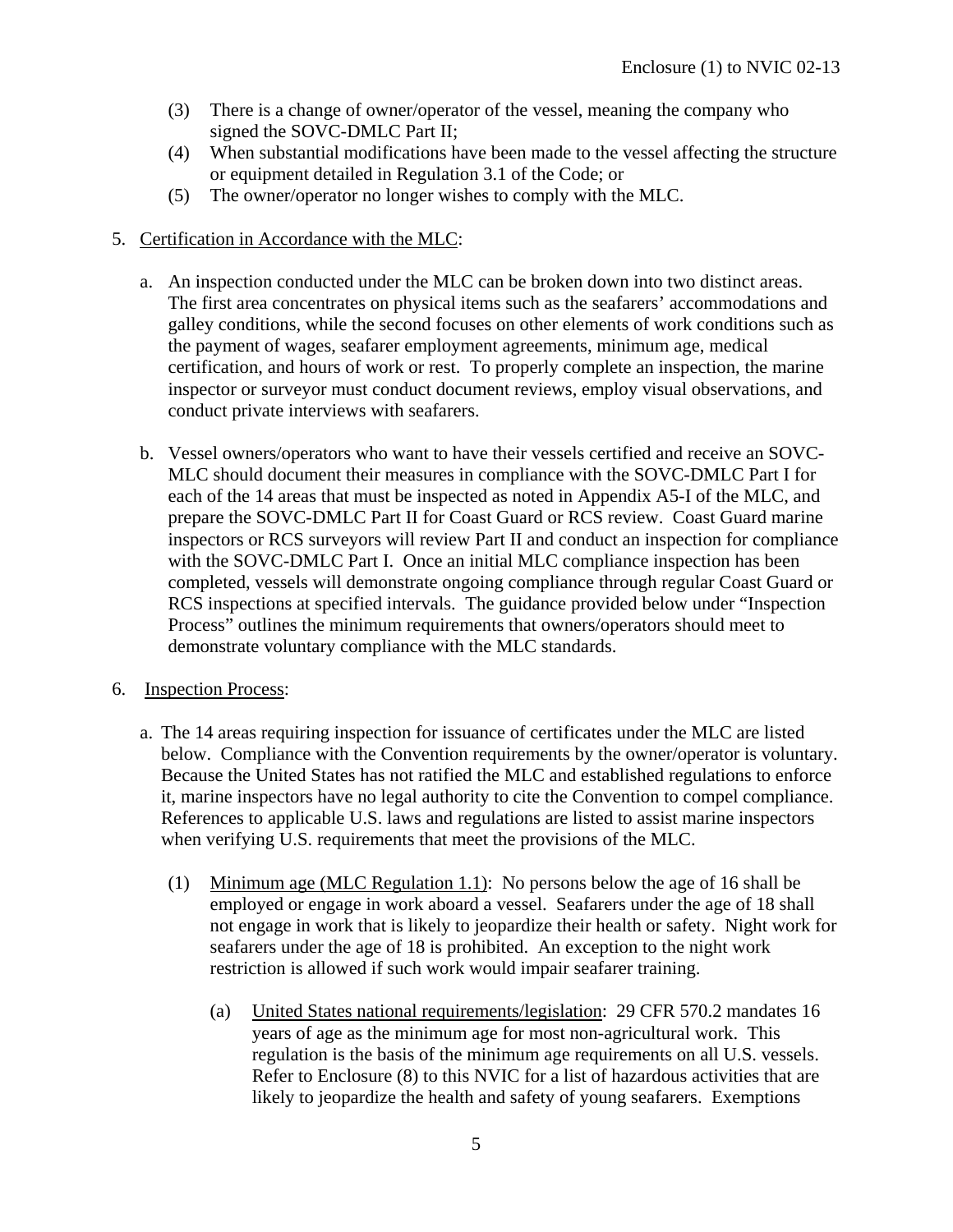from the night work restrictions are allowed in the case of training programs approved by the Coast Guard in accordance with 46 CFR Chapter I, subchapter B.

- (b) Vessel owners/operators should maintain documentation that includes the date of birth of each seafarer noted. Individual identity documents, such as passports, should be readily accessible. Note the following:
	- i. Any seafarer under the age of 18 years should receive at the time of engagement a list of the potentially hazardous activities that the seafarer should not perform while engaged with the vessel. The seafarer should be given the name of a contact person in the event any questions arise. The seafarer should also be advised against working at night<sup>[2](#page-12-0)</sup> unless engaged in a training program approved by the Coast Guard in accordance with 46 CFR Chapter I, subchapter B. Training programs meeting this provision include maritime academies regulated by 46 CFR Part 310.
	- ii. If applicable, the company's safety management system (SMS) should include: 1) a policy applicable to seafarers under the age of 18 years regarding night work; and 2) a list of the different types of potentially hazardous work aboard the vessel and an explanation as to why they are considered as such. All precautions to mitigate risk should be noted. Supervisory staff should be advised about the need to adhere to these work limitations.
- (c) Inspectors should—

 $\overline{a}$ 

- i. Review the crew list, passports, or other official documents to confirm each crewmember's date of birth;
- ii. Review the work schedules for crewmembers under the age of 18 years to determine their hours and the nature of their work. If necessary, confirm information through private interviews with one or more crewmembers; and
- iii. Identify the types of work that are likely to jeopardize the safety of crewmembers under the age of 18 years. If necessary, confirm information through private interviews with one or more crewmembers.
- (2) Medical certificates (MLC Regulation 1.2): Seafarers may not work on a vessel unless they are certified as medically fit to perform their duties. For seafarers working on vessels that engage in international voyages, the language of the certificate must be English. All certificates must be valid and issued by a qualified medical practitioner.

<span id="page-12-0"></span><sup>2</sup> Night is recognized as a period of at least 9 hours starting no later than midnight and ending no earlier than 0500. ("Night" is not currently defined in U.S. regulations.)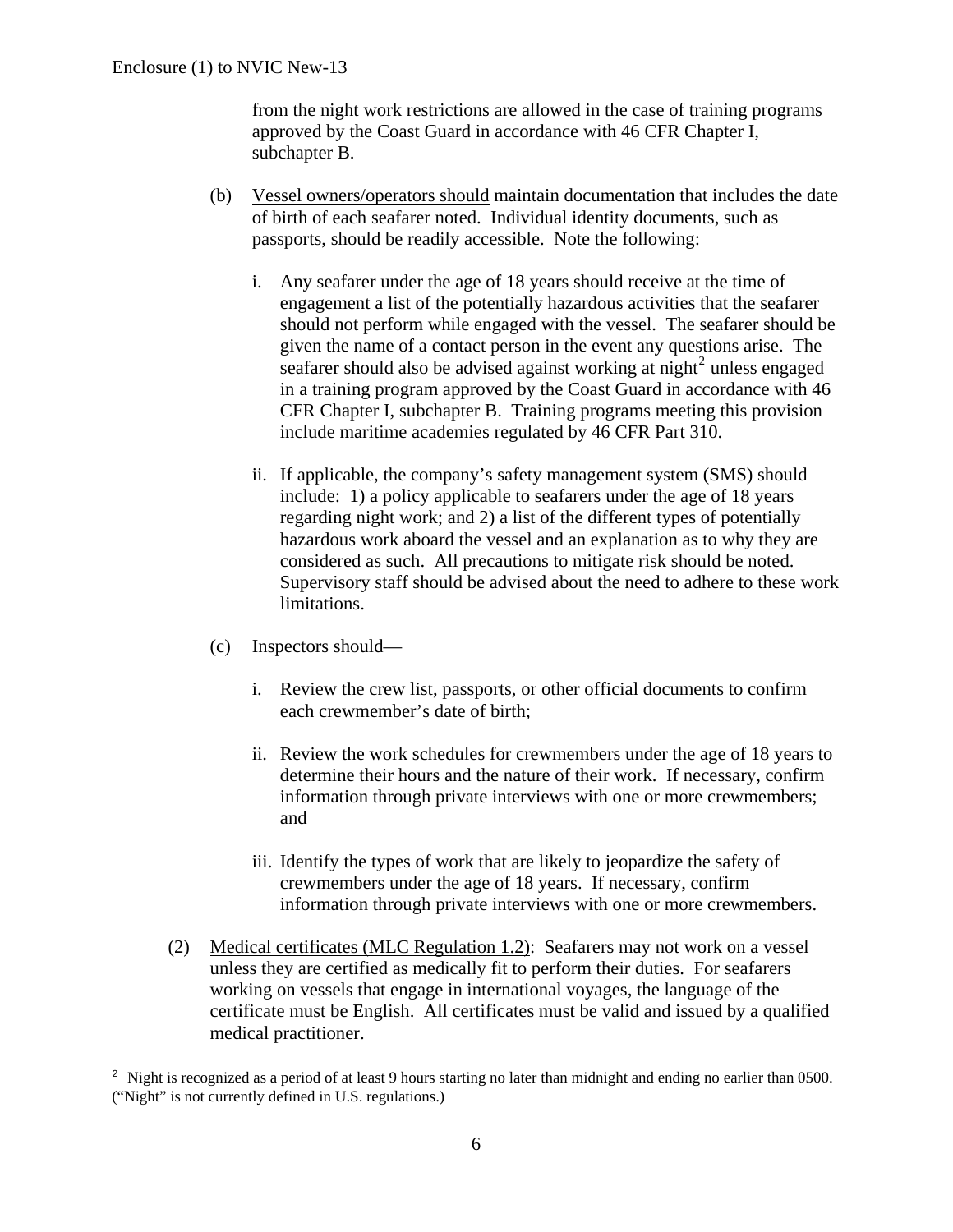- (a) United States national requirements/legislation:
	- i. 46 CFR 10.215 defines the medical and physical requirements that seafarers must meet to qualify for a Merchant Mariner Credential (MMC). All U.S. seafarers serving in vessels to which the International Convention of Standards of Training, Certification and Watchkeeping for Seafarers (STCW) applies must hold a MMC that is valid for 5 years, which is proof that the seafarer is in compliance with the medical requirements.
	- ii. The Coast Guard proposed issuing a 2-year medical certificate in compliance with the STCW 2010 amendments; issuance of a final rule is still pending.
- (b) Vessel owners/operators should
	- i. ensure that all U.S. seafarers to which STCW applies hold a valid MMC. A valid MMC constitutes the proof of a valid medical certificate. Seafarers who do not hold a valid MMC must have a medical certificate with a maximum validity period of 2 years attesting that they are medically fit to perform their respective shipboard duties.
	- ii. Non-U.S. seafarers must hold a medical certificate with a maximum validity period of 2 years and issued by a medical practitioner recognized by the administration of the country of origin of the seafarer.
	- iii. Ensure seafarers under the age of 18 are medically fit and maintain a medical certificate with a maximum validity of one year.
- (c) Inspectors should
	- i. Check for valid MMCs or medical certificates/reports stating the seafarers are fit for service on board the vessel;
	- ii. Ensure that all medical certificates/reports were issued by a medical practitioner;
	- iii. Ensure that U.S. seafarers currently hold a valid MMC. For those limited circumstances where non-U.S. seafarers are working on board U.S.-flag vessels pursuant to 46 USC 8103(b)(3), check to ensure that these seafarers hold a valid medical certificate (such as an STCW medical certificate) issued in accordance with the relevant administration; and
	- iv. Check to ensure that non-U.S. seafarers currently hold a valid medical certificate.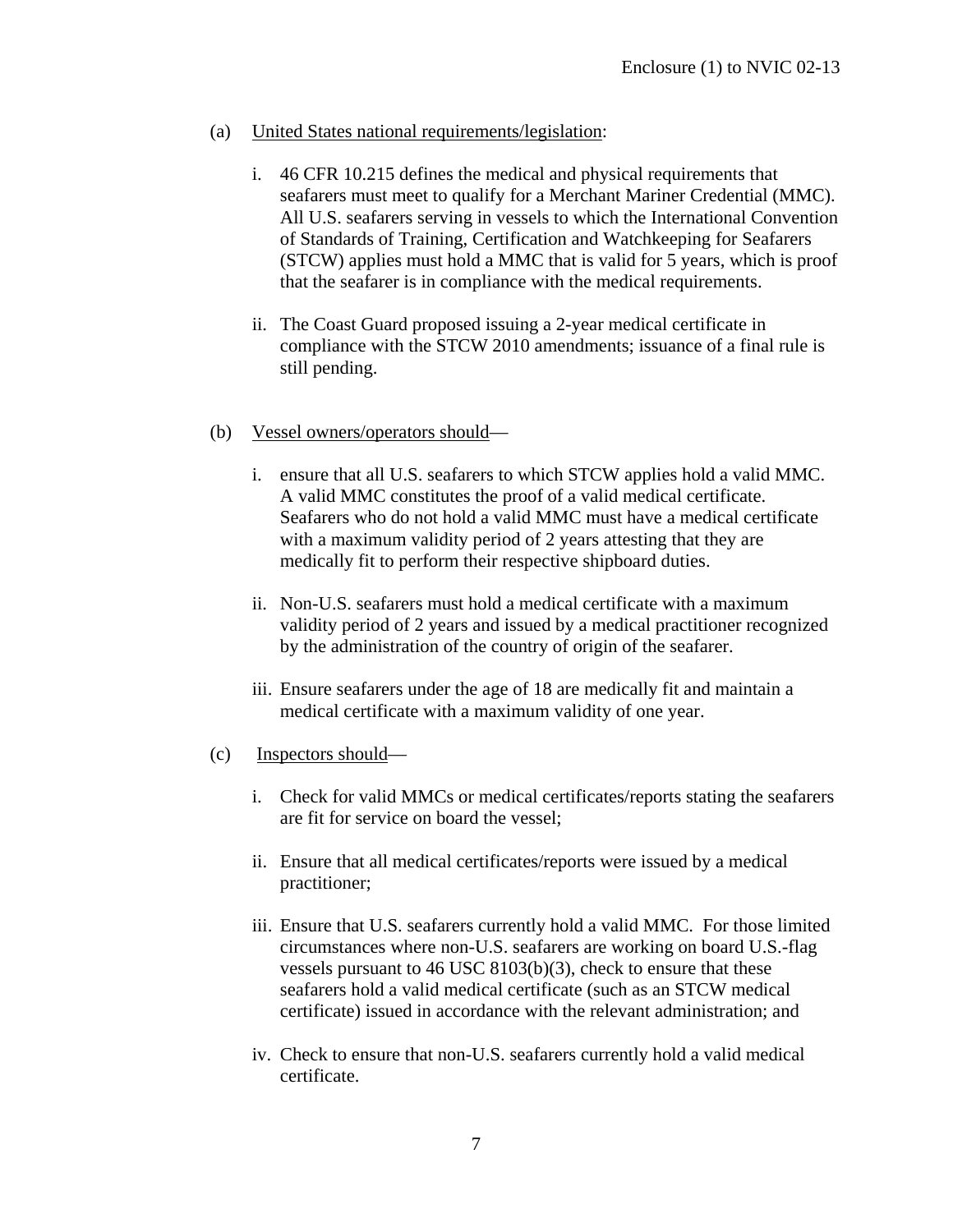### Enclosure (1) to NVIC New-13

- (3) Training and qualifications (MLC Regulation 1.3): Seafarers must be trained or certified as competent or otherwise qualified to perform their duties. They must also have completed training for personal safety on board the vessel.
	- (a) United States national requirements/legislation:
		- i. United States law for the issuance of credentials for both officers and ratings is found in 46 USC chapters 71 and 73, respectively. Additionally, 46 USC chapters 83 and 87 preclude the hiring of individuals on board vessels without the appropriate credentials authorizing service in the capacity in which the individuals are to be engaged or employed.
		- ii. U.S. regulations in 46 CFR 15.1103 require that no person on board a seagoing vessel operating beyond the Boundary Line<sup>[3](#page-14-0)</sup> may employ or engage any person to serve without an STCW endorsement, where such a credential is required.
		- iii. 46 CFR 15.405 and 15.1105 require individuals to be familiar with the vessel's arrangement, equipment, procedures, and characteristics relevant to their routines or emergency duties or responsibilities, in accordance with STCW Regulation I/14 In addition, 46 CFR 15.1105 requires that: 1) all persons prior to being assigned shipboard duties receive familiarization and/or basic safety training in accordance with STCW Regulation VI/1, as appropriate; and 2) persons serving as part of the crew complement or who are assigned a responsibility on the muster list must receive basic safety training in accordance with STCW Regulation VI/1.
		- iv. In limited circumstances, 46 USC 8103(3) and 46 CFR 15.720 authorize the use of non-U.S. citizens as seafarers on board Offshore Supply Vessels (OSVs) operating from a foreign port, and Mobile Offshore Drilling Units (MODUs) operating beyond the water above the U.S. Outer Continental Shelf, provided the non-U.S. seafarer holds a credential equivalent in experience, training, and other qualifications to the U.S. credential required for the position.
	- (b) Substantial equivalency: For personnel that are not required to be credentialed, evidence of acceptable industry training or company training may be accepted as being substantially equivalent with the MLC training and certification requirements.

<span id="page-14-0"></span><sup>&</sup>lt;sup>3</sup> Boundary lines are established in 46 CFR Part 7.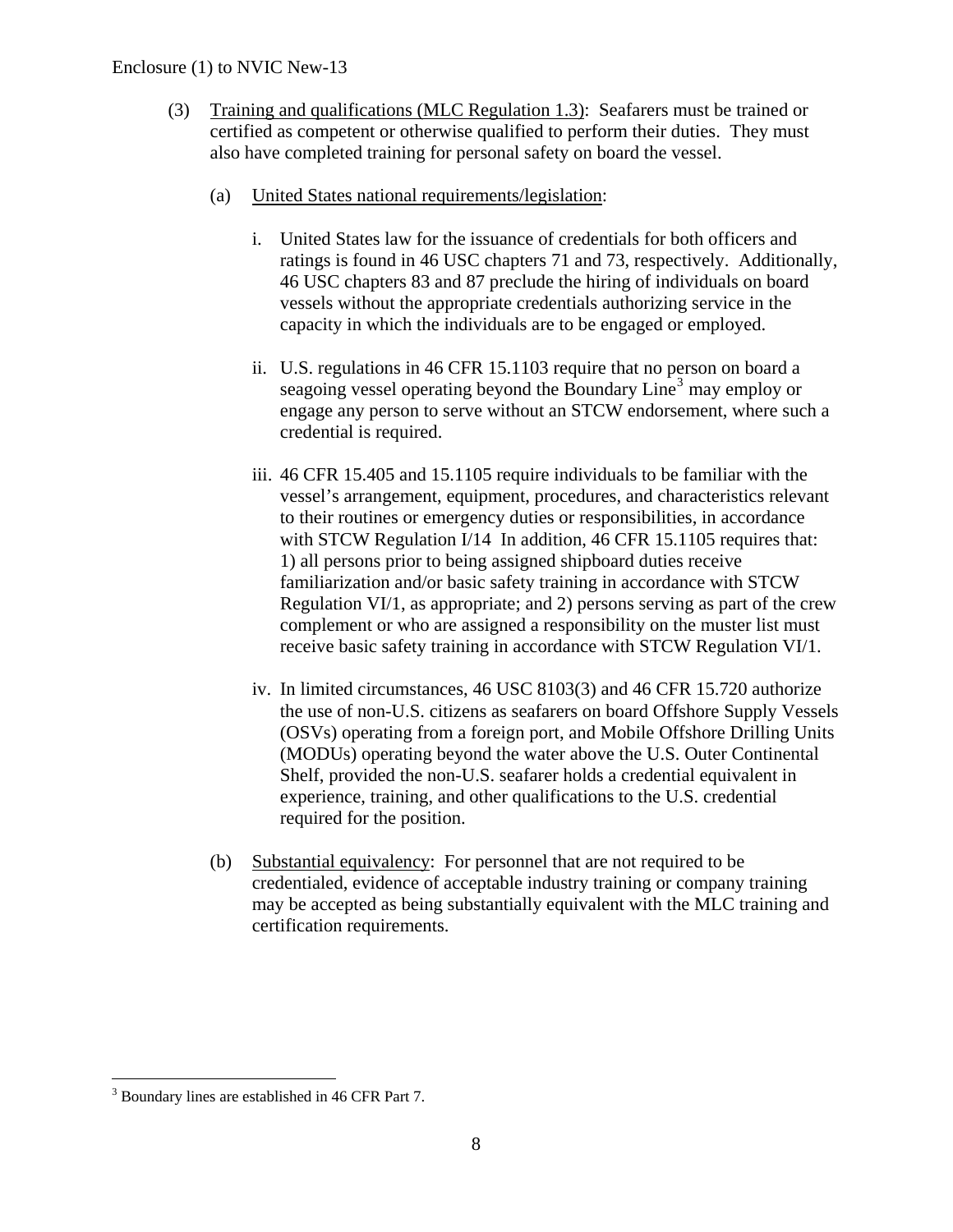- (c) Vessel owners/operators should
	- i. Ensure that all seafarers, whether credentialed or not, have the required training and qualifications, including personal safety training, for the positions they will occupy on board the vessel;
	- ii. Ensure that the master maintains a roster of these seafarers; and
	- iii. Ensure that procedures are in place for the maintenance of merchant seafarers' records in accordance with 46 CFR 15.1107.
- (d) Inspectors should
	- i. Check the Certificate of Inspection  $(COI)^4$  $(COI)^4$  or the minimum safe manning document to ensure crewmembers hold a valid MMC with the appropriate endorsement for their position on the vessel. For OSVs authorized to use non-U.S. citizens as seafarers, ensure that these seafarers hold credentials equivalent in experience, training, and other qualifications to the U.S. credential required for the position. Ensure that all crewmembers who are not required to be credentialed have sufficient training and qualifications (such as acceptable industry training or company training) necessary to perform their duties and understand their responsibilities;
	- ii. Check the vessel log for any training that has been conducted and review a copy of the appropriate training material that is available to the crew; and
	- iii. Confirm through private interviews with crewmembers that the appropriate training is being conducted.
- (4) Recruitment and placement (MLC Regulation 1.4): All seafarers shall have access to a fair and accountable employment placement service to find employment. Use of this service should be at no direct cost to the seafarer. Any employment service used by a seafarer must conform to Standard A1.4 of the Code.
	- (a) U.S. national requirements/legislation:

 $\overline{a}$ 

i. 46 USC 10314 and 10505 specify that a person may not receive remuneration for providing seafarers with employment. Additionally, a seafarer's wages may not be garnished with respect to his or her engagement on board the vessel.

<span id="page-15-0"></span><sup>&</sup>lt;sup>4</sup> A COI is issued to a U.S. vessel by the Coast Guard following the completion of an inspection for certification. It describes the vessel, the route the vessel may travel, the minimum manning requirements, all applicable safety equipment, and lists the total number of passengers that may be carried. For ships on international voyages, the COI fulfills the SOLAS requirements for a Safe Manning Document.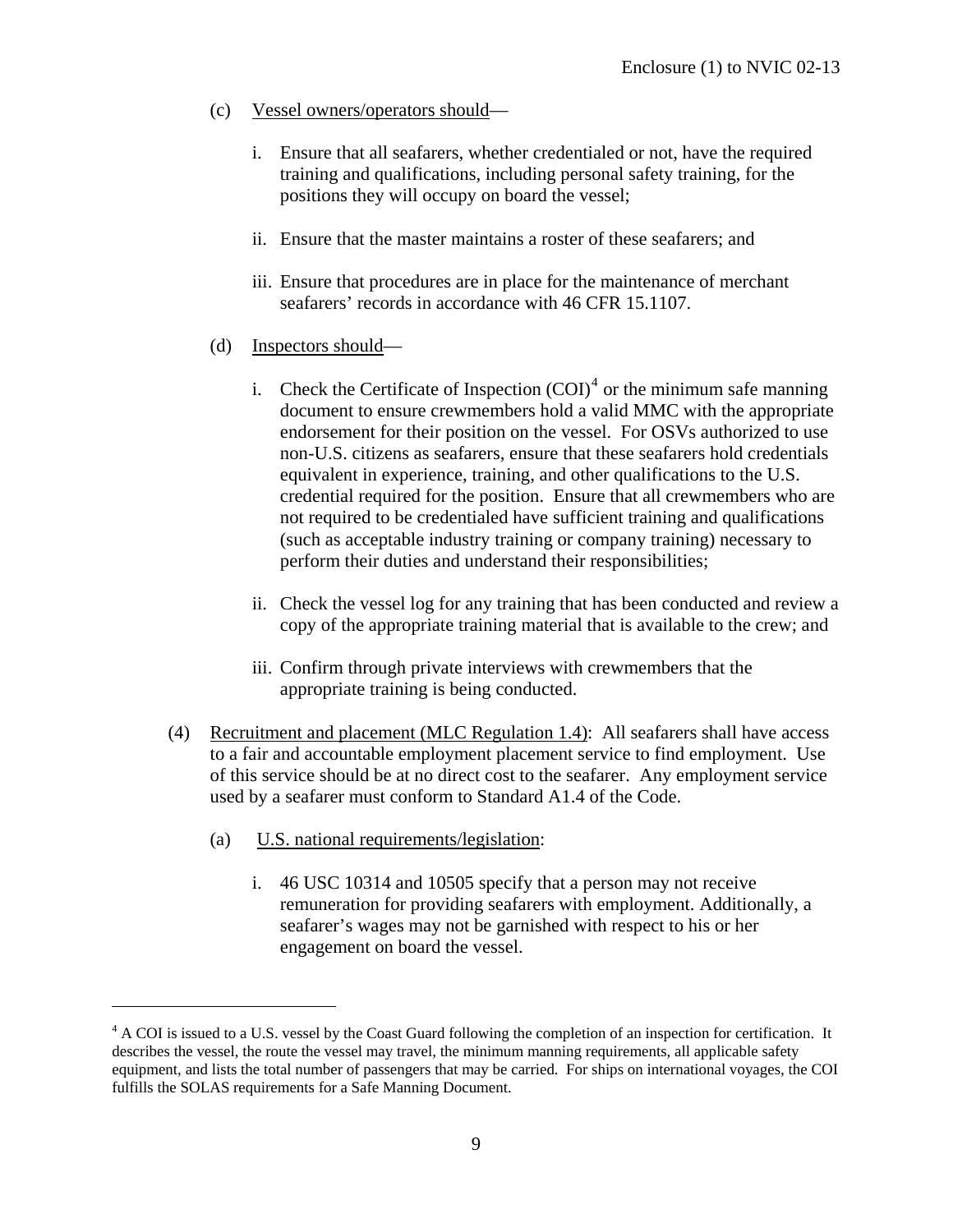- ii. Union hiring halls in the United States are funded and maintained through collective bargaining agreements regulated by Federal Law (Taft-Hartley Act) and should meet the applicable requirements of the MLC as specified in Standard 1.4, paragraph 3, which recognizes collective bargaining agreements as complying with the intent of Regulation 1.4.
- (b) Vessel owners/operators should
	- i. When using external recruitment agencies to source seafarers, ensure that, in all cases, the seafarer is not charged either directly or indirectly for the recruitment service. Vessel owners/operators may not charge seafarers for recruitment agency services;
	- ii. When using recruitment and placement agencies from ratifying countries, ensure that the recruitment agency is licensed/certified in accordance with Regulation 1.4 of the Convention by the country in which the agency is based;
	- iii. When using recruitment and placement agencies from non-ratifying countries, ensure that the recruitment agency meets the intent of the provisions in Regulation 1.4, and, in all cases, is not charging the seafarer for employment services;
	- iv. When hiring seafarers directly, self-certify via a letter or other documentation that they are not using any external recruitment agencies to source seafarers; and
	- v. Maintain a record of the manner in which the seafarer (U.S. and non-U.S. citizens) was hired and verify, through private interviews, that the seafarer did not pay any money to obtain employment. If possible, obtain a written acknowledgement from the seafarer stating that he or she did not pay to obtain employment and retain this document on file. A copy of all documentation should be provided for the master's records.
- (c) Inspectors should
	- i. Determine whether the company has established any internal recruitment, placement, or hiring programs;
	- ii. Determine whether the company is using external recruitment, placement, or hiring programs; and
	- iii. Interview various crewmembers in private to confirm that they have not paid a fee or other charge to a recruitment or placement service for employment services.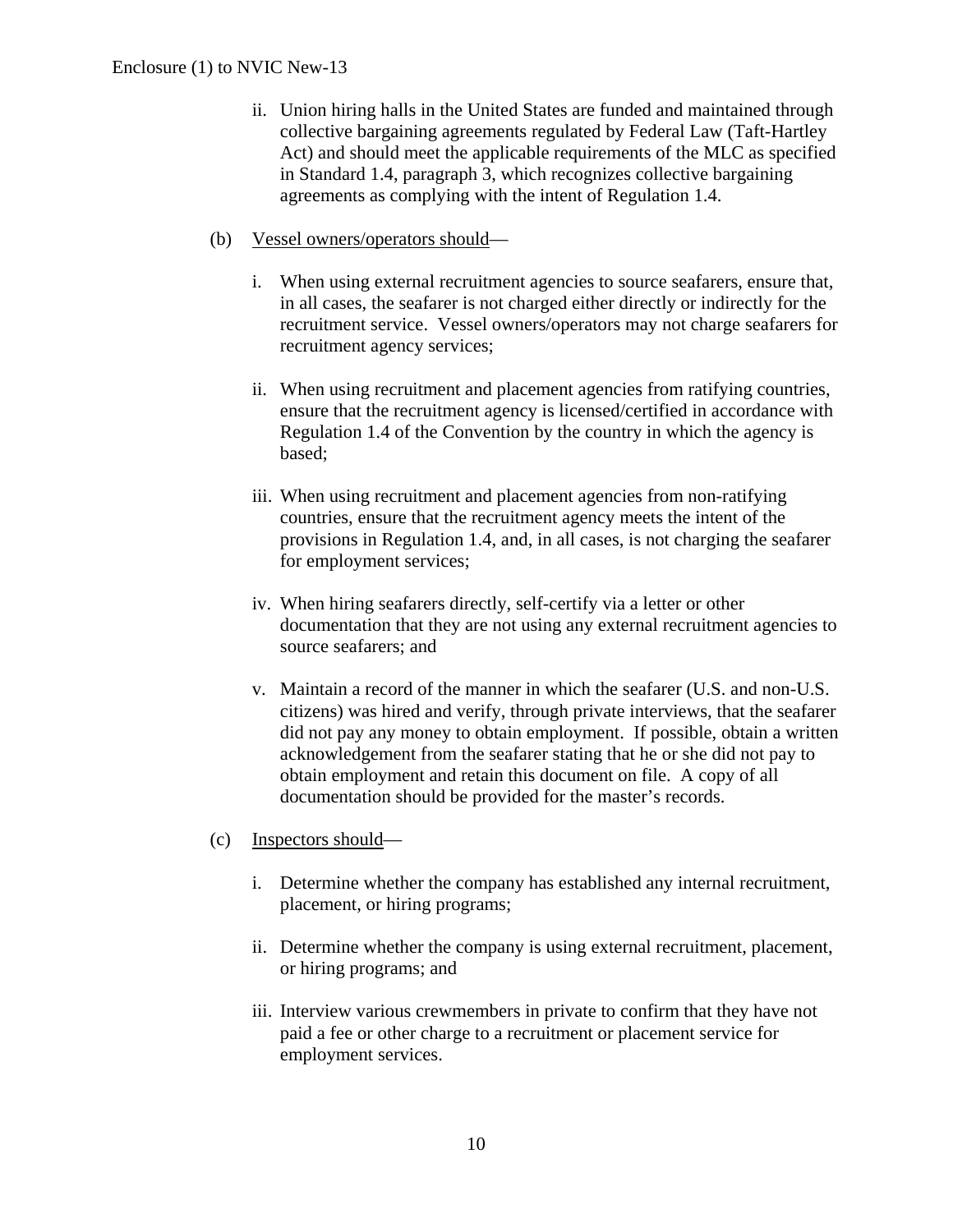- (5) Seafarers' Employment Agreements (SEA) (MLC Regulation 2.1): All seafarers must have a copy of their SEA/shipping articles signed by both the seafarer and the vessel owner's/operator's representative. The SEA/shipping articles must, at a minimum, contain the items listed in Standard 2.1, Paragraph 4(a)-(k) of the MLC. The seafarers must also be provided with a copy of their employment record on board the vessel upon request. If a collective bargaining agreement is part of any SEA/shipping articles, a copy of the collective bargaining agreement should be kept aboard the vessel.
	- (a) United States national requirements/legislation:
		- i. 46 USC 10301 and 10302, and 46 CFR 14.201 specify when articles are required and note that, for all foreign voyages, vessel owners/operators make a shipping agreement in writing with each seafarer before the seafarer commences employment. Coast Guard NVIC 1-86 establishes the procedures for the shipment and discharge of seafarers aboard U.S.-flag vessels. 46 CFR 14.207 specifies that the content and form of shipping articles must conform to form CG-705A. Coast Guard NVIC 1-86 specifies that any other form complying with the requirements of the U.S. statutes noted above may be used. The minimum requirements contained in the shipping agreement are in keeping with those outlined in Regulation 2.1 of the MLC.
		- ii. 46 U.S.C. 10311 and 46 CFR 14.307 require that the master or individual in charge of a vessel provide each seafarer with a Certificate of Discharge documenting sailing dates and capacities. The certificate must be signed by both the master or individual in charge and the seafarer, and may not contain a reference about the character or ability of the seafarer.
		- iii. In addition, 46 U.S.C. 7302 and 46 CFR 14.305 specify that seafarers may obtain a Continuous Discharge Book that documents sailing dates and capacities. Proper entries to the book must be made by the master.
	- (b) Substantial equivalency: Contractual agreements between the seafarer and the vessel owner/operator or third party should be accepted for non-traditional seafarer personnel, provided the agreements include the minimum requirements specified in Coast Guard NVIC 1-86, as appropriate, as being substantially equivalent to the MLC employment agreement provisions.
	- (c) Vessel owners/operators should
		- i. Ensure that all seafarers sign a shipping/employment agreement. The agreement should conform to the content of Coast Guard form CG-705A. Any other form complying with the requirements of the U.S. statutes noted above may be used instead. Each seafarer should be given an opportunity to examine and seek advice on the agreement before signing.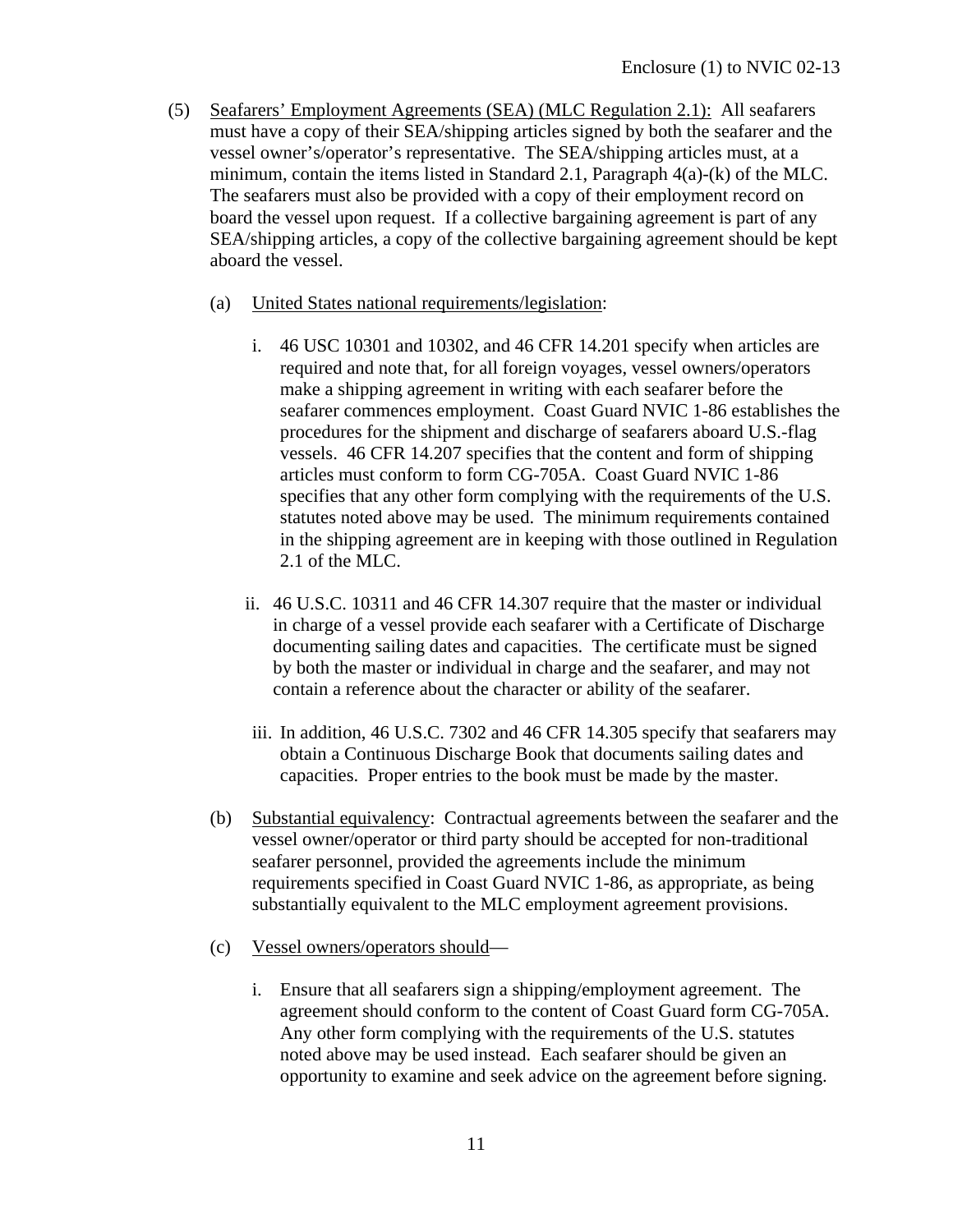Any questions concerning the agreement should be clarified prior to signing;

- ii. Maintain on board the vessel the shipping/employment agreements for all seafarers;
- iii. When operating a vessel with seafarers who are subject to a collective bargaining agreement, ensure that there is a copy of the collective bargaining agreement on board the vessel and that each seafarer receives a copy of the agreement;
- iv. Contractual agreements between the seafarer and the vessel owner/operator representatives/charterer or third party should be accepted for non-traditional seafarer personnel provided it includes the information specified in form CG-705A; and
- v. Ensure that each seafarer is given a Certificate of Discharge documenting the sailing dates and capacity. Documentation may also be accomplished through a continuous discharge book. All such documentation must not contain a reference about the character or ability of the seafarer.
- (d) Inspectors should
	- i. Review all shipping article agreements and all other applicable collective bargaining agreements to determine whether copies of these records are maintained on board the vessel prior to conducting the inspection. If copies of these records are not maintained on board the vessel, the inspector should, prior to issuing the MLC, request that copies of these records be made available; and
	- ii. Interview various crewmembers in private to confirm whether they have entered into a shipping agreement and, if so, whether they have been given the opportunity to review and discuss the content of the articles.
- (6) Payment of wages (MLC Regulation 2.2): Seafarers must be paid at no greater than monthly intervals and in full for their work in accordance with their employment agreements. They are entitled to a statement each month indicating their monthly wage and any authorized deductions such as allotments. There shall be no unauthorized deductions, such as payment for travel to or from the vessel.
	- (a) United States national requirements/legislation: United States statute establishes the seafarer's entitlement to wages for work performed and payment at the beginning of the voyage and at the end of the voyage, and penalties for non-compliance; 46 USC 10310, 10312, 10313, and 10314. 46 U.S.C. 10315 (Allotments) establishes the measures for allotments. Collective bargaining agreements also specify payment intervals and conditions of payments.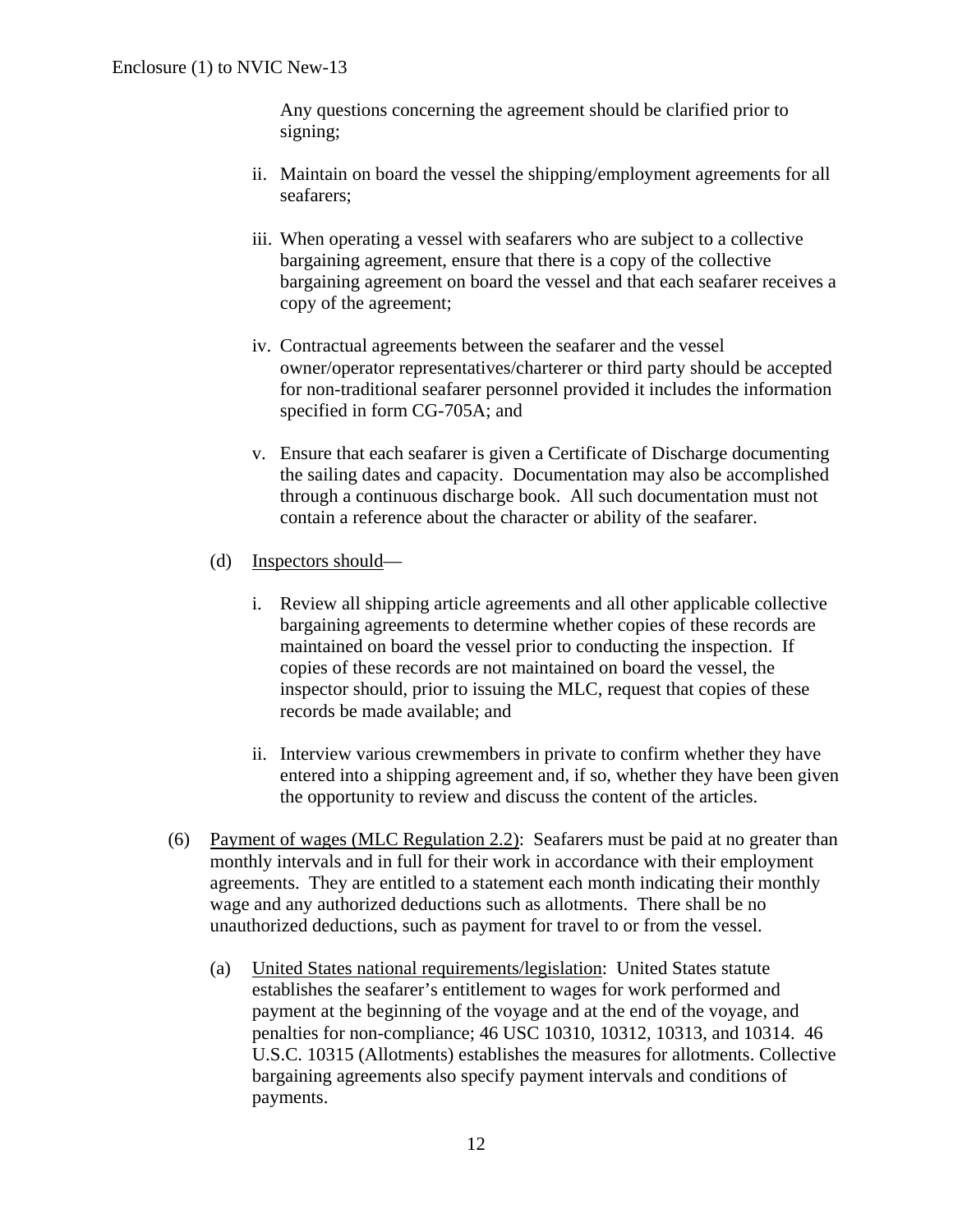- (b) Vessel owners/operators should
	- i. Ensure that the master can provide proof of payment (e.g., payroll records or a company letter) according to current U.S. laws. Payments made in accordance with collective bargaining agreements are acceptable;
	- ii. Ensure that a salary statement in an electronic or paper format is provided to each seafarer; and
	- iii. Ensure that seafarers are offered the option to allocate all or part of their earnings to their families or dependants or legal beneficiaries at regular intervals. Ensure that the master can provide proof of this service (e.g., a bank transfer).
- (c) Inspectors should
	- i. Check any employment agreements, collective bargaining agreements, or other documentation to confirm that wages are being paid at intervals of no greater than 30 days; and
	- ii. Interview various crewmembers in private to confirm that payment of their wages is in compliance with the Code.
- (7) Hours of work and hours of rest (MLC Regulation 2.3): The minimum hours of rest shall not be less than ten hours in any 24-hour period; and 77 hours in any sevenday period. Hours of rest may be divided into no more than two periods, one of which shall be at least six hours in length, and the interval between consecutive periods of rest shall not exceed 14 hours. Shipboard drills shall be conducted in a manner that minimizes the disturbance of rest periods and does not induce fatigue.
	- (a) United States national requirements/legislation: The current U.S. standards for minimum hours of rest are contained in 46 CFR 15.1111.
	- (b) Substantial Equivalency: The Coast Guard published a guidance document, CG-CVC Policy Letter 12-05, in compliance with the STCW 2010 amendments to the hours of rest. The requirements in that policy letter are substantially equivalent with the MLC standards contained in Regulation 2.3. The policy letter includes a requirement for recording hours of rest.
	- (c) Vessel owners/operators should
		- i. Incorporate an effective system for documenting seafarer hours of rest. Vessel owners/operators are encouraged to utilize the "Model Format for Records of Hours of Work or Hours of Rest of Seafarers" developed by the ILO and the IMO. The records can be documented in the vessel logbook. Each record should be endorsed by the master or authorized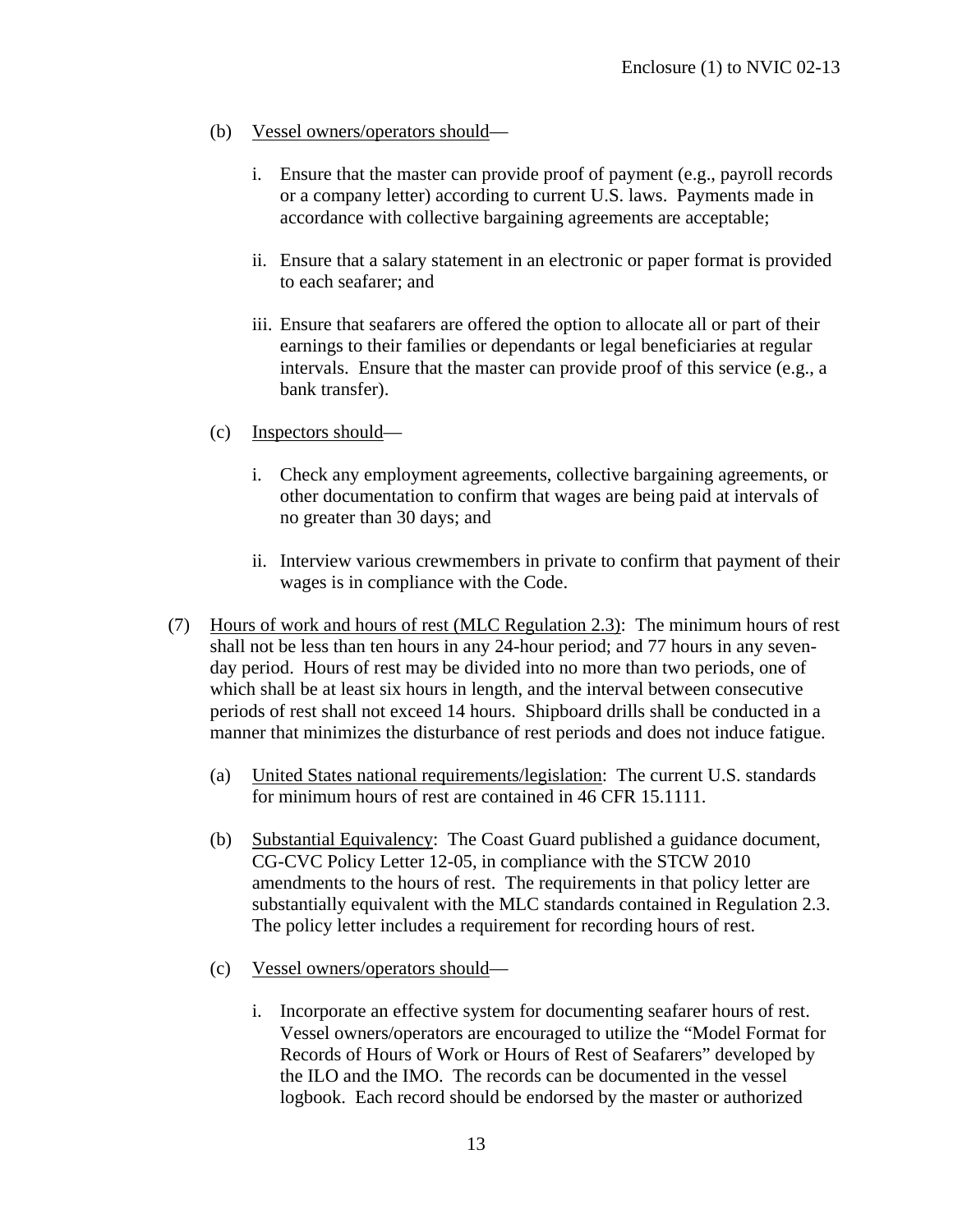person and the seafarer, and a copy of each record should be made available to the seafarer;

- ii. Ensure that any deviation from the requirements for hours of rest and any compensatory time granted are documented; and
- iii. Ensure that work arrangements/watch schedules are posted.
- (d) Inspectors should
	- i. Check records against watch/work schedules to confirm compliance with requirements for minimum hours of rest;
	- ii. Ensure that any deviation from the requirements for hours of rest due to emergencies and any compensatory time granted have been documented; and
	- iii. Interview various crewmembers in private to determine if work hours and rest periods comply with U.S. regulations.
- (8) Manning levels (MLC Regulation 2.7): All vessels must have a sufficient number of seafarers employed on board to ensure that the vessel can be operated safely, efficiently, and with due regard to security under all conditions, taking into account concerns about seafarer fatigue and the particular nature of the voyage. The owner/operator is responsible for ensuring that each vessel within his or her management complies with the manning, certification, and watchkeeping requirements in accordance with the applicable statutes and regulations. Violations of the manning, watchkeeping, or certification regulations may result in enforcement action.
	- (a) United States national requirements/legislation:
		- i. 46 CFR part 15 requires that all vessels operating beyond the boundary line meet the STCW certification and watchkeeping requirements.
		- ii. 46 CFR 15.103 outlines the requirements for a vessel to be properly manned with a minimum number of officers and rated crew. Vessels required to be inspected under 46 USC 3301 are required to be manned with the minimum complement as stated on the vessel's COI per the requirements of 46 CFR 15.501.
		- iii. Under Article 1 of the Officer's Competency Certificates Convention (OCCC) 1936, national laws or regulations may grant exceptions or exemptions with respect to vessels of less than 200 GT as measured under the Regulatory Measurement System, hereafter "GRT." The United States invoked this clause and granted a general exception for all vessels of less than 200 GRT (GT ITC if GRT not assigned) navigating beyond the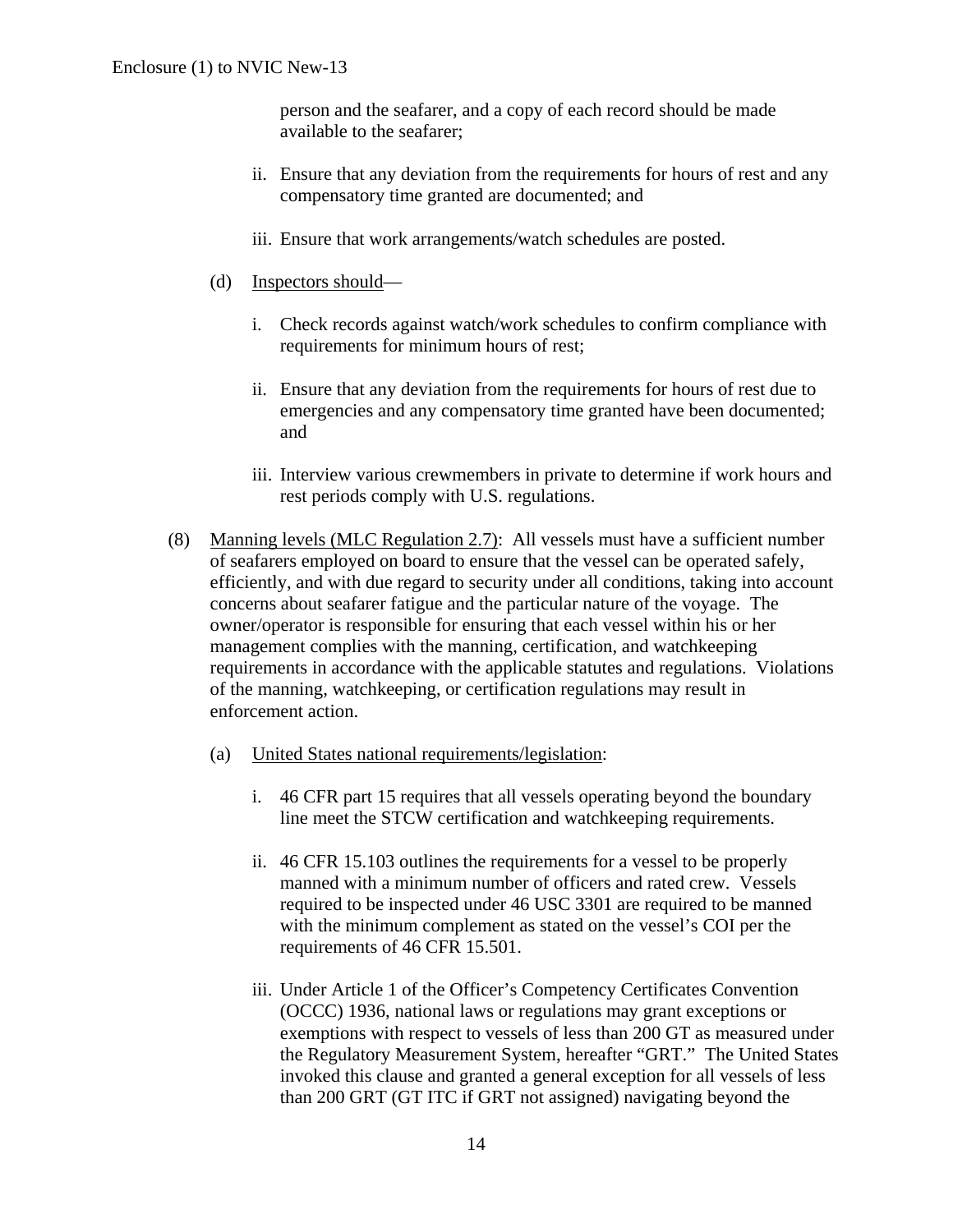Boundary Lines (see 46 USC 8304(b)(4) and 46 CFR 15.701(a)), including vessels engaged on international voyages. However, as amended, Article II.6 of the MLC specifies that such a determination may be made only with respect to vessels of less than 200 GT ITC (GRT if GT ITC not assigned) not engaged in international voyages. Accordingly, an individual in charge of the navigation or maneuvering, as well as an individual engaged or employed to perform the duties of chief engineer, on a mechanically propelled, uninspected, seagoing, documented vessel of less than 200 GT ITC (GRT if GT ITC not assigned) should hold an appropriately endorsed license or MMC authorizing service in such a capacity, when engaged on a voyage to an MLC ratifying nation.

- (b) Vessel owners/operators should
	- i. For Coast Guard inspected vessels, ensure the vessel is manned in accordance with its COI; and
	- ii. Understand that U.S. vessels are subject to the control verification provisions of the subject Convention when engaged on voyages to an MLC ratifying nation and should provide due observance of the relevant provisions of the MLC. Certain uninspected vessels that engage on international voyages are required a Safe Manning Document (SMD) in accordance with SOLAS Chapter V/14. Those uninspected vessels that are not subject to the specific requirements of SOLAS Chapter V/14 are encouraged to request a permissive SMD or Safe Manning Letter (SML) via the cognizant Coast Guard OCMI to document flag-state approval of manning levels when engaged on international voyages. The SMD or SML provides objective evidence to port-state authorities that the subject vessel meets the minimum safe manning requirements as determined by the flag state.
- (c) Inspectors should
	- i. Review the COI, SMD, or SML and compare it to the crew list; and
	- ii. Review the crew list to determine the number, categories, and qualifications of the seafarers working on board.
- (9) Accommodations (MLC Regulation 3.1): The requirements of the Code in Title 3 (i.e., Standard A3.1, with due consideration of Guideline B3.1) that relate to construction or equipment (i.e., fixtures) will not apply to vessels constructed before the MLC 2006 enters into force for the flag state concerned (e.g., for the United States, 12 months after ratification is registered). Instead, the provisions relating to construction and equipment that are contained in ILO Conventions 92 and 133 will continue to apply to those vessels, to the extent that they were already applicable in the flag state concerned, particularly because one or both conventions had been ratified by that state or had become applicable by that state's ratification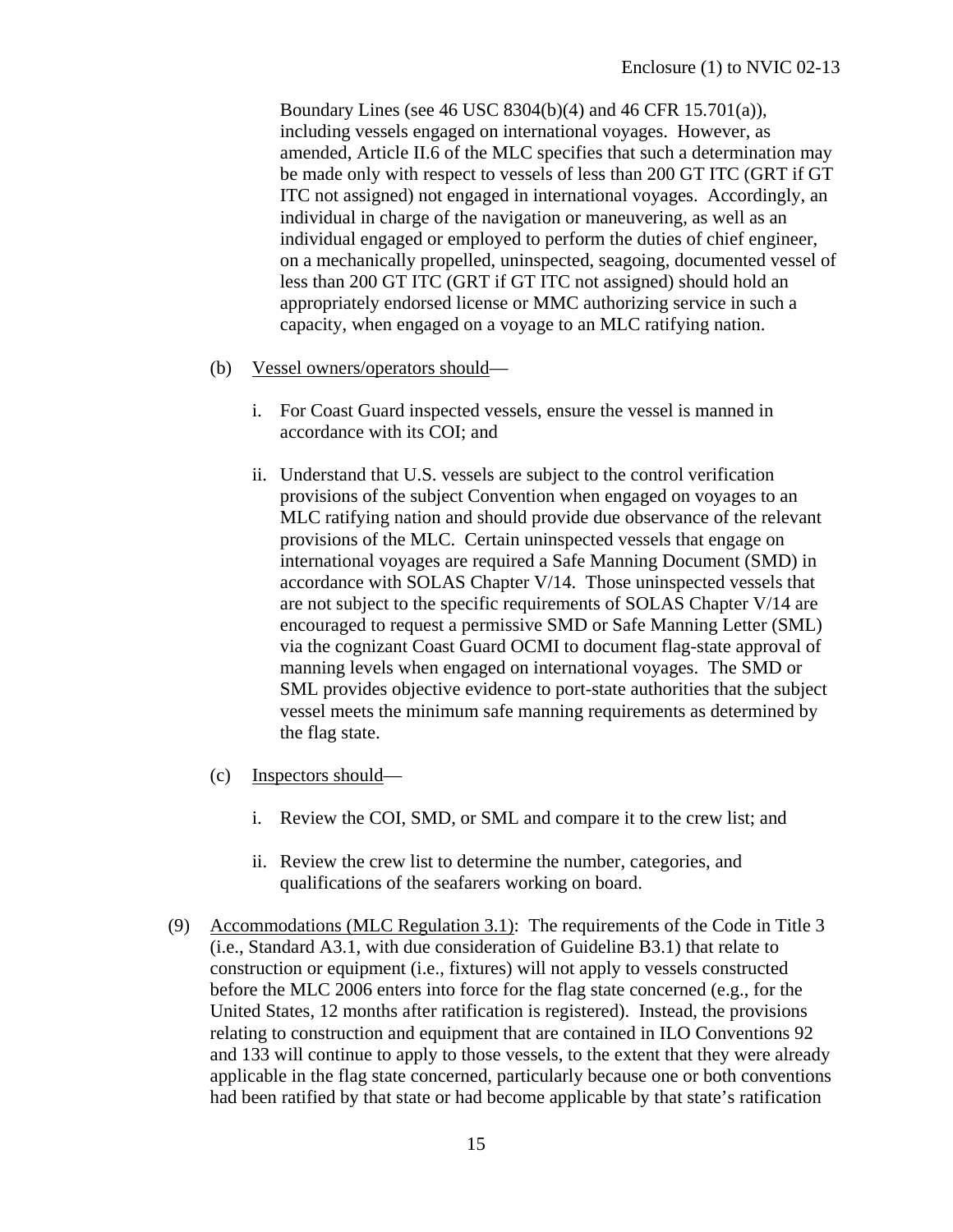of ILO Convention 147. To the extent that the MLC requirements do not relate to equipment or construction, Standard A3.1 (and the Guidelines) would apply to both existing and new vessels.

- (a) United States national requirements/legislation:
	- i. The United States ratified ILO Convention 147, which includes Convention 92 (Accommodations of Crews Convention (Revised)) and Convention 133 (Accommodations of Crews Convention) as appended Conventions. The U.S. instrument of ratification for ILO 147 established that U.S. domestic laws and regulations were substantially equivalent to the provision in the Appended Conventions that the United States did not ratify, including ILO Convention 133 (Accommodations of Crews, 1970) and ILO Convention 92 (Accommodation of Crews Convention (Revised), 1949). The United States satisfied itself that the general goals of the instrument of ILO Convention 133 are being respected. No specific legislation or regulations were implemented to bring the United States into conformity with the general goals of Convention 133. See COMDTINST 16711.12 (series) for additional information.
	- ii. United States shipping laws and regulations that apply to vessels registered in the U.S. territory require compliance with minimum safety standards. Generally, the inspection of vessels and the accommodation of seafarers is provided in the following shipping laws: 46 U.S.C. subtitle II, chapter 33 (inspections) and 46 U.S.C. 11101 (accommodations applicable to vessels more than 100 GRT).
	- iii. Specific requirements for inspection and certification, construction and arrangement (including accommodation construction and recreational facilities) are found in various subchapters of the regulations based on the type of vessel. These subchapters are:

46 CFR 24-28 Subchapter C (uninspected towing vessels, 6 & 12 passengers) 46 CFR 30-39 Subchapter D (tank vessels) 46 CFR 70-89 Subchapter H (passenger vessels) 46 CFR 90-105 Subchapter I (cargo & miscellaneous vessels) 46 CFR 107-109 Subchapter I-A (MODUs) 46 CFR 114-124 Subchapter K (small passenger vessels under 100 GT carrying more than 150 passengers, or more than 49 overnight) 46 CFR 125-139 Subchapter L (OSVs) 46 CFR 175-187 Subchapter T (Small passenger vessels under 100 GT carrying less than 49 passengers overnight)

These regulations are substantially equivalent to the applicable requirements of ILO Conventions 92, 133, and 147.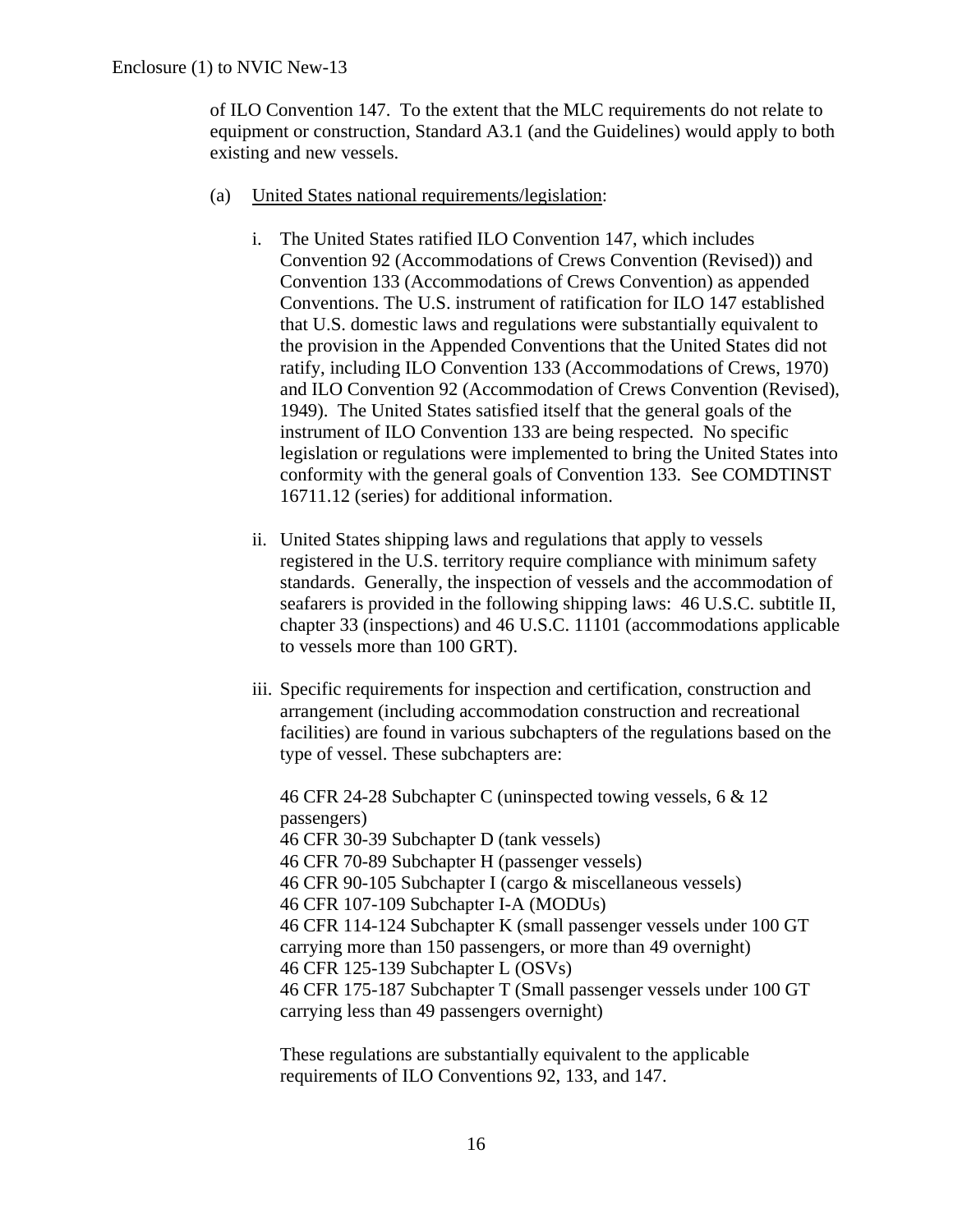- iv. Vessels built prior to the entry-into-force date of ILO Convention 147 to for the United States must also comply with the applicable regulations found in the 46 CFR subchapters listed in paragraph (9)(a)iii above.
- (b) Vessel owners/operators should
	- i. Continue to ensure their vessels meet the requirements of current U.S. regulations; and
	- ii. Ensure that frequent inspections of accommodation spaces are carried out and recorded by the vessel's master. The master should make these inspection records available for review.
	- iii. For uninspected vessels over 100 GT, ensure seafarer accommodations are in compliance with 46 U.S.C. 11101.
- (c) Inspectors should ensure that all vessels meet the requirements of current U.S. regulations. The COI is proof that a vessel was built and inspected to applicable regulations.
- (10) Recreational facilities (MLC Regulation 3.1): As with the requirements for accommodations, vessels must be in compliance with the minimum standards by providing and maintaining sufficient recreational facilities, to include mess rooms and laundry facilities, for seafarers. Inspections of recreational facility should also be carried out and recorded by the vessel's master. Records of these inspections should be made available for review.
	- (a) United States national requirements/legislation:
		- i. The United States ratified ILO Convention 147, which includes Convention 92 (Accommodations of Crews Convention (Revised)) and Convention 133 (Accommodations of Crews Convention) as appended Conventions. The U.S. instrument of ratification for ILO Convention 147 established that U.S. domestic laws and regulations were substantially equivalent to the provision in the Appended Conventions that the United States did not ratify, including ILO Convention 133 (Accommodations of Crews, 1970) and ILO Convention 92 (Accommodation of Crews Convention (Revised), 1949). The United States satisfied itself that the general goals of the instrument of ILO Convention 133 are being respected. No specific legislation or regulations were implemented to bring the United States into conformity with the general goals of Convention 133. See COMDTINST 16711.12 (series) for additional information.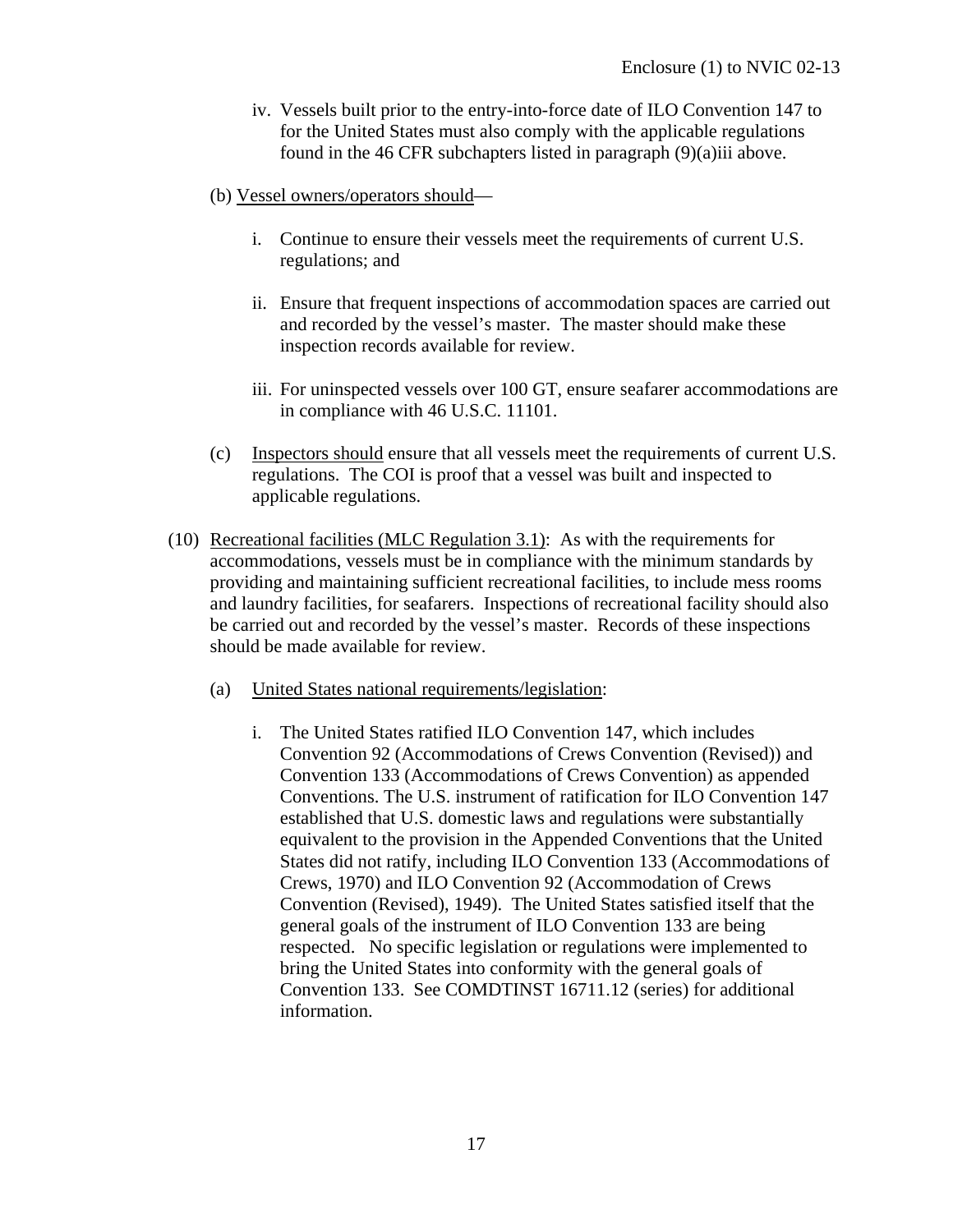- ii. United States shipping laws and regulations that apply to vessels registered in the U.S. territory require compliance with minimum safety standards. Generally, the inspection of vessels and the accommodation of seafarers are provided in the following shipping laws: 46 U.S.C. subtitle II, chapter 33 (inspections) and 46 U.S.C. 11101 (accommodations applicable to vessels more than 100 GRT).
- iii. Specific requirements for inspection and certification, construction and arrangement (including accommodation construction and recreational facilities) are found in various subchapters of the regulations based on the type of vessel. These regulations are substantially equivalent to the applicable requirements of ILO Conventions 92, 133, and 147.
- iv. Vessels built prior to the entry-into-force date of ILO Convention 147 to the United States must also comply with the applicable regulations under paragraph (9)(a)iii. above.
- (b) Vessel owners/operators should
	- i. Continue to ensure that their vessels meet the requirements of current U.S. regulations.
	- ii. For uninspected vessels over 100 GT, ensure any seafarer recreational facilities are in compliance with 46 U.S.C. 11101.
- (c) Inspectors should ensure that all vessels meet the requirements of current U.S. regulations. The COI is proof that the vessel was built and inspected to applicable regulations.
- (11) Food and catering (MLC Regulation 3.2): Food and drinking water must be of appropriate quality, nutritional value, and quantity to adequately cover the requirements of a vessel's crew and takes into account their differing cultures and religious backgrounds. Food is to be provided free of charge to seafarers during the period of engagement. Vessels with a prescribed manning of less than 10 are not required to carry a qualified cook. A seafarer employed as a vessel's cook with responsibility for preparing food must be trained and qualified for the position. The master is responsible for conducting frequent and documented inspections of food, water, and catering facilities.
	- (a) United States national requirements/legislation:
		- i. 46 USC 10303 requires that a seafarer be served at least 3 meals a day, including adequate water and adequate protein, vitamins, and minerals in accordance with the U.S. Recommended Daily Allowances. Refer to Enclosure (9) to this NVIC for competency guidelines for vessel cooks.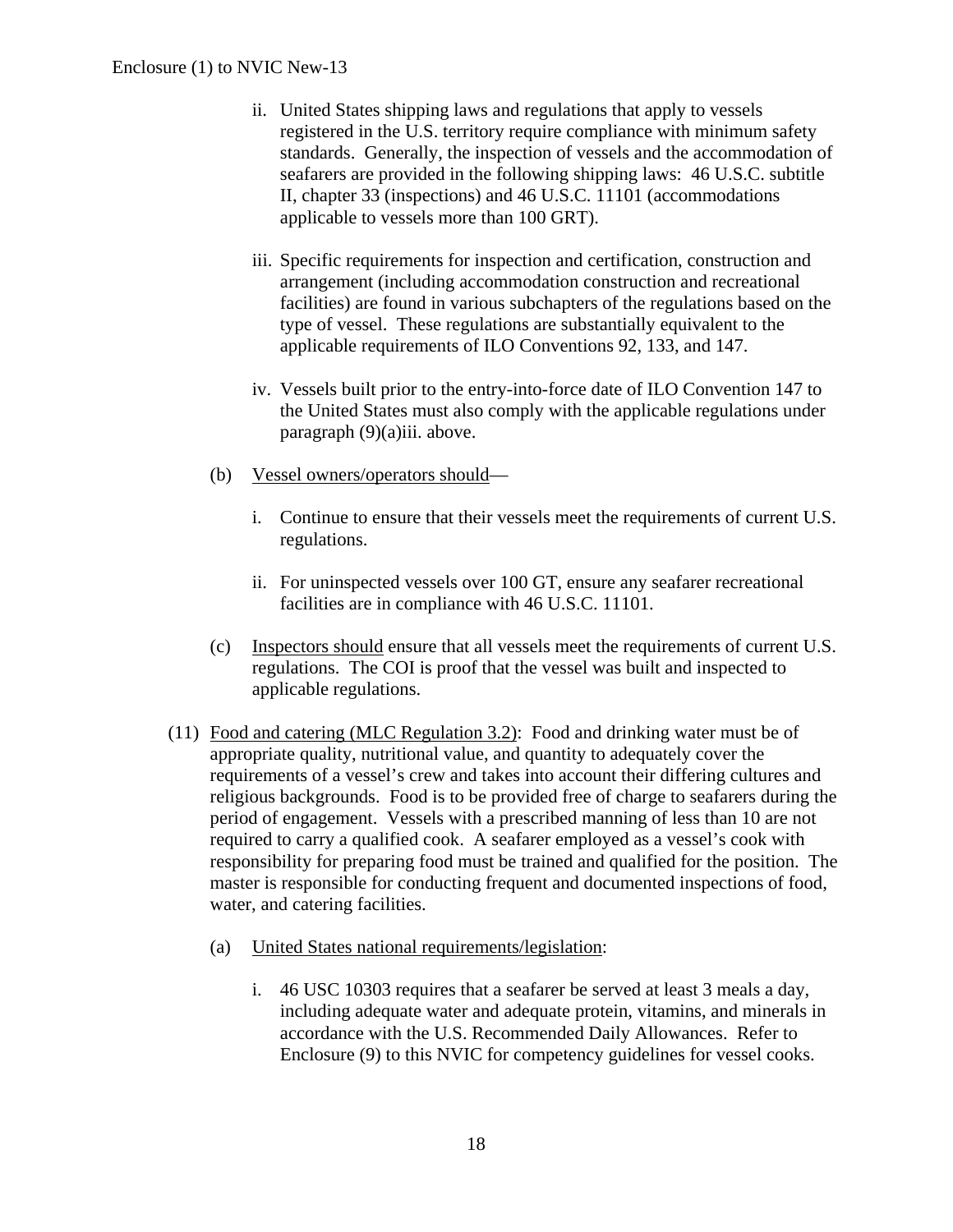- ii. 42 CFR 71.45 requires that the quality of potable water taken on board a ship at any U.S. port intended for human consumption thereon shall be obtained from sources approved in accordance with standards established in title 21, Code of Federal Regulations, parts 1240 and 1250(b).
- (b) Vessel owners/operators should
	- i. Ensure that mess rooms and pantries are frequently inspected for their cleanliness and hygienic state. All records of inspections should be maintained;
	- ii. Ensure that all food and drinking water supplies are suitable in respect to quantity, quality, nutritional value, and variety, taking into consideration the number of seafarers on board and their religious requirements and cultural practices as they pertain to food, and the duration and nature of the voyage;
	- iii. Document the knowledge obtained through training or equivalent job experience of personnel who have responsibility for preparing food. No seafarer below the age of 18 years should be permitted to work as a cook; and
	- iv. If the manning of the vessel is less than 10, ensure that seafarers who process food in the galley are trained or instructed in appropriate subjects, to include food and personal hygiene as well as the handling and storage of food on board a vessel. A qualified cook is not required for mannings less than 10.

#### (c) Inspectors should—

- i. Review documents to confirm that all vessel cooks are at least 18-years of age and have the knowledge through training or equivalent job experience appropriate for their position.
- ii. Review onboard records to confirm that frequent and documented inspections are made of food and drinking water supplies, spaces used for the handling and storage of food, and galleys and other equipment used in the preparation and service of meals.
- iii. Visually inspect galleys and store rooms to ensure that they are hygienic and fit for their purpose, and contain appropriate quantities of stores for the intended voyage.
- iv. Interview various crewmembers in private to determine whether they are provided with food and drinking water that are of appropriate quality and quantity.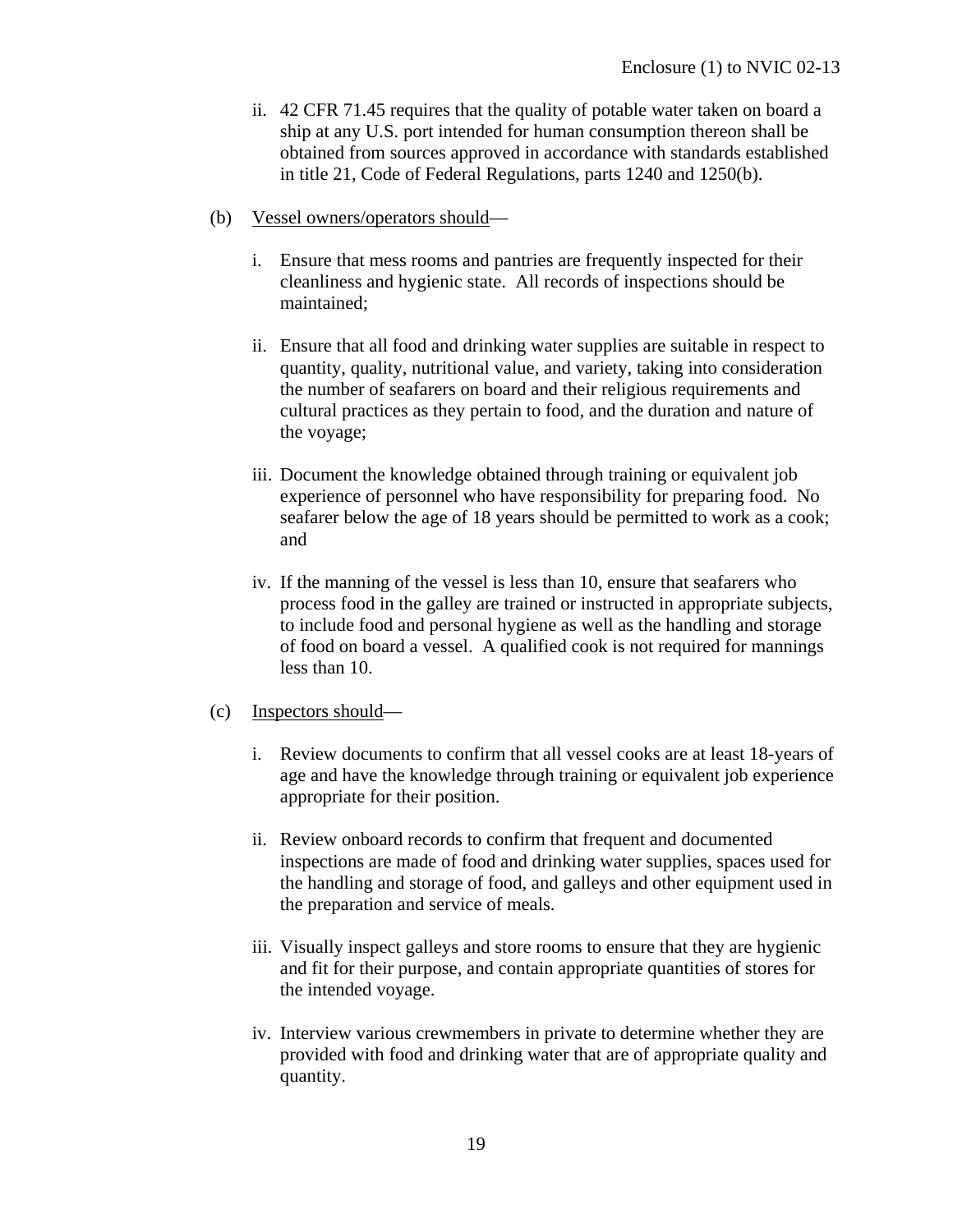### Enclosure (1) to NVIC New-13

1

- (12) Medical care on board vessel and ashore (MLC Regulation 4.1): Seafarers must be covered by adequate measures for the protection of their health and have access to prompt and adequate medical care, including dental care, while working on board the vessel. Health protection and care are to be provided at no cost to the seafarer. Vessel owners/operators are to allow seafarers the right to visit a qualified medical doctor or dentist without delay in port calls, where practicable. Members shall adopt regulations establishing requirements for onboard hospital and medical care facilities and equipment.
	- (a) United States national requirements/legislation<sup>[5](#page-26-0)</sup>:
		- i. 46 USC 11101 states that a merchant vessel of the United States that, in the ordinary course of trade, makes a voyage of more than 3 days between ports and carries a crew of at least 12 shall have a hospital compartment suitably separated from other spaces. The compartment shall have at least 1 bunk for each 12 seafarers constituting the crew (but not more than 6 bunks may be required). Additionally, specific requirements for inspection and certification, and construction and arrangement (including accommodation construction and recreational facilities) are found in various subchapters of the regulations based on the type of vessel.
		- ii. 46 USC 11102 requires the following vessels to carry a medicine chest for the care of sick and injured seamen: 1) vessels on a voyage from a port in the United States to a foreign port (except to a Canadian port); and 2) vessels of 75 GT or more on a voyage between a port in the United States on the Atlantic and Pacific oceans.
		- iii. 46 CFR 12.13 requires that persons designated to provide first aid or to take charge of medical care on board a vessel be trained as appropriate and hold an MMC with the appropriate endorsement.
		- iv. Collective bargaining agreements define medical benefits and eligibility for seafarers on board a vessel and ashore. Unionized seafarers receive preventive measures.
		- v. Vessel owners/operators are responsible for sick and injured seafarers in accordance with the general maritime law remedy of Maintenance and Cure. Maintenance and Cure provides for medical coverage for seafarers while in the service of a vessel (including shore leave). Cure benefits provide for payment of reasonable and necessary medical care until the seafarer has reached a level of maximum cure. Cure includes first aid and emergency treatment, transportation to medical facilities, treatment at clinics and hospitals, diagnostic tests, medication, physical therapy,

<span id="page-26-0"></span><sup>5</sup> Requirements relating to the size and construction of hospital spaces are contained in the U.S. national requirements/legislation section for Accommodations.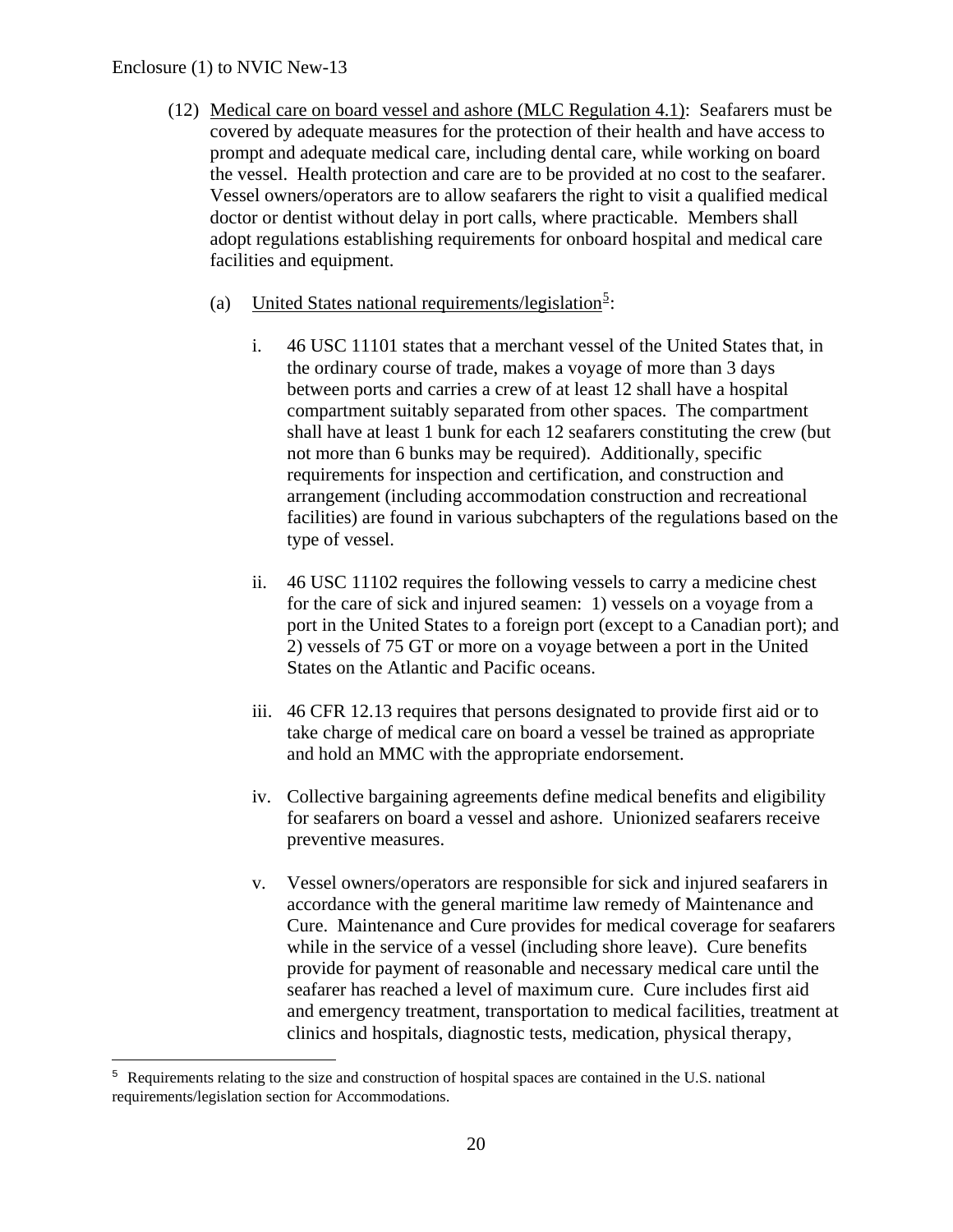specialists, surgery, rehabilitation, and all other reasonable and necessary medical needs.

- (b) Vessel owners/operators should
	- i. Ensure that seafarers, while in the service of the vessel, are given health protection and medical care, including prompt access to the necessary medicines and medical equipment and facilities for diagnosis and treatment, and to medical information and expertise;
	- ii. Provide seafarers with the right to visit a qualified medical doctor or dentist without delay in ports of call, where practicable;
	- iii. Ensure that medical care facilities, such as a medicine chest, medical equipment, medical guide, and hospital space are provided in accordance with the U.S. laws and regulations cited above;
	- iv. Carry a qualified medical doctor on board if the vessel carries 100 or more seafarers and is ordinarily engaged on international voyages for more than 3 days. Vessel owners/operators should also ensure that personnel providing medical first aid or medical care on board are properly credentialed. For those vessels that are engaged in extended voyages involving ready access to shore-side medical facilities and care, demonstration of such ability to render medical aid should be made in lieu of having a medical doctor on board the vessel; and
	- v. Ensure that medical advice, including specialist advice, is available to seafarers 24 hours a day, by radio or satellite communication while at sea, and at no cost to the seafarer. A list of radio/satellite contacts for advice should be readily available.
- (c) Inspectors should
	- i. Check any relevant documents, such as union agreements, to confirm that medical care and services are provided free of charge to seafarers while they are in the service of the vessel;
	- ii. Visually observe conditions to confirm that the vessel is equipped with sufficient medical supplies, including a medicine chest, hospital space (where applicable), and a medical guide; and
	- iii. Check that procedures are in place for radio or satellite communication for medical assistance.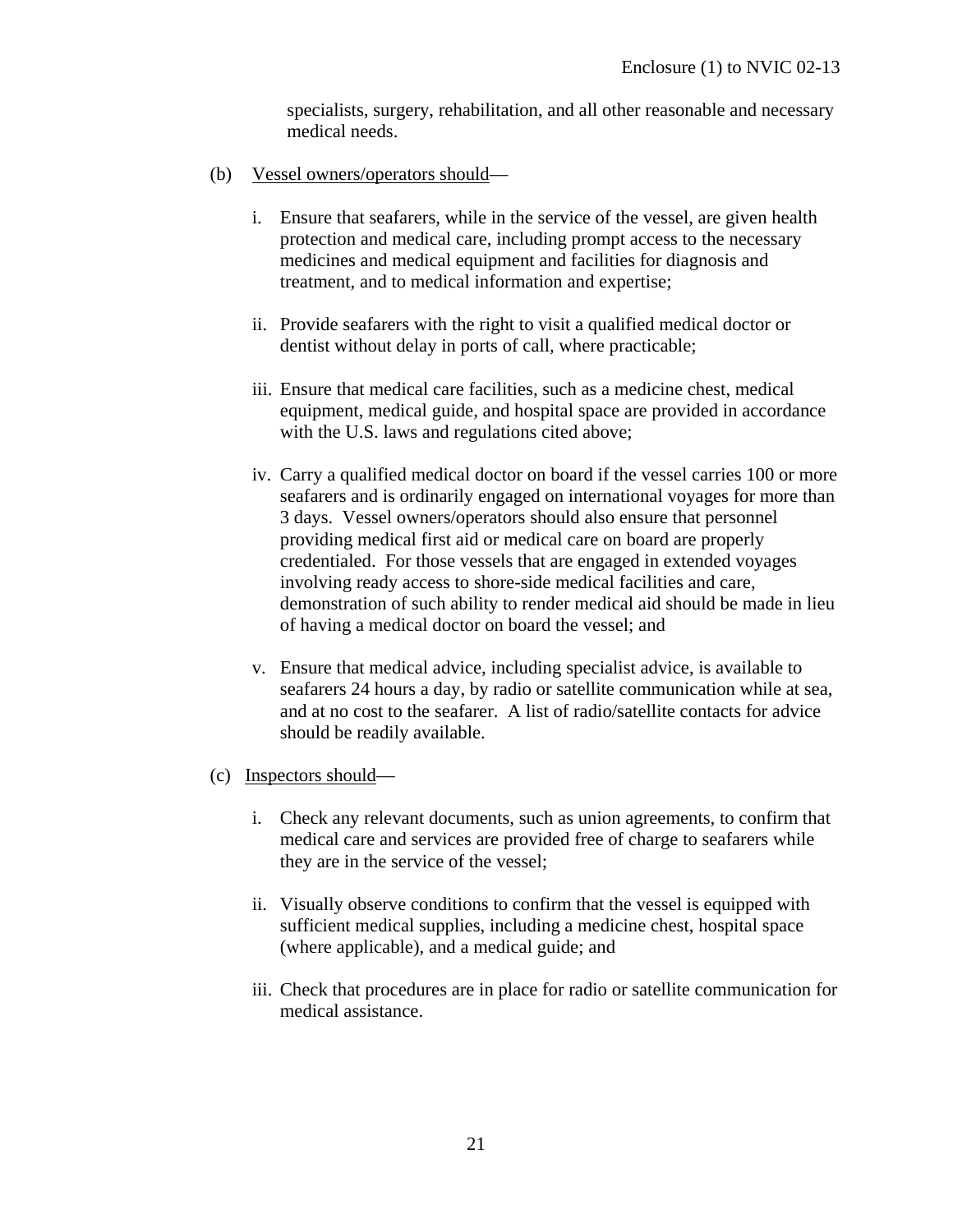### Enclosure (1) to NVIC New-13

- (13) Health and safety protection and accident prevention (MLC Regulation 4.3): The working, living, and training environments on vessels must be safe and hygienic to ensure that the seafarers' work environment promotes occupational safety and health. Vessels must have an occupational safety and health program to prevent diseases and accidental injuries.
	- (a) United States national requirements/legislation:
		- i. The Occupational Safety and Health Act, 29 USC chapter 15, was enacted to ensure that employers provide their workers a place of employment free from recognized hazards to safety and health, such as exposure to toxic chemicals, excessive noise levels, mechanical dangers, heat or cold stress, and unsanitary conditions.
		- ii. 46 USC chapter 32 and 33 CFR part 96 require establishment of safety management systems on board vessels that provide procedures for responding to emergencies, protection of the environment, reporting of incidents, and addressing nonconformities. Internal audits and management reviews of the onboard system must be maintained.
		- iii. Company and/or industry-wide management systems, such as the Responsible Carrier Program, that provide procedures for responding to emergencies, protection of the environment, reporting of incidents, and addressing nonconformities are acceptable industry practices meeting this MLC requirement.
	- (b) Vessel owners/operators should
		- i. Ensure that seafarers are advised about occupational health issues and that all necessary precautions are taken to minimize any adverse affects;
		- ii. Adopt reasonable precautions to prevent occupational accidents, injuries, and diseases on board the vessel, including measures to reduce and prevent the risk of exposure to harmful levels of ambient factors and chemicals, as well as the risk of injury or disease that may arise from the use of equipment and machinery on board the vessel;
		- iii. Adopt onboard programs such as a vessel safety committee for the prevention of occupational accidents, injuries, and diseases, and for continuous improvement in occupational safety and health protection;
		- iv. Adopt procedures for inspecting, reporting, and correcting unsafe conditions and for investigating and reporting onboard occupational accidents; and
		- v. Ensure that there is adequate personal protective equipment (PPE) available for all shipboard activities.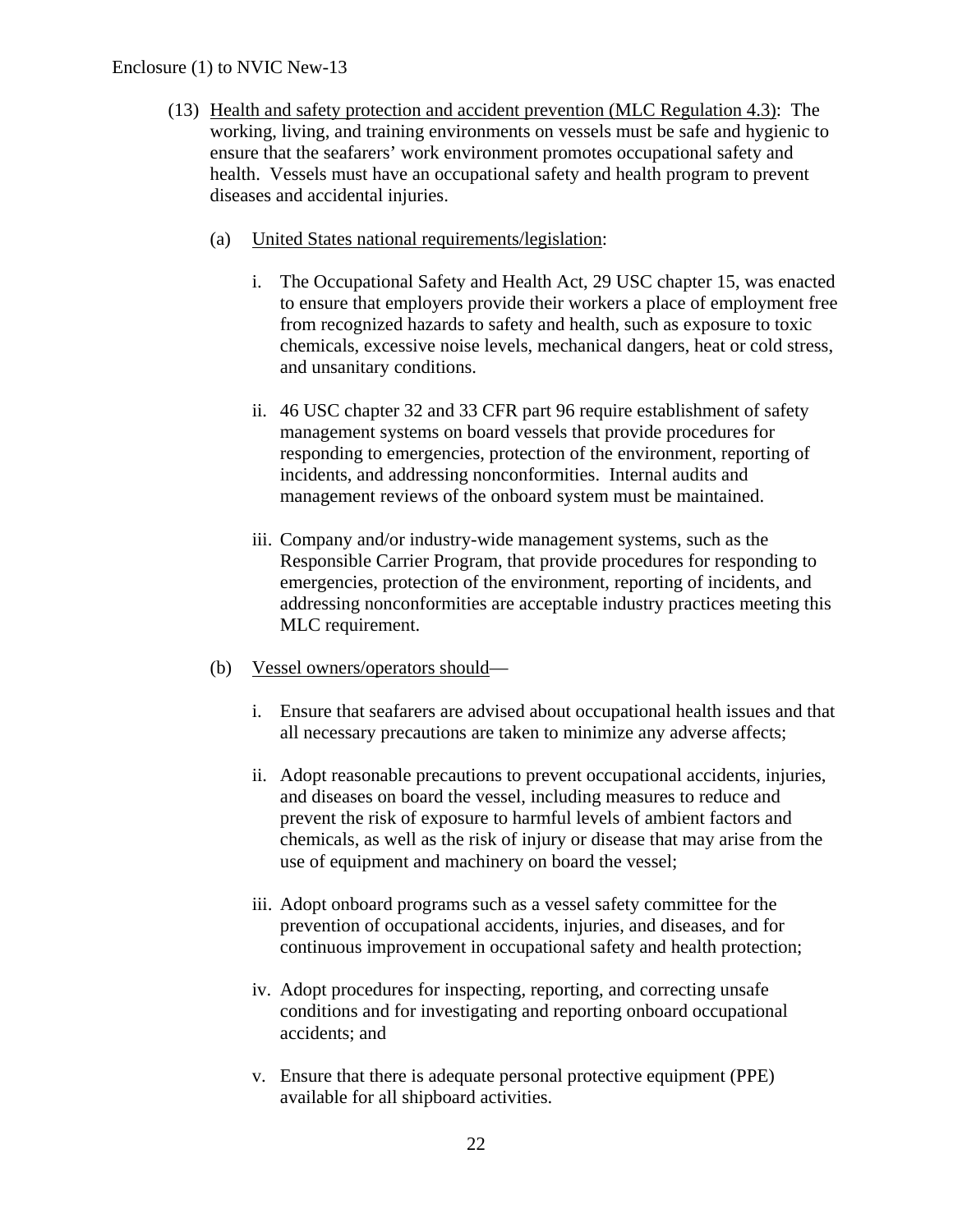## (c) Inspectors should—

- i. Review any relevant documents maintained on the vessel such as accident reports, safety evaluations conducted on behalf of the vessel owner/operator, and any risk evaluations that may have been prepared;
- ii. Check for any documents evidencing membership and meetings of the vessel's safety committee;
- iii. Review documents related to the vessel's occupational health and safety program to ensure that the program is available and familiar to all seafarers on board the vessel;
- iv. Confirm that an accident investigation and reporting system is in place;
- v. Ensure that there is adequate PPE available for each seafarer; and
- vi. Interview various crewmembers in private to confirm onboard occupational health and safety programs are in place and in use.
- (14) Onboard complaint procedures (MLC Regulation 5.1.5): Vessels must have procedures on board for the fair, effective, and expeditious handling of seafarer complaints alleging breaches of the requirements of the MLC. All seafarers must be provided with a copy of the onboard complaint procedures applicable to the vessel. Retaliation against seafarers for filing complaints under the MLC is prohibited.
	- (a) United States national requirements/legislation: There are no U.S. laws or regulations that mirror the requirements of Regulation 5.1.5 of the MLC. However, many collective bargaining agreements include procedures that seafarers should follow to voice complaints on board a vessel. With respect to safety concerns, the Coast Guard, in agreement with the Occupational Health and Safety Administration (OSHA), has authority to protect seafarers from retaliation for filing safety complaints pursuant to 46 USC 2114. Pursuant to United States' responsibility as a Party to ILO Convention 147, the Coast Guard will investigate complaints related to alleged violations of that convention. The Coast Guard or RCS will verify compliance against the applicable standards as published in the MLC. Refer to Enclosure (10) to this NVIC on complaints procedures.
	- (b) Vessel owners/operators should
		- i. Establish procedures on board to register any seafarer complaints regarding a breach of the requirements of ILO Convention 147;
		- ii. Ensure that the onboard complaint procedures include the right of the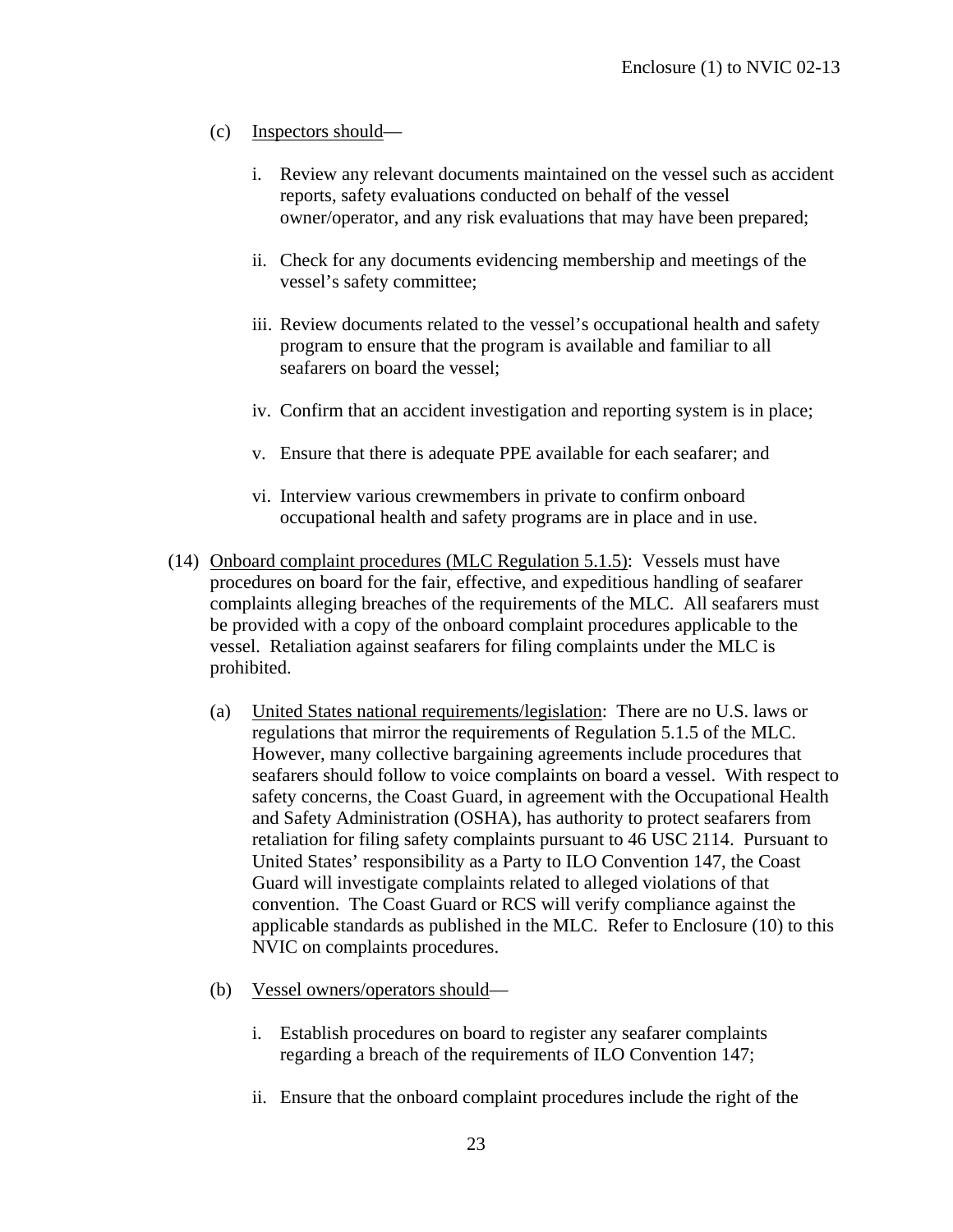seafarer to be accompanied or represented during the complaints procedure, and safeguards against the possibility of retaliation against seafarers for filing complaints; and

- iii. Ensure that all seafarers are provided with a copy of the onboard complaint procedures applicable on the vessel.
- (c) Inspectors should
	- i. Review any relevant documents outlining the onboard complaint procedures to confirm that the procedures are in place on the vessel and that seafarers are provided with or have access to the procedures.
	- ii. Confirm that the onboard complaint procedures allow seafarers to make complaints directly to the master or an external authority.
	- iii. Interview various crewmembers in private to confirm that they are familiar with the complaint process and that there is no retaliation against crewmembers who follow the procedures.

### 7. Deficiencies:

- a. Even though compliance with the MLC is voluntary for U.S.-flag vessels, marine inspectors should certify that such vessels are in substantial compliance with the U.S. laws and regulations or other measures conforming to the MLC requirements before issuing an SOVC-MLC.
- b. The MLC allows marine inspectors to exercise their professional judgment when identifying deficiencies. The vessel owner/operator will determine the appropriate action for compliance and/or correction of the deficiency and submit the action to the inspector for approval.
- c. Any discrepancies identified by Coast Guard inspectors that relate to current U.S. laws or regulations shall be documented on the CG-835 form and issued to the master or vessel representative to take corrective action. The marine inspector is responsible for determining an appropriate length of time during which a deficiency can be resolved and if the discrepancy would prevent the issuance of the SOVC-MLC.
- d. Deficiencies involving MLC standards where no corresponding U.S. laws or regulations apply or where laws or regulations falling under the jurisdiction of another U.S. governmental agency apply should be noted as a work-list item on which the master or vessel representative can take corrective action prior to the issuance of the SOVC-MLC.
- e. For a RCS, deficiencies should be issued and documented in accordance with the current organizational guidelines prescribed by the particular RCS. The RCS surveyor is responsible for determining if an outstanding discrepancy would prevent the issuance of the SOVC-MLC.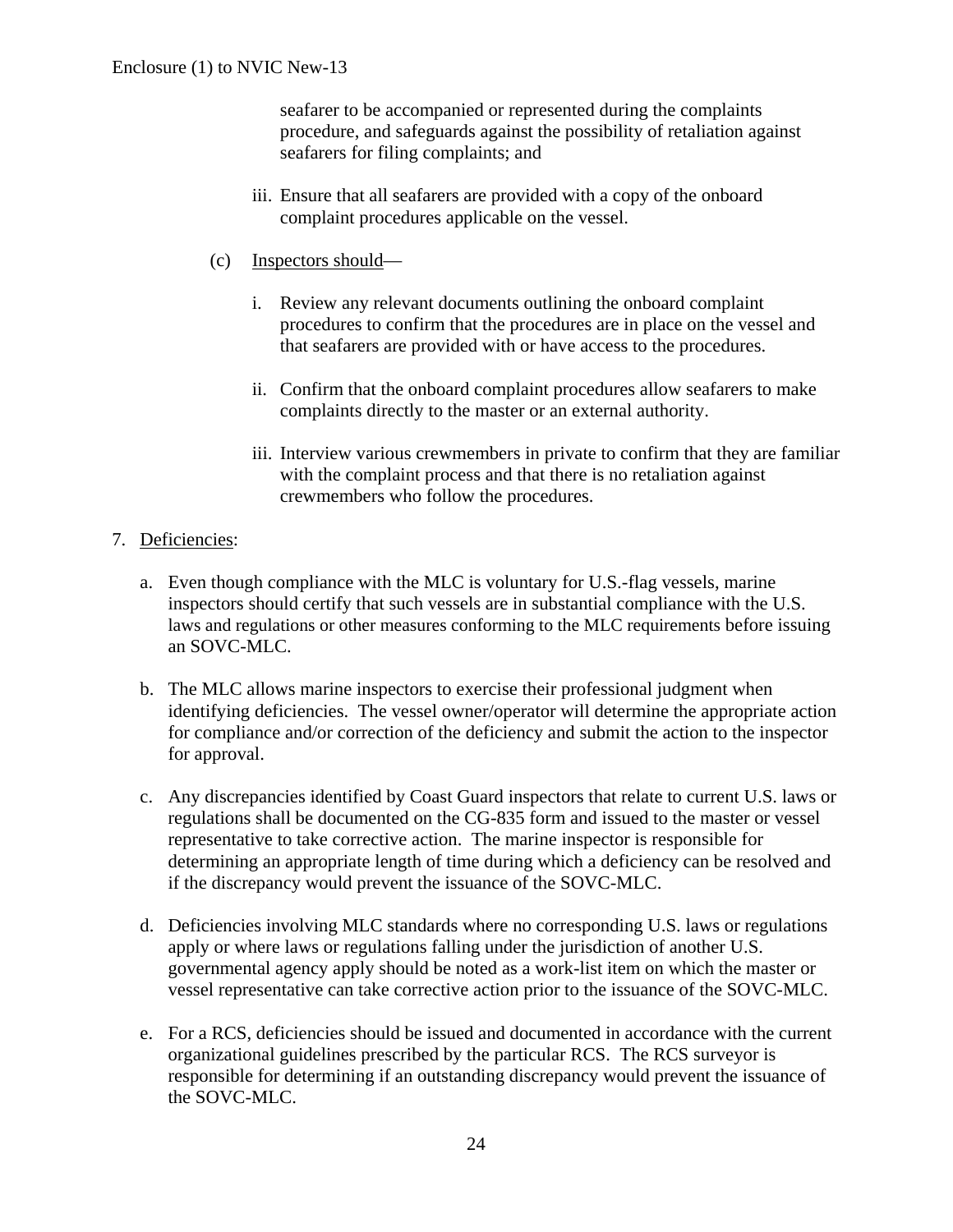- 8. Appeals: A vessel owner/operator or master, or a vessel representative, may appeal any deficiencies issued by the attending marine inspector (Coast Guard or RCS), to the Coast Guard in accordance with the procedures outlined in 46 CFR 1.03.
- 9. Documenting the Inspection:
	- a. At the conclusion of an MLC inspection conducted by the Coast Guard, the marine inspector shall issue to the master or vessel representative a U.S. Coast Guard MLC Inspection report (CG-16450C) (Enclosure (11)). This inspection report was created to conform to the requirements of Standard A5.1.4, paragraph 12 of the Code. Copies of any CG-835 forms documenting deficiencies shall be attached to the inspection report.
	- b. When the MLC inspection is conducted as part of a COI or annual re-inspection, a notation stating that applicable portions of the MLC were examined along with any notable details of the inspection shall be made within the activity's narrative. If the MLC inspection is conducted as a standalone inspection for issuance of a certificate, it should be documented as an "ILO-147 Exam" under the "Vessel Inspection/PSC" sub-activity type. The ILO-147 Exam shall be used until an MLC Exam sub-activity is added into the Coast Guard's Marine Information for Safety and Law Enforcement database. Adequate details documenting the inspection shall be noted in the activity's narrative. Once issued, a copy of the SOVC-MLC certificate and inspection report shall be scanned and attached into the vessel's list of documents.
	- c. At the conclusion of an MLC inspection conducted by an RCS, the surveyor should document the inspection using the forms and procedures outlined in their respective organizational guidelines.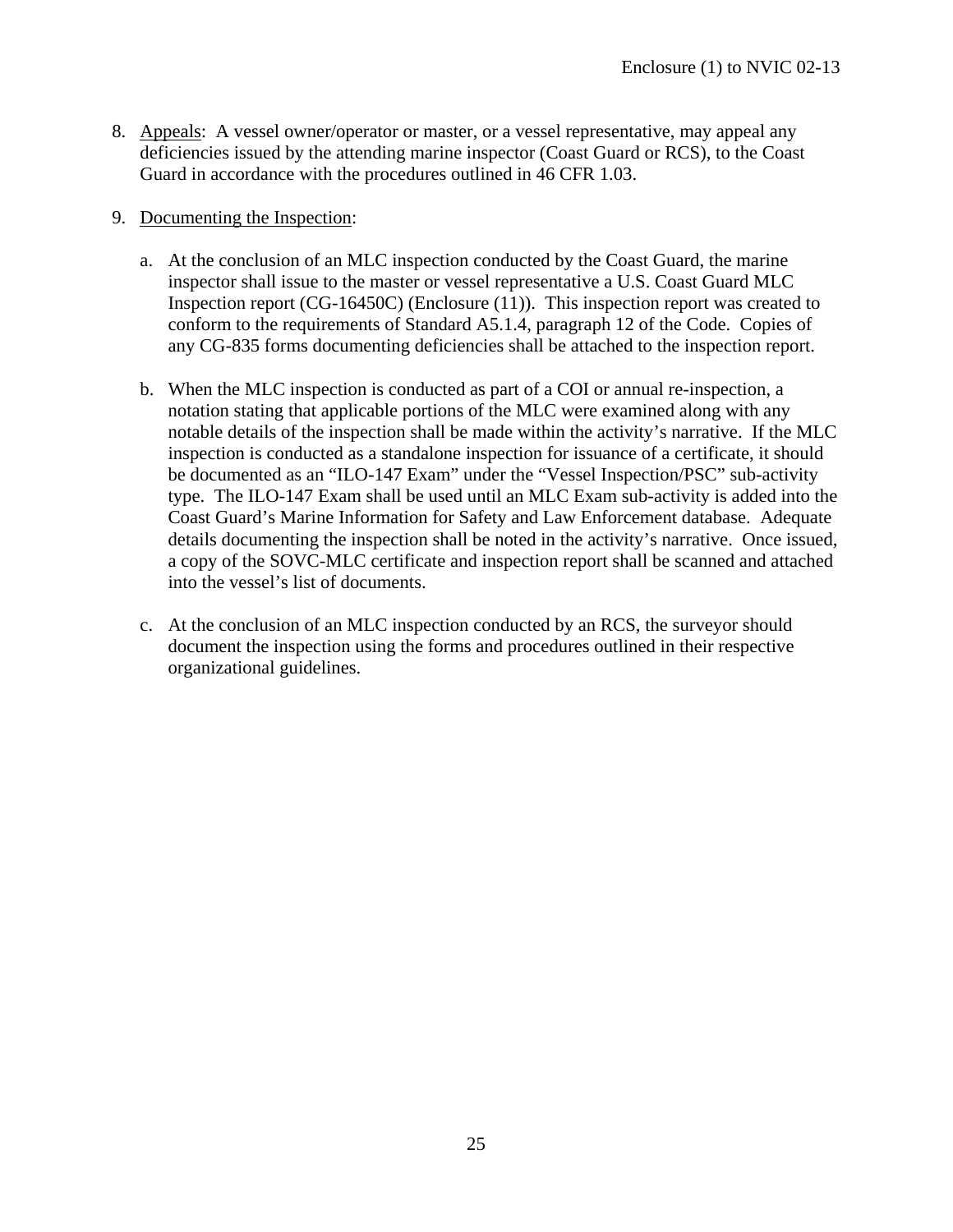## **DEFINITIONS**

- 1. Background. The intent of the Maritime Labour Convention (MLC), 2006, is to ensure that all seafarers have the right to decent working and living conditions. The Convention allows flexibilities for administrations, in consultation with shipowner and seafarer representatives, to determine the scope of application of the Convention. The below definitions and additional guidance are a result of these consultations and explain the application of the MLC 2006 to U.S. vessels operating in international trade.
- 2. Seafarer.
	- a. MLC Definition.
		- (1) Article II of the Convention defines a *seafarer* as "any person who is employed or engaged or works in any capacity on board a ship to which this Convention applies."
		- (2) To clarify the definition of seafarer, the International Labor Conference at its  $94<sup>th</sup>$ (Maritime) Session adopted guidance for governments. International Labour Organization (ILO) Conference Resolution VII, *Concerning information on Occupational Groups*, identified criteria that should be considered when determining whether certain personnel should be counted as seafarers for the purpose of the MLC 2006.
	- b. United States Interpretation and Application.
		- (1) 46 U.S.C. 10101 provides a definition of *seaman* as "an individual (except scientific personnel, a sailing school instructor, or a sailing school student) engaged or employed in any capacity on board a vessel." This definition appears in part G of title 46 and relates to the welfare of seaman. This definition is consistent with the MLC definition. However, as above, care must be taken not to read the clause "in any capacity" too literally. With respect to a vessel's liability to a seaman, U.S. courts significantly narrowed this definition. During the Coast Guard's consultations with seafarer and shipowner organizations (tripartite consultations), all parties agreed that the definition of seaman, as it applies to the MLC, should take into account the criteria of Conference Resolution VII to consider who may be excluded. There are persons working on board U.S. vessels that meet one or more of the criteria specified in that Resolution and, therefore, would not be considered seafarers for the purpose of MLC application. The ILO criteria for determining whether a person is considered a seaman is as follows: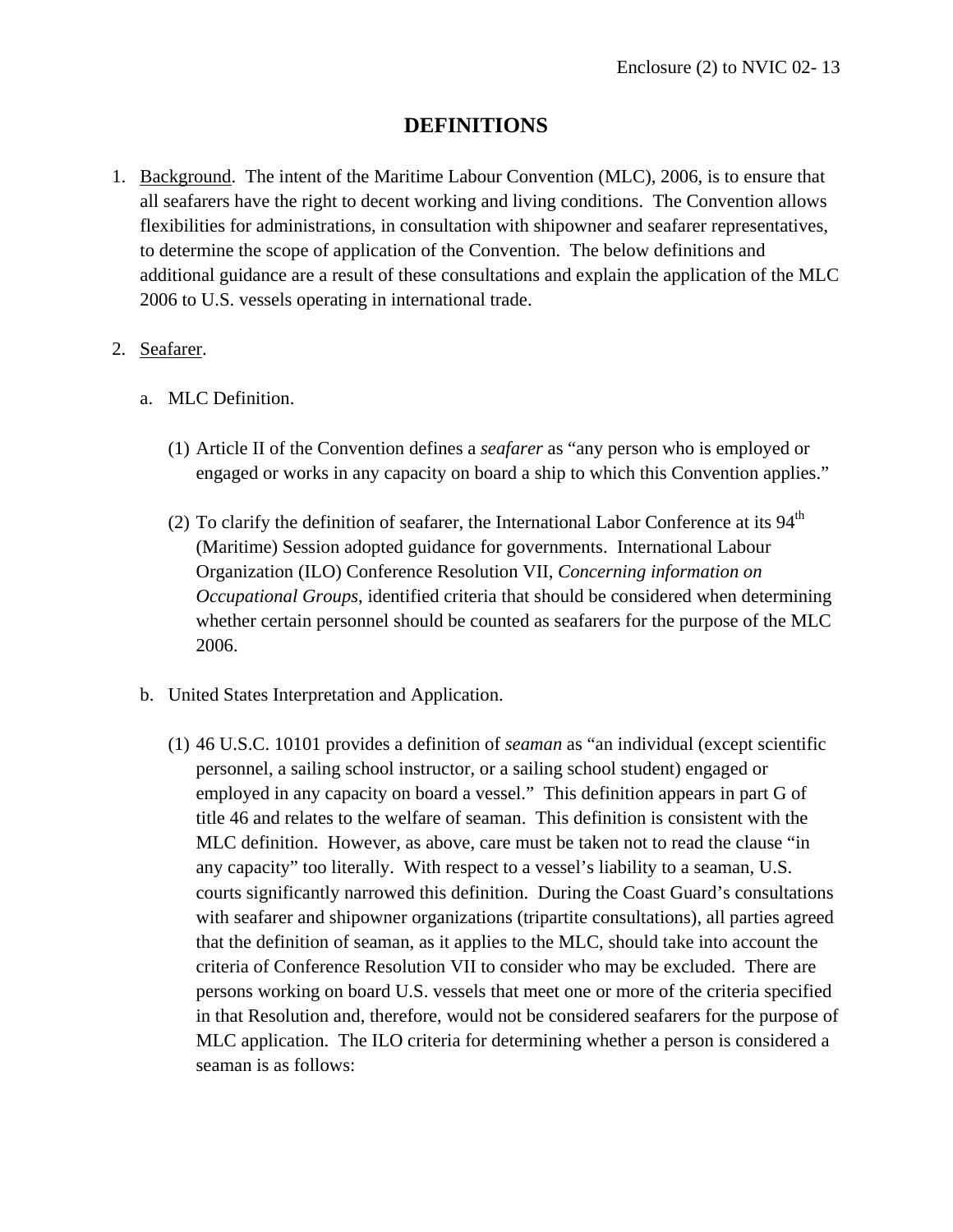- (a) The duration of the stay on board of the persons concerned;
- (b) The frequency of periods of work spent on board;
- (c) The location of the person's principal place of work;
- (d) The purpose of the person's work on board;
- (e) The protection that would normally be available to the persons concerned with regard to their labour and social conditions to ensure they are comparable to that provided for under the Convention.
- (2) For the purpose of this Navigation and Vessel Inspection Circular (NVIC), the following definition for seafarer should apply: Except as otherwise provided below, seafarer, for the purpose of application of the MLC 2006, means an individual, including the master, engaged or employed in any capacity on board a vessel. This definition of seafarer will generally not apply to:
	- (a) The owner of the vessel or a person (except the master) representing the owner;
	- (b) Law enforcement personnel, in their capacity as law enforcement personnel, such as government or military personnel;
	- (c) Persons temporarily employed on the vessel in port and whose principal place of work is ashore, such as inspectors, surveyors, port workers, or superintendents;
	- (d) Persons who are working on a seagoing vessel on an occasional and short-term basis. This may include pilots, fitters, guest instructors, entertainers, shipyard personnel, or repair technicians;
	- (e) United States citizens who perform special work on board the vessel that do not support the routine business of the vessel or provide services for persons carried on board, such as scientific personnel, researchers, specialist offshore technicians, salvage personnel, cable-laying personnel, seismic personnel, divers, pipe-laying personnel, industrial personnel, offshore workers, or crane operating personnel; or
	- (f) Persons who are considered exempt from the provisions of 46 USC that relate to the welfare of seamen, such as scientific personnel working aboard oceanographic research vessels and sailing school instructors or sailing school students on board sailing school vessels.
- (3) Solely with respect to non-U.S. citizens who perform special work on board the vessel that does not support the routine business of the vessel or provide services for persons carried on board, if it can be demonstrated that a person's shore-side legal and social system provides protections that are comparable to that provided by MLC 2006, such a person may be considered excluded from the definition of a seafarer. This may include workers that are employed by third parties not directly associated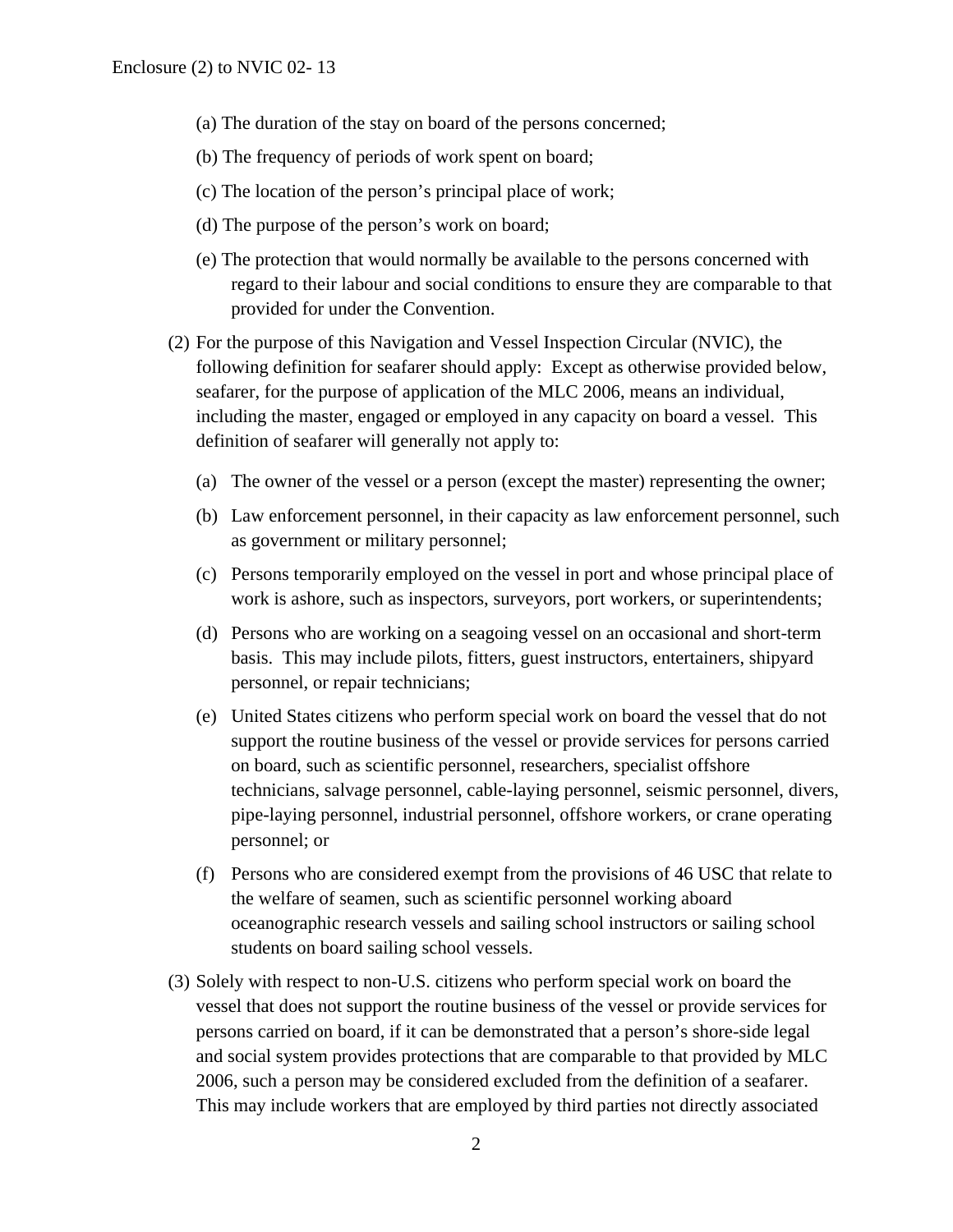with the routine business of the ship, whose terms of employment provide comparable protection. Such persons may include scientific personnel, researchers, specialist offshore technicians, salvage personnel, cable-laying personnel, seismic personnel, divers, pipe-laying personnel, industrial personnel, offshore workers, or crane operating personnel. The shipowner should be prepared to demonstrate that these persons are provided comparable protections to justify their exclusion.

- (4) Determinations of seafarer status should not be based solely on a person's job title.
- (5) Determinations of seafarer status, should, if practicable, be annotated in the Declaration of Maritime Labour Compliance (DMLC) Part II for the particular vessel, including the criteria and rationale for any personnel excluded. In the event of doubt as to whether a person is a seafarer for the purpose of the MLC, the question should be raised to the Coast Guard. The Coast Guard will consult with the seafarer and shipowner organizations where appropriate. Because the United States is not currently a party to MLC 2006, when undergoing a foreign Port State Control inspection, the burden of establishing the status of personnel on board the vessel will ultimately rest with the shipowner.

### 3. Ship.

- a. MLC Definition.
	- (1) Article II of the Convention defines *ship* and explains the applicability of the Convention as follows:
		- (a) "ship means a ship other than one which navigates exclusively in inland waters … or areas where port regulations apply."
		- (b) "…this Convention applies to all ships whether publicly or privately owned, ordinarily engaged in commercial activities, other than ships engaged in fishing or in similar pursuits and ships of traditional build such as dhows and junks. This Convention does not apply to warships or naval auxiliaries."
- b. United States Interpretation and Application.
	- (1) The United States does not generally use the word "ship," instead using the term "vessel," modified by "motor," "steam," "passenger," etc. Definitions abound in both statute and regulations for different modes of self-propelled vessels. However, for the purpose of this NVIC, a ship is considered to be a self-propelled commercial vessel,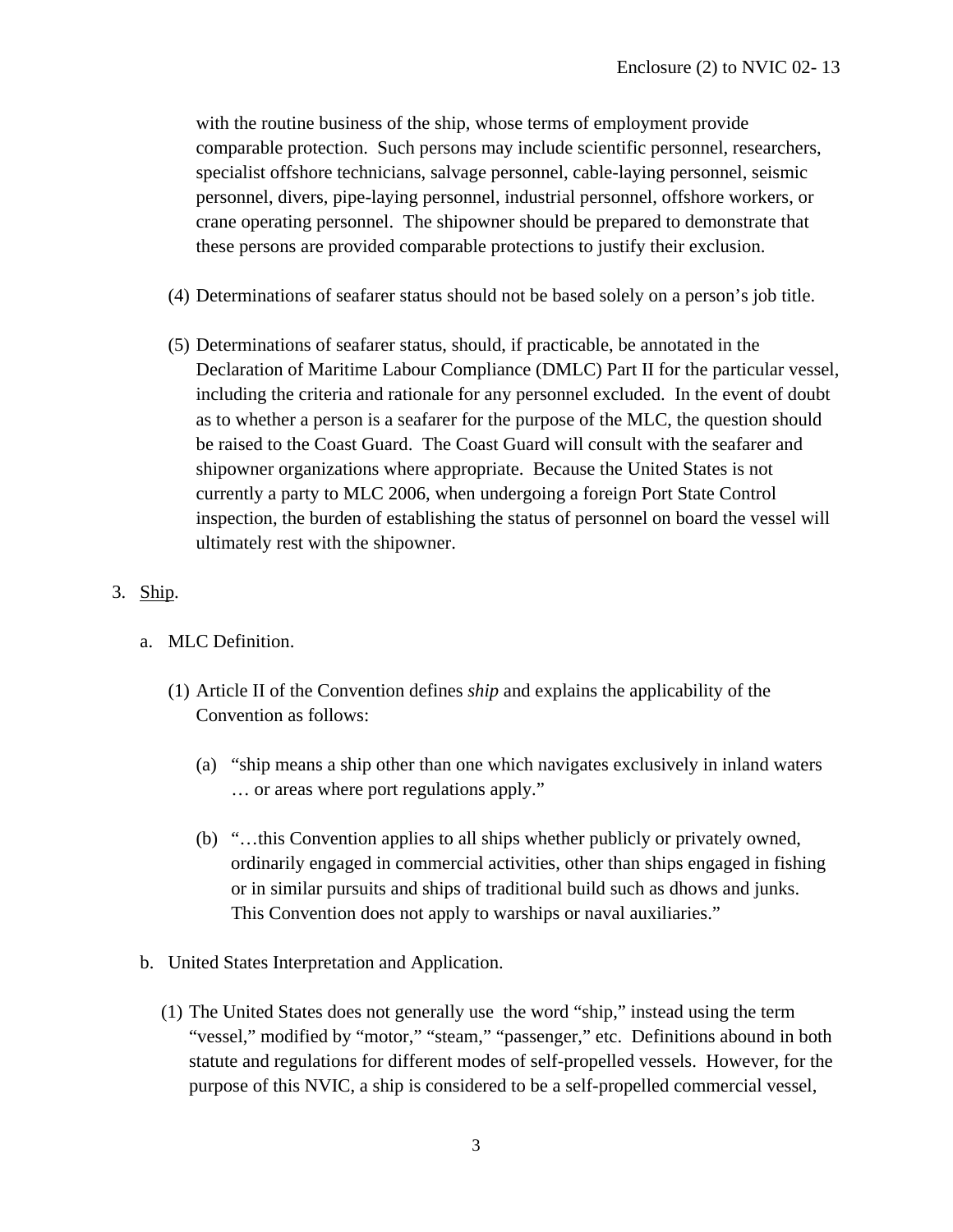including MODUs, engaging on international voyages to ports of ratifying nations. Refer to the Applicability section in Enclosure (1) to this NVIC for additional information.

- (2) Because it has not ratified the MLC, the United States cannot compel compliance upon any ship, U.S.-flagged or otherwise. The guidance in this NVIC is applicable only to U.S.-flagged ships engaged in international voyages, meaning those ships that will enter the ports of countries that are parties to the MLC and thus be subject to PSC inspections. Should the United States ratify it should be recognized that the Convention has a broader applicability than this NVIC.
- (3) Until such time as the United States ratifies the MLC, "ship*,*" for the purpose of this NVIC, means a self-propelled vessel in commercial service that engages in international voyages, meaning those ships that will enter the ports of countries that have ratified the MLC. This definition does not apply to—
	- (a) Fishing vessels as defined in 46 U.S.C. 2101(11a);
	- (b) Fishing vessels used as fish-tender vessels, as defined in 46 U.S.C. 2101(11c), of not more than 500 GT;
	- (c) All vessels that navigate exclusively on the Great Lakes, Strait of Juan de Fuca inside passage, or on the inland waters of the U.S.;
	- (d) Fish-processing vessels, as defined in 46 U.S.C. 2101(11b), of not more than 5000 GT;
	- (e) All barges as defined in 46 U.S.C. 102 and non-self-propelled MODUs;
	- (f) All nautical school vessels, as defined in 46 U.S.C. 2101(17); and all oceanographic research vessels, as defined in 46 U.S.C. 2101(18); and
	- (g) All traditional build ships (junks dhows).
- (4) 46 U.S.C. 2101(5) provides a definition for *commercial service* as including "any type of trade or business involving the transportation of goods or individuals, expect service performed by a combatant vessel." This definition is consistent with the MLC definition.
- (5) In the Coast Guard's consultation with shipowner and seafarer organizations, the definition of *navigate* was interpreted to include the requirement that the vessel be able to manage or control its course under its own power. Therefore, the Convention should apply only to self-propelled vessels. This interpretation is consistent with the intent and scope of the MLC and with the application of the International Convention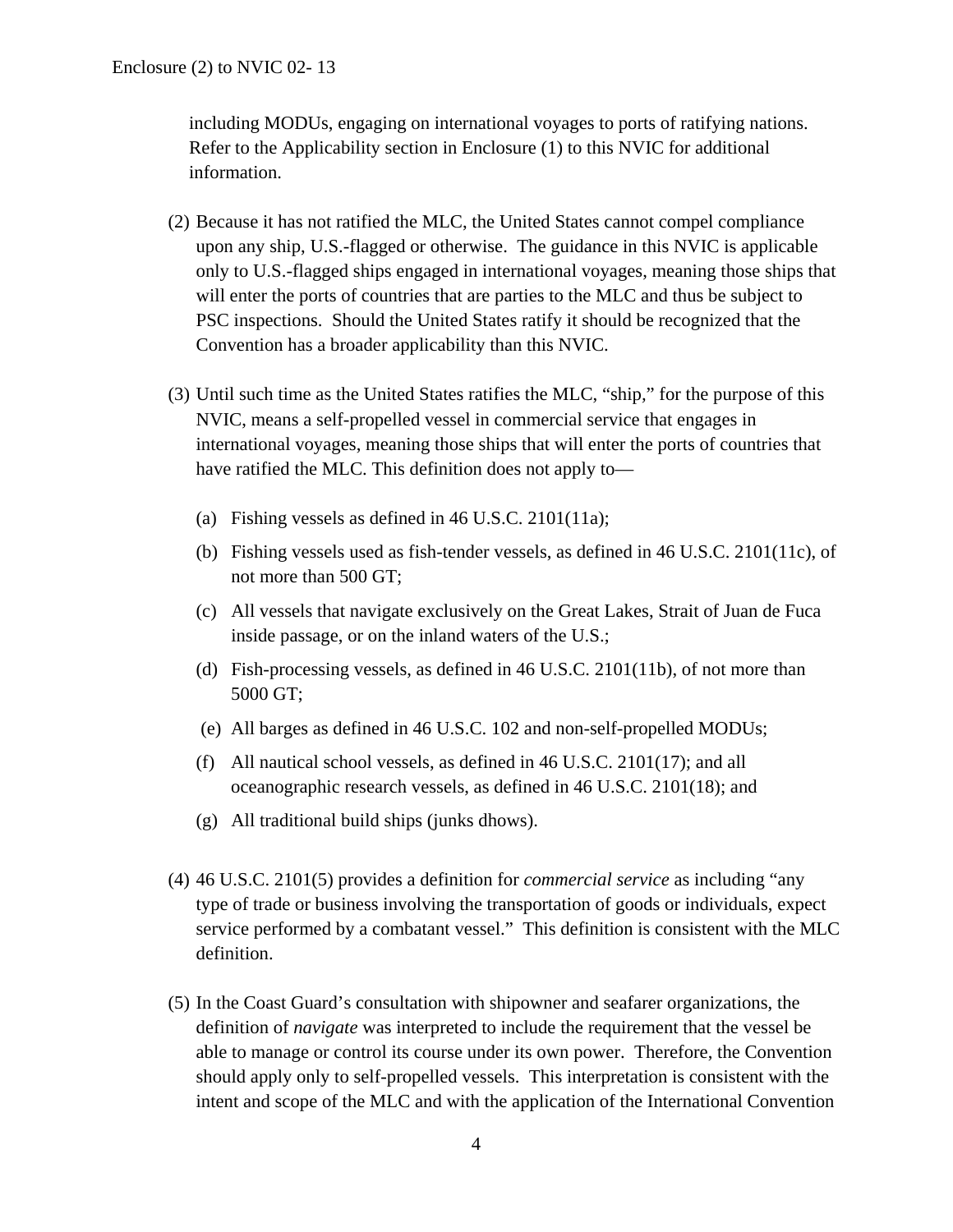on Standards of Training, Certification and Watchkeeping for Seafarers (STCW), 1978, and the ILO Merchant Shipping (Minimum Standards) Convention, 1976 (No. 147).

- (6) The exclusions provided in paragraph (3) above are consistent with those noted in Article II, paragraphs 1 and 4 of the Convention. Under U.S. laws and regulation, however, seafarers working on board vessels excluded from the application of the Convention are provided with protections substantially equivalent to those required by the Convention.
- 4. Shipowner.
	- a. MLC Definition. Article II of the Convention defines *shipowner* as follows: "Shipowner means the owner of a ship or any other organization or person, such as the manager, agent or bareboat charterer, who has assumed the responsibility for the operation of the ship from the owner and who, on assuming such responsibility, has agreed to take over the duties and responsibilities imposed on shipowners in accordance with this Convention, regardless of whether any other organization or persons fulfill certain of the duties or responsibilities on behalf of the shipowner."
	- b. United States Interpretation and Application.
		- (1) Shipowner is not specifically defined in U.S. statutes or regulations. For the purpose of application of the MLC 2006 and this NVIC, the definition of shipowner is as follows:
			- (a) The owner of a vessel to which the Convention applies; or
			- (b) Any other person who has assumed the responsibility for the operation of a vessel from the owner, and has agreed to assume with respect to the vessel responsibility for complying with all the requirements of the Convention. This would include the vessel operator.
		- (2) The MLC 2006 covers a diverse group of issues that impose different requirements on shipowners. To ensure and facilitate compliance with these requirements, it is necessary that the company documents the responsibility, authority, and interaction of all personnel who manage the compliance with the MLC requirements. This definition is consistent with the definition for the implementation requirements for the International Safety Management (ISM) and International Ship and Port Facility Security (ISPS) Codes.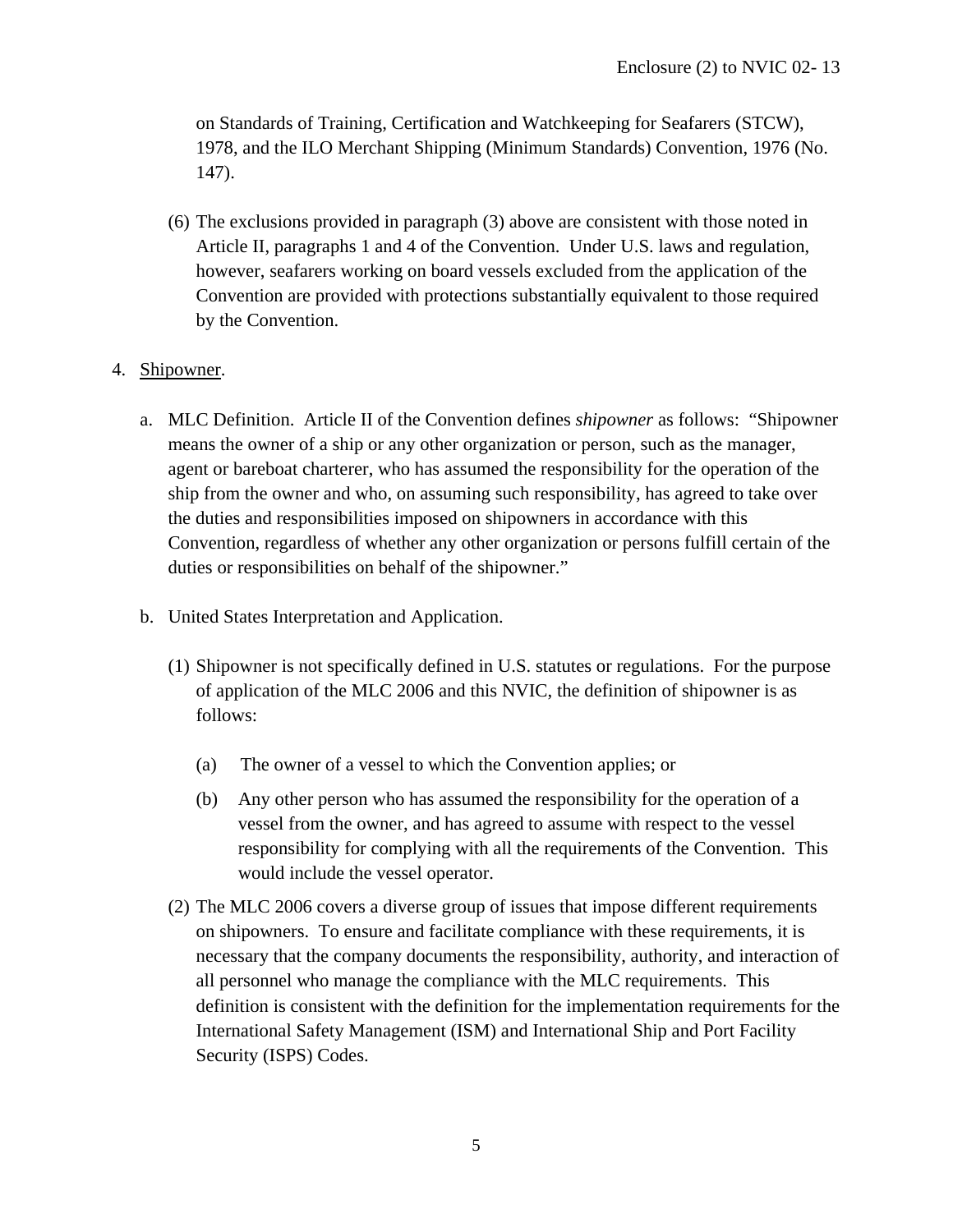

(Statement of Voluntary Compliance)

(This certificate shall have a Declaration of Maritime Labour Compliance attached)

Issued under the provisions of Article V and Title 5 of the Maritime Labour Convention, 2006 (referred to below as "the Convention"), and Coast Guard Navigation and Vessel Inspection Circular 02-13, COMDTINST P16700.4 (series) under the authority of the Government of:



## THE UNITED STATES OF AMERICA

By the

United States Coast Guard

Particulars of the ship:

1 For ships covered by the tonnage measurement interim scheme adopted by the IMO, the gross tonnage is that which is included in the REMARKS column of the International Tonnage Certificate (1969). See Article II (1) (c) of the Convention.

\_\_\_\_\_\_\_\_\_\_\_\_\_\_\_\_\_\_\_\_\_\_\_\_\_\_\_\_\_\_\_\_\_\_\_\_\_\_\_\_\_\_\_\_\_\_\_\_\_\_\_\_\_\_\_\_\_\_\_\_\_\_\_\_\_\_\_\_\_\_\_\_\_\_\_\_\_\_\_

2 *Shipowner* means the owner of the ship or another organization or person, such as the manager, agent, or bareboat charterer, who has assumed responsibility for the operation of the ship from the owner and who, on assuming such responsibility, has agreed to take over the duties and responsibilities imposed on shipowners in accordance with this Convention, regardless of whether any other organizations or persons fulfill certain of the duties or responsibilities on behalf of the shipowner. See Article II (1)(j) of the Convention.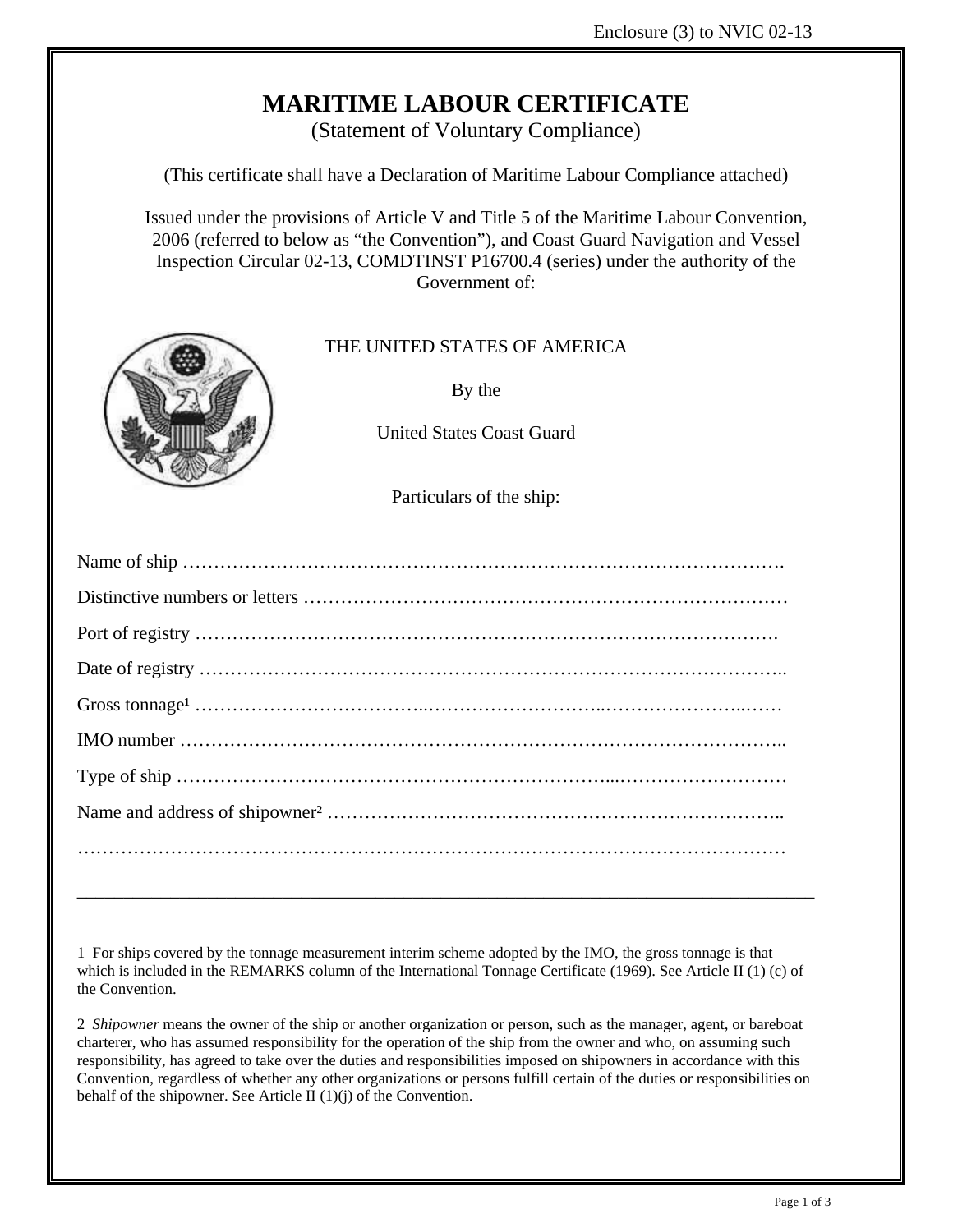This is to certify that:

1. This ship has been inspected and verified to be in compliance with the requirements of the Convention and the provisions of the attached Declaration of Maritime Labour Compliance.

2. The seafarers' working and living conditions specified in Appendix A5-I of the Convention were found to correspond to the abovementioned country's national requirements implementing the Convention. These national requirements are summarized in the Declaration of Maritime Labour Compliance, Part I.

This Certificate is valid until ...................................., subject to inspections in accordance with Standards A5.1.3 and A5.1.4 of the Convention.

This Certificate is valid only when the Declaration of Maritime Labour Compliance issued at

......................................................................... on .......................................................... is attached.

Completion date of the inspection on which this Certificate is based was.........................................

Issued at …………………………………………………………………………… (*Place of issuance of Certificate*)

……………………. …………..………………………………………….….  *(Date of issuance) (Signature of authorized official issuing the Certificate)* 



*Endorsements for mandatory intermediate inspection and, if required, any additional inspection* 

This is to certify that the ship was inspected in accordance with Standards A5.1.3 and A5.1.4 of the Convention and that the seafarers' working conditions specified in Appendix A5-I of the Convention were found to correspond to the abovementioned country's national requirements implementing the Convention.

and third anniversary dates)

Intermediate inspection Signed ………………………………………. (To be completed between the second *(Signature of authorized official)* 

Place …………………………………………

 Date …………………………………………. *(Seal or stamp of the authority, as appropriate)*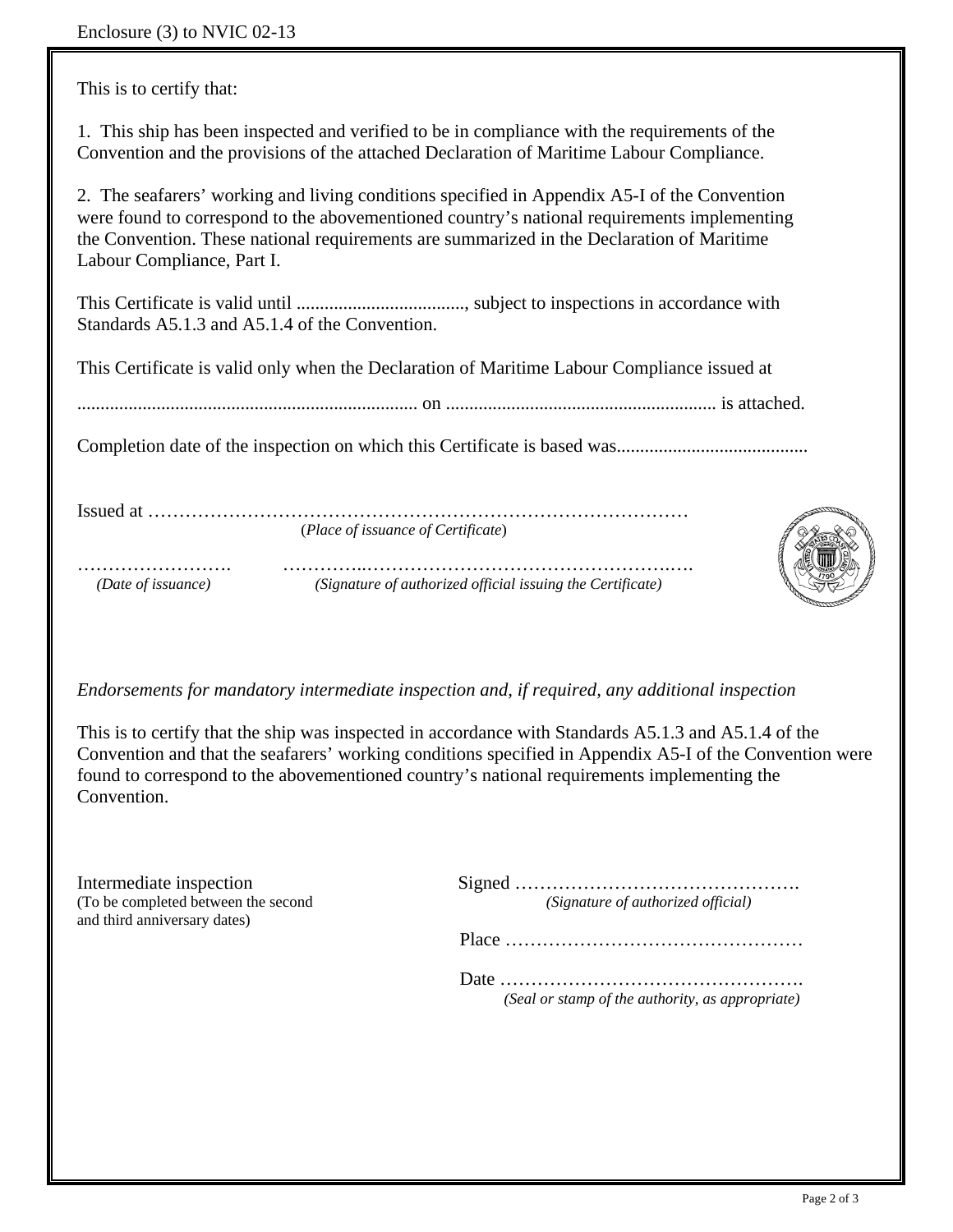*Additional endorsements (if required)* 

This is to certify that the ship was the subject of an additional inspection for the purpose of verifying that the ship continued to be in compliance with the national requirements implementing the Convention, as required by Standard A3.1, paragraph 3, of the Convention (re-registration or substantial alteration of accommodation) or for other reasons.

| (Signature of authorized official)               |
|--------------------------------------------------|
|                                                  |
| (Seal or stamp of the authority, as appropriate) |
| (Signature of authorized official)               |
|                                                  |
| (Seal or stamp of the authority, as appropriate) |
| (Signature of authorized official)               |
|                                                  |
| (Seal or stamp of the authority, as appropriate) |
|                                                  |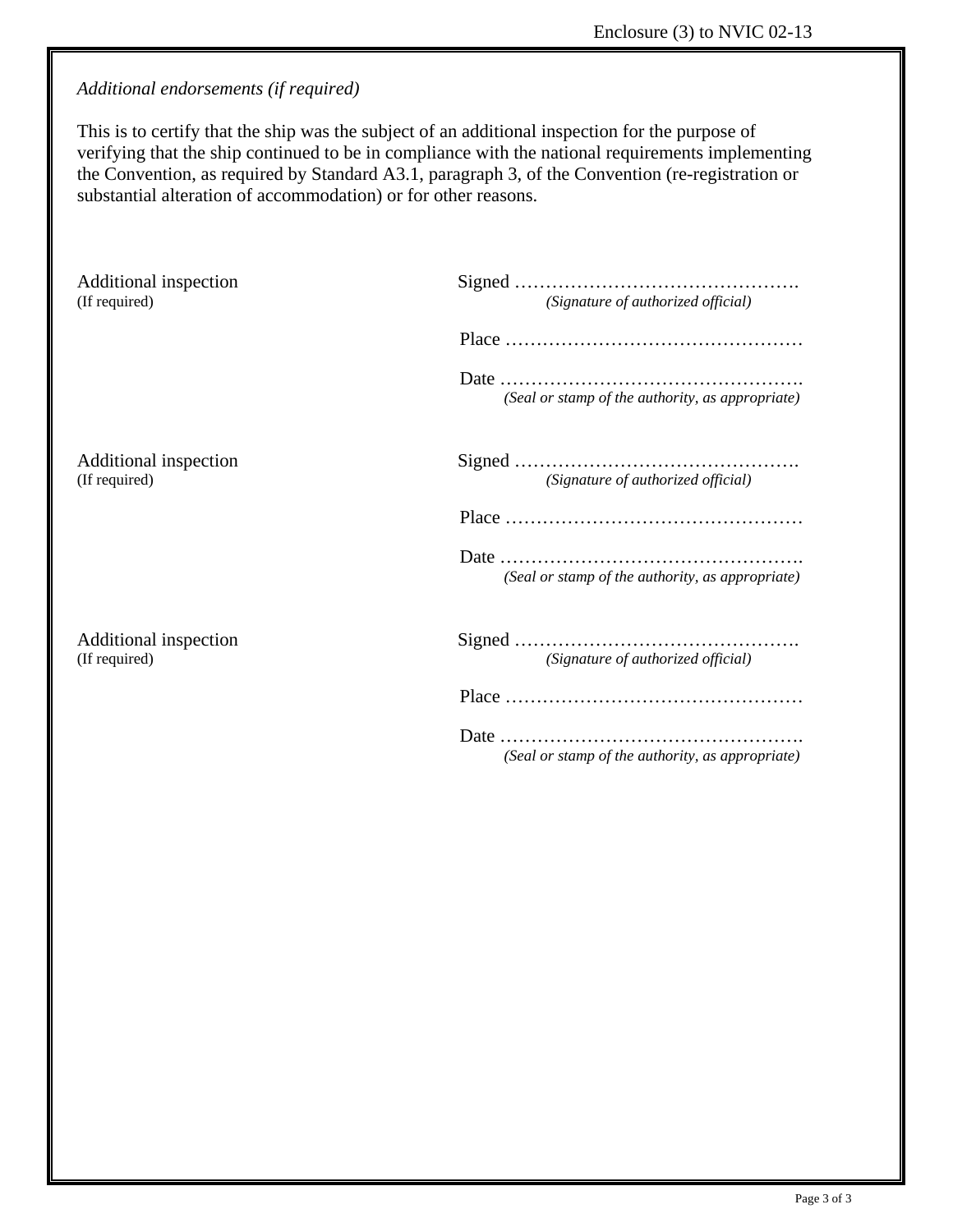(This Declaration must be attached to the ship's Maritime Labour Certificate)

Issued under the authority of the Government of:

#### THE UNITED STATES OF AMERICA

By the

United States Coast Guard

With respect to the provisions of the Maritime Labour Convention, 2006, the following referenced ship:

| <b>Name of Ship</b> | <b>IMO</b> Number | <b>Gross Tonnage</b> |  |  |  |
|---------------------|-------------------|----------------------|--|--|--|
|                     |                   |                      |  |  |  |

Is maintained in accordance with Standard A5.1.3 of the Convention.

The undersigned declares, on behalf of the abovementioned competent authority, that—

- (a) The provisions of the Maritime Labour Convention are substantially embodied in the national requirements referred to below;
- (b) These national requirements are contained in the national provisions referenced below; explanations concerning the content of those provisions are provided where necessary;
- (c) The details of any substantial equivalencies under Article VI, paragraphs 3 and 4, under the corresponding national requirement are listed below;
- (d) Any exemptions granted by the competent authority in accordance with Title 3 are clearly indicated in the section provided for this purpose below; and
- (e) Any ship-type specific requirements under national legislation are also referenced under the requirements concerned.

#### **1. Minimum age (Regulation 1.1):**

29 CFR 570.2 mandates 16 years of age as the minimum age for most non-agricultural work. This regulation is the basis of the minimum age requirements on all U.S. vessels. Refer to Enclosure (8) of Coast Guard NVIC 02-13 for a list of hazardous activities that are likely to jeopardize the health and safety of young seafarers. Exemptions from the night work restrictions are allowed in the case of training programs approved by the Coast Guard in accordance with 46 CFR subchapter B.

#### **2. Medical certification (Regulation1.2):**

46 CFR 10.215 defines the medical and physical requirements to qualify for a Merchant Mariner Certificate (MMC). All U.S. seafarers serving in vessels to which the International Convention on Standards of Training, Certification and Watchkeeping for Seafarers (STCW), 1978, applies must hold a MMC, that is valid for 5 years, which is proof that the seafarer is in compliance with the medical requirements. The Coast Guard proposed issuing a 2-year medical certificate in compliance with the STCW 2010 amendments; issuance of a final rule is still pending.

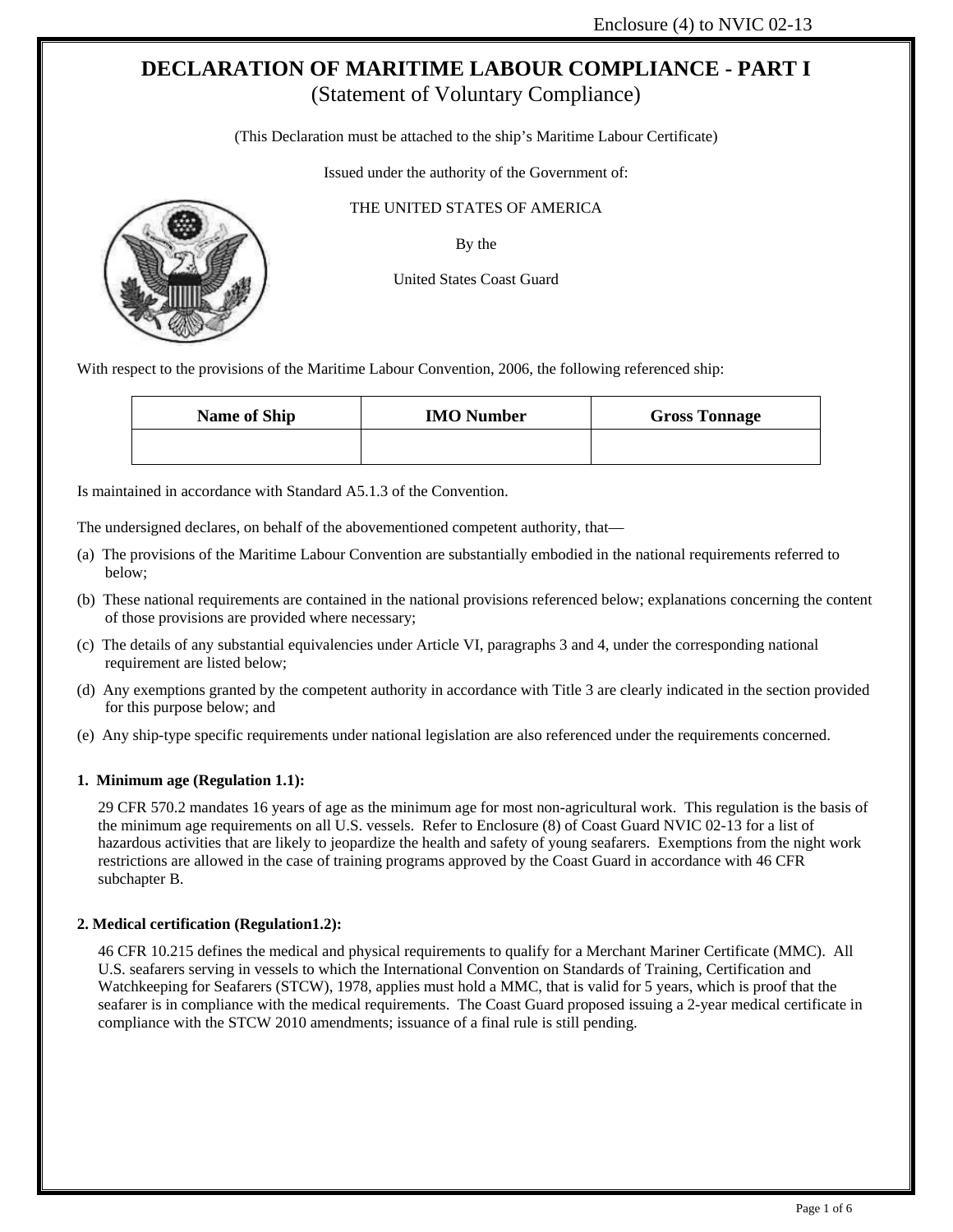#### **3. Qualifications of seafarers (Regulation 1.3): (Substantial Equivalency Noted)**

United States law for the issuance of credentials for both officers and ratings is found in 46 USC chapters 71 and 73 respectively. Additionally, 46 USC chapters 83 and 87 preclude the hiring of individuals on board vessels without the appropriate credentials authorizing service in the capacity in which the individuals are to be engaged or employed.

U.S. regulations in 46 CFR 15.1103 require that no person on board a seagoing vessel operating beyond the Boundary Line established in 46 CFR Part 7 may employ or engage any person to serve without an STCW endorsement, where such a credential is required.

46 CFR 15.405 and 15.1105 require individuals to be familiar with the vessel's arrangement, equipment, procedures, and characteristics relevant to their routines or emergency duties or responsibilities, in accordance with STCW Regulation I/14. In addition, 46 CFR 15.1105 requires that: 1) all persons prior to being assigned shipboard duties receive familiarization and/or basic safety training in accordance with STCW Regulation VI/1, as appropriate; and 2) persons serving as part of the crew complement or who are assigned a responsibility on the muster list must receive basic safety training in accordance with STCW Regulation VI/1.

In limited circumstances, 46 USC 8103(3) and 46 CFR 15.720 authorize the use of non-U.S. citizens as seafarers on board Offshore Supply Vessels (OSVs) operating from a foreign port, and Mobile Offshore Drilling Units (MODUs) operating beyond the water above the U.S. Outer Continental Shelf, provided the non-U.S. seafarer holds a credential equivalent in experience, training, and other qualifications to the U.S. credential required for the position.

#### **4. Use of any licensed or certified or regulated private recruitment and placement services (Regulation 1.4):**

46 USC 10314 and 10505 specify that a person may not receive remuneration for providing seafarers with employment. Additionally, a seafarer's wages may not be garnished with respect to his or her engagement on board the vessel. Union hiring halls in the United States are funded and maintained through collective bargaining agreements regulated by Federal Law (Taft-Hartley Act) and must meet the applicable requirements of the MLC as specified in Standard 1.4, paragraph 3, which recognizes collective bargaining agreements as complying with the intent of Regulation 1.4.

#### **5. Seafarers' employment agreements (Regulation 2.1): (Substantial Equivalency Noted)**

46 USC 10301 and 10302, and 46 CFR 14.201 specifies when articles are required and notes that, for all foreign voyages, vessel owners/operators make a shipping agreement in writing with each seafarer before the seafarer commences employment. Coast Guard NVIC 1-86 establishes the procedures for the shipment and discharge of seafarers aboard U.S. flag vessels. 46 CFR 14.207 specifies that the content and form of shipping articles must conform to form CG-705A. Coast Guard NVIC 1-86 specifies that any other form complying with the requirements of the U.S. statutes noted above may be used. The minimum requirements contained in the shipping agreement are in keeping with those outlined in Regulation 2.1 of the MLC.

46 U.S.C. 10311 and 46 CFR 14.307 require that the master or individual in charge of a vessel provide each seafarer with a Certificate of Discharge documenting sailing dates and capacities. The certificate must be signed by both the master or individual in charge and the seafarer, and may not contain a reference about the character or ability of the seafarer. In addition, 46 U.S.C. 7302 and 46 CFR 14.305 specify that seafarers may obtain a Continuous Discharge Book that documents sailing dates and capacities. Proper entries to the book must be made by the master.

#### **6. Payment of wages (Regulation 2.2):**

United States statute establishes the seafarer's entitlement to wages for work performed and payment at the beginning of the voyage and at the end of the voyage, and penalties for non-compliance; 46 USC 10310, 10312, 10313, and 10314. 46 U.S.C. 10315 (Allotments) establishes the measures for allotments. Collective bargaining agreements also specify payment intervals and conditions of payments.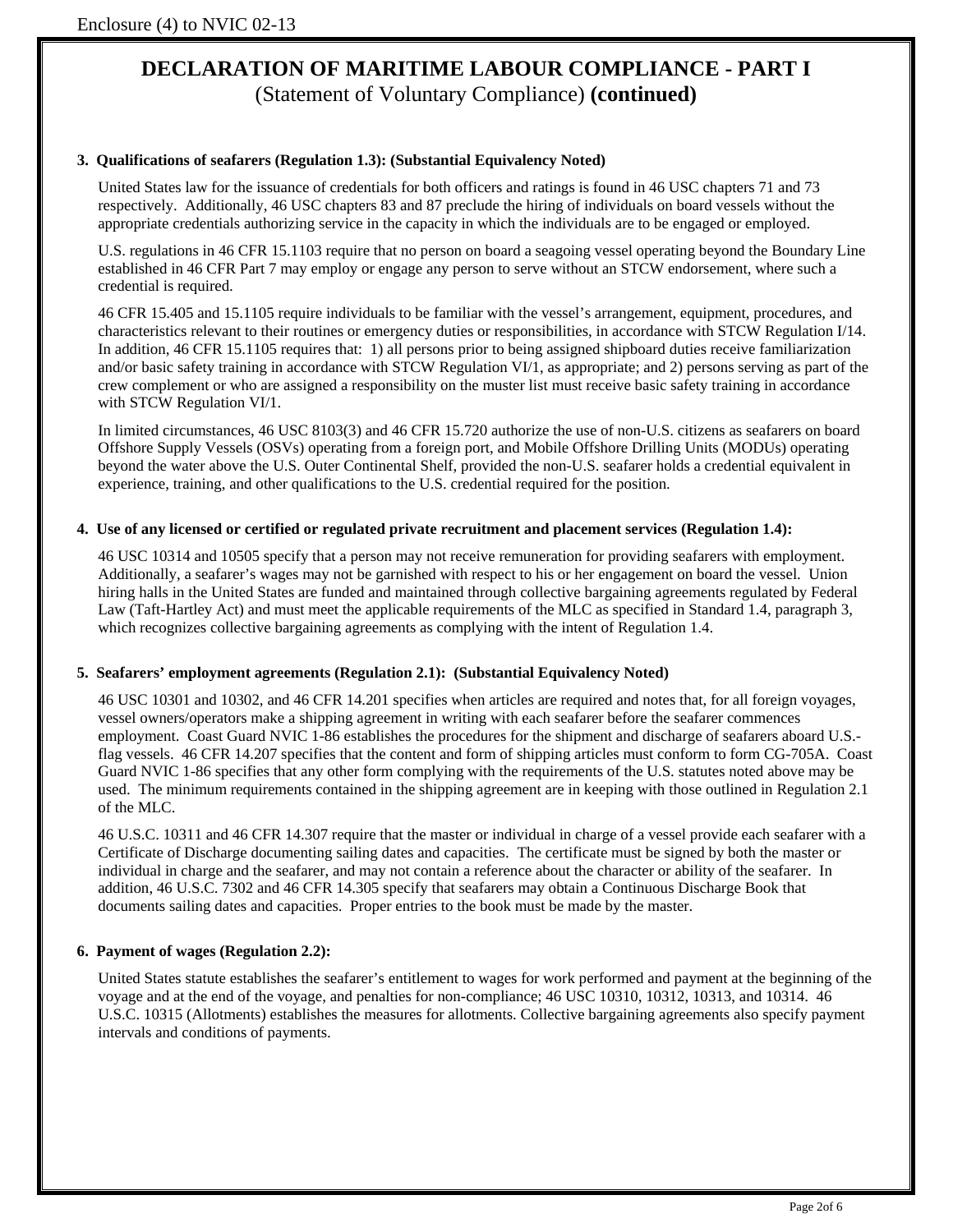#### **7. Hours of work or rest (Regulation 2.3): (Substantial Equivalency Noted)**

The current U.S. standards for minimum hours of rest are contained in 46 CFR 15.1111.

#### **8. Manning levels for the ship (Regulation 2.7):**

46 CFR part 15 requires that all vessels operating beyond the boundary line meet the STCW certification and watchkeeping requirements. 46 CFR 15.103 outlines the requirements for a vessel to be properly manned with a minimum number of officers and rated crew. Vessels required to be inspected under 46 USC 3301 are required to be manned with the minimum complement as stated on the vessel's COI per the requirements of 46 CFR 15.501.

Under Article 1 of the Officer's Competency Certificates Convention (OCCC) 1936, national laws or regulations may grant exceptions or exemptions with respect to vessels of less than 200 GT as measured under the Regulatory Measurement System, hereafter "GRT." The United States invoked this clause and granted a general exception for all vessels of less than 200 GRT (GT ITC if GRT not assigned) navigating beyond the Boundary Lines (see 46 USC 8304(b)(4) and 46 CFR 15.701(a)), including vessels engaged on international voyages. However, as amended, Article II.6 of the MLC specifies that such a determination may be made only with respect to vessels of less than 200 GT ITC (GRT if GT ITC not assigned) not engaged in international voyages. Accordingly, an individual in charge of the navigation or maneuvering, as well as an individual engaged or employed to perform the duties of chief engineer, on a mechanically propelled, uninspected, seagoing, documented vessel of less than 200 GT ITC (GRT if GT ITC not assigned) should hold an appropriately endorsed license or MMC authorizing service in such a capacity, when engaged on a voyage to an MLC ratifying nation.

#### **9. Accommodation (Regulation 3.1):**

The United States ratified ILO Convention 147, which includes Convention 92 (Accommodations of Crews Convention (Revised)) and Convention 133 (Accommodations of Crews Convention) as appended Conventions. The U.S. instrument of ratification for ILO 147 established that U.S. domestic laws and regulations were substantially equivalent to the provision in the Appended Conventions that the United States did not ratify, including ILO Convention 133 (Accommodations of Crews, 1970) and ILO Convention 92 (Accommodation of Crews Convention (Revised), 1949). The United States satisfied itself that the general goals of the instrument of ILO Convention 133 are being respected. No specific legislation or regulations were implemented to bring the United States into conformity with the general goals of Convention 133. See COMDTINST 16711.12 (series) for additional information. United States shipping laws and regulations that apply to vessels registered in the U.S. territory require compliance with minimum safety standards. Generally, the inspection of vessels and the accommodation of seafarers is provided in the following shipping laws: 46 U.S.C. subtitle II, chapter 33 (inspections) and 46 U.S.C. 11101 (accommodations applicable to vessels more than 100 GRT).

Specific requirements for inspection and certification, construction and arrangement (including accommodation construction and recreational facilities) are found in various subchapters of the regulations based on the type of vessel. These subchapters are:

46 CFR 24-28 subchapter C (uninspected towing vessels, 6 and 12 passengers)

46 CFR 30-39 subchapter D (tank vessels)

46 CFR 70-89 subchapter H (passenger vessels)

46 CFR 90-105 subchapter I (cargo and miscellaneous vessels)

46 CFR 107-109 subchapter I-A (MODUs)

46 CFR 114-124 subchapter K (small passenger vessels less than 100 GT carrying more than 150 passengers, or has overnight accommodations for more than 49 passengers)

46 CFR 125-139 subchapter L (OSVs)

46 CFR 175-187 subchapter T (small passenger vessels less than 100 GT carrying 150 or less passengers, or has overnight accommodations for 49 or less passengers)

These regulations are substantially equivalent to the applicable requirements of ILO Conventions 92, 133, and 147.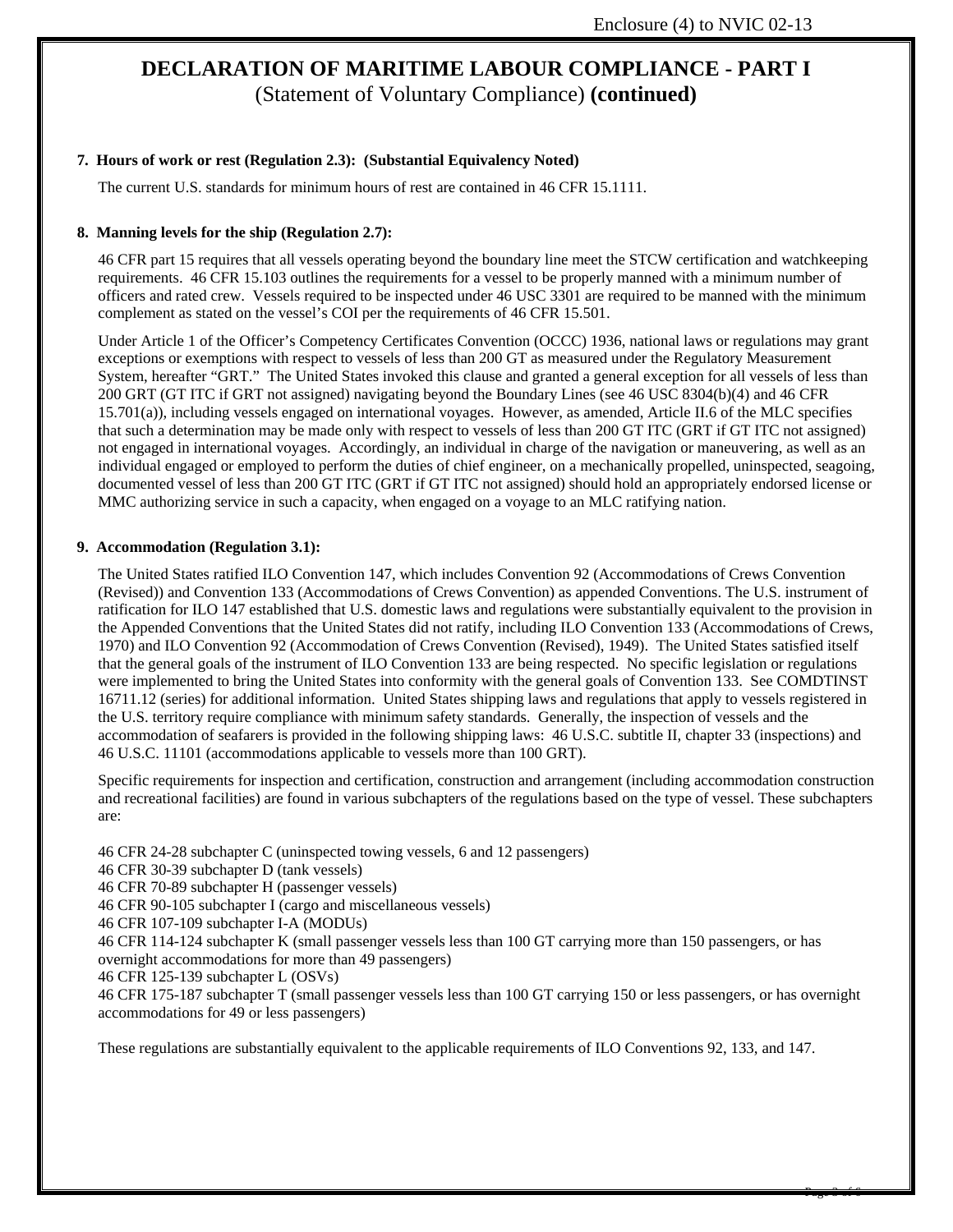#### **10. Onboard recreational facilities (Regulation 3.1):**

The United States ratified ILO Convention 147, which includes Convention 92 (Accommodations of Crews Convention (Revised)) and Convention 133 (Accommodations of Crews Convention) as appended Conventions. The U.S. instrument of ratification for ILO Convention 147 established that U.S. domestic laws and regulations were substantially equivalent to the provision in the Appended Conventions that the United States did not ratify, including ILO Convention 133 (Accommodations of Crews, 1970) and ILO Convention 92 (Accommodation of Crews Convention (Revised), 1949). The United States satisfied itself that the general goals of the instrument of ILO Convention 133 are being respected. No specific legislation or regulations were implemented to bring the United States into conformity with the general goals of Convention 133. See COMDTINST 16711.12 (series) for additional information. United States shipping laws and regulations that apply to vessels registered in the U.S. territory require compliance with minimum safety standards. Generally, the inspection of vessels and the accommodation of seafarers are provided in the following shipping laws: 46 U.S.C. subtitle II, chapter 33 (inspections) and 46 U.S.C. 11101 (accommodations applicable to vessels more than 100 GRT).

Specific requirements for inspection and certification, construction and arrangement (including accommodation construction and recreational facilities) are found in various subchapters of the regulations based on the type of vessel. These regulations are substantially equivalent to the applicable requirements of ILO Conventions 92, 133, and 147. Vessels built prior to the entry into force date of ILO Convention 147 to the United States must also comply with the applicable regulations above.

#### **11. Food and catering (Regulation 3.2):**

46 USC 10303 requires that a seafarer be served at least 3 meals a day, including adequate water and adequate protein, vitamins, and minerals in accordance with the U.S. Recommended Daily Allowances. Refer to Enclosure (9) of Coast Guard NVIC 02-13 for competency guidelines for vessel cooks.

42 CFR 71.45 requires that the quality of potable water, taken on board a ship at any U.S. port intended for human consumption thereon shall be obtained from sources approved in accordance with standards established in title 21, Code of Federal Regulations, parts 1240 and 1250(b).

#### **12. Onboard medical care (Regulation 4.1):**

46 USC 11101 states that a merchant vessel of the United States that, in the ordinary course of trade, makes a voyage of more than 3 days between ports and carries a crew of at least 12 shall have a hospital compartment suitably separated from other spaces. The compartment shall have at least 1 bunk for each 12 seafarers constituting the crew (but not more than 6 bunks may be required). Additionally, specific requirements for inspection and certification, and construction and arrangement (including accommodation construction and recreational facilities) are found in various subchapters of the regulations based on the type of vessel.

46 USC 11102 requires the following vessels to carry a medicine chest for the care of sick and injured seamen: 1) vessels on a voyage from a port in the United States to a foreign port (except to a Canadian port); and 2) vessels of 75 GT or more on a voyage between a port in the United States on the Atlantic and Pacific oceans.

Collective bargaining agreements define medical benefits and eligibility for seafarers on board a vessel and ashore. Unionized seafarers receive preventive measures. Vessel owners/operators are responsible for sick and injured seafarers in accordance with the general maritime law remedy of Maintenance and Cure. Maintenance and Cure provides for medical coverage for seafarers while in the service of a vessel (including shore leave). Cure benefits provide for payment of reasonable and necessary medical care until the seafarer has reached a level of maximum cure. Cure includes first aid and emergency treatment, transportation to medical facilities, treatment at clinics and hospitals, diagnostic tests, medication, physical therapy, specialists, surgery, rehabilitation, and all other reasonable and necessary medical needs.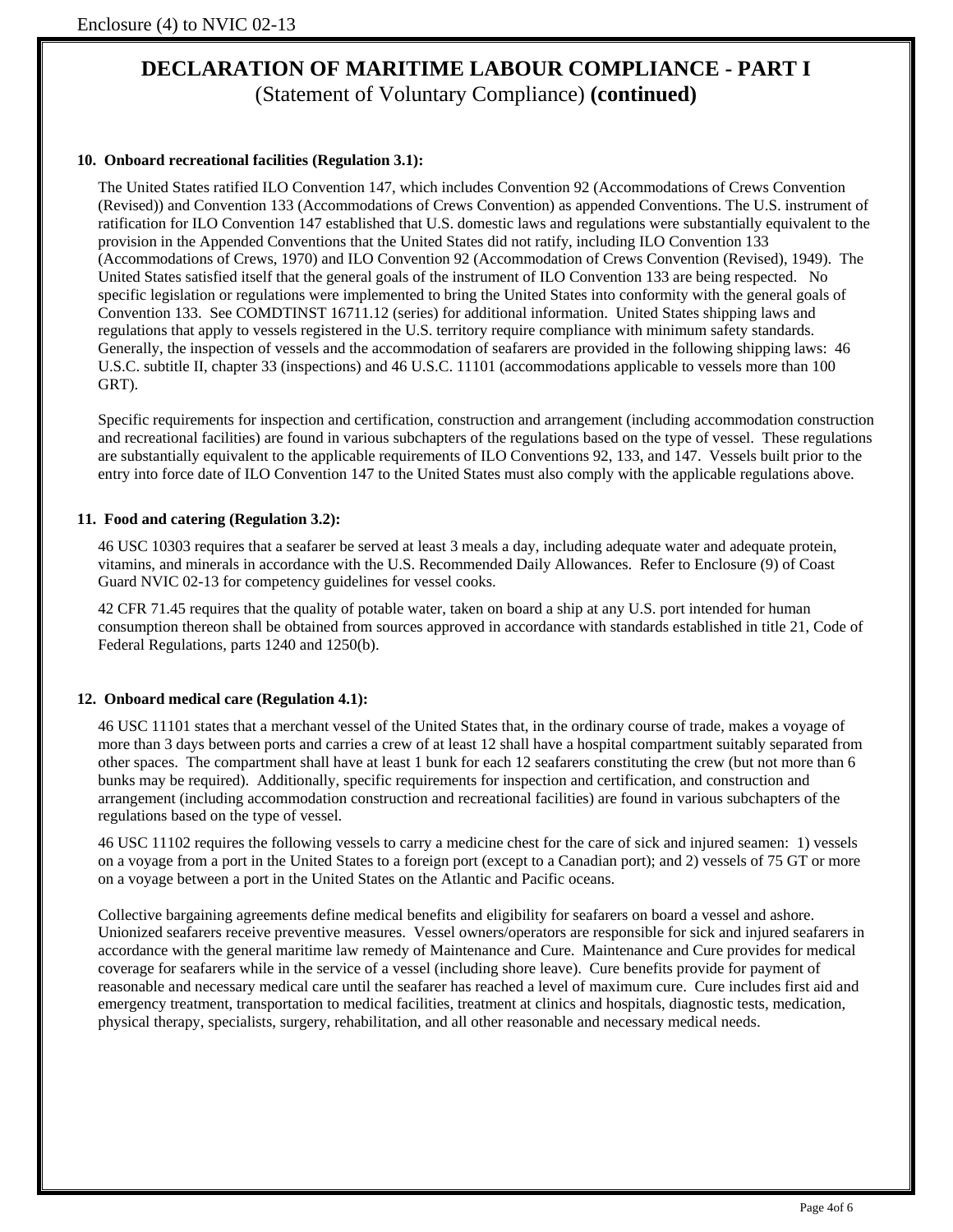#### **13. Health and safety and accident prevention (Regulation 4.3):**

The Occupational Safety and Health Act, 29 USC chapter 15, was enacted to ensure that employers provide their workers a place of employment free from recognized hazards to safety and health, such as exposure to toxic chemicals, excessive noise levels, mechanical dangers, heat or cold stress, and unsanitary conditions.

46 USC chapter 32 and 33 CFR part 96 require establishment of safety management systems on board vessels that provide procedures for responding to emergencies, protection of the environment, reporting of incidents, and addressing nonconformities. Internal audits and management reviews of the onboard system must be maintained.

Company and/or industry-wide management systems, such as the Responsible Carrier Program, that provide procedures for responding to emergencies, protection of the environment, reporting of incidents, and addressing nonconformities are acceptable industry practices meeting this MLC requirement.

#### **14. On-board complaint procedures (Regulation 5.1.5):**

There are no U.S. laws or regulations that mirror the requirements of Regulation 5.1.5 of the MLC. However, many collective bargaining agreements include procedures that seafarers should follow to voice complaints on board a vessel. With respect to safety concerns, the Coast Guard, in agreement with the Occupational Health and Safety Administration (OSHA), has authority to protect seafarers from retaliation for filing safety complaints pursuant to 46 USC 2114. Pursuant to United States' responsibility as a Party to ILO Convention 147, the Coast Guard will investigate complaints related to alleged violations of that convention. The Coast Guard or RCS will verify compliance against the applicable standards as published in the MLC. Refer to Enclosure (10) of NVIC 02-13 for complaints procedures.

### **Substantial Equivalencies**

#### *The following substantial equivalencies, as provided under Article VI, paragraphs 3 and 4, of the Convention, except where stated above, are noted.*

1. Medical Certification: For U.S. seafarers who do not hold a valid MMC, a medical certificate with a maximum validity period of 2 years attesting that they are medically fit to perform their respective shipboard duties will be acceptable. For non-U.S. seafarers, a medical certificate with a maximum validity period of 2 years and issued by a medical practitioner recognized by the administration of the country of origin will be considered as equivalent.

2. Qualification of Seafarers: For personnel that are not required to be credentialed, evidence of acceptable industry training or company training may be accepted as being substantially equivalent with the MLC training and certification requirements.

3. Seafarers Employment Agreements: Contractual agreements between the seafarer and the vessel owner/operator or third party should be accepted for non-traditional seafarer personnel, provided the agreements include the minimum requirements specified in Coast Guard NVIC 1-86, as appropriate, as being substantially equivalent to the MLC employment agreement provisions.

4. Hours of Work or Rest: The Coast Guard published a guidance document, CG-CVC Policy Letter 12-05, in compliance with the STCW 2010 amendments to the hours of rest. The requirements in that policy letter are substantially equivalent with the MLC standards contained in Regulation 2.3. The policy letter includes a requirement for recording hours of rest.

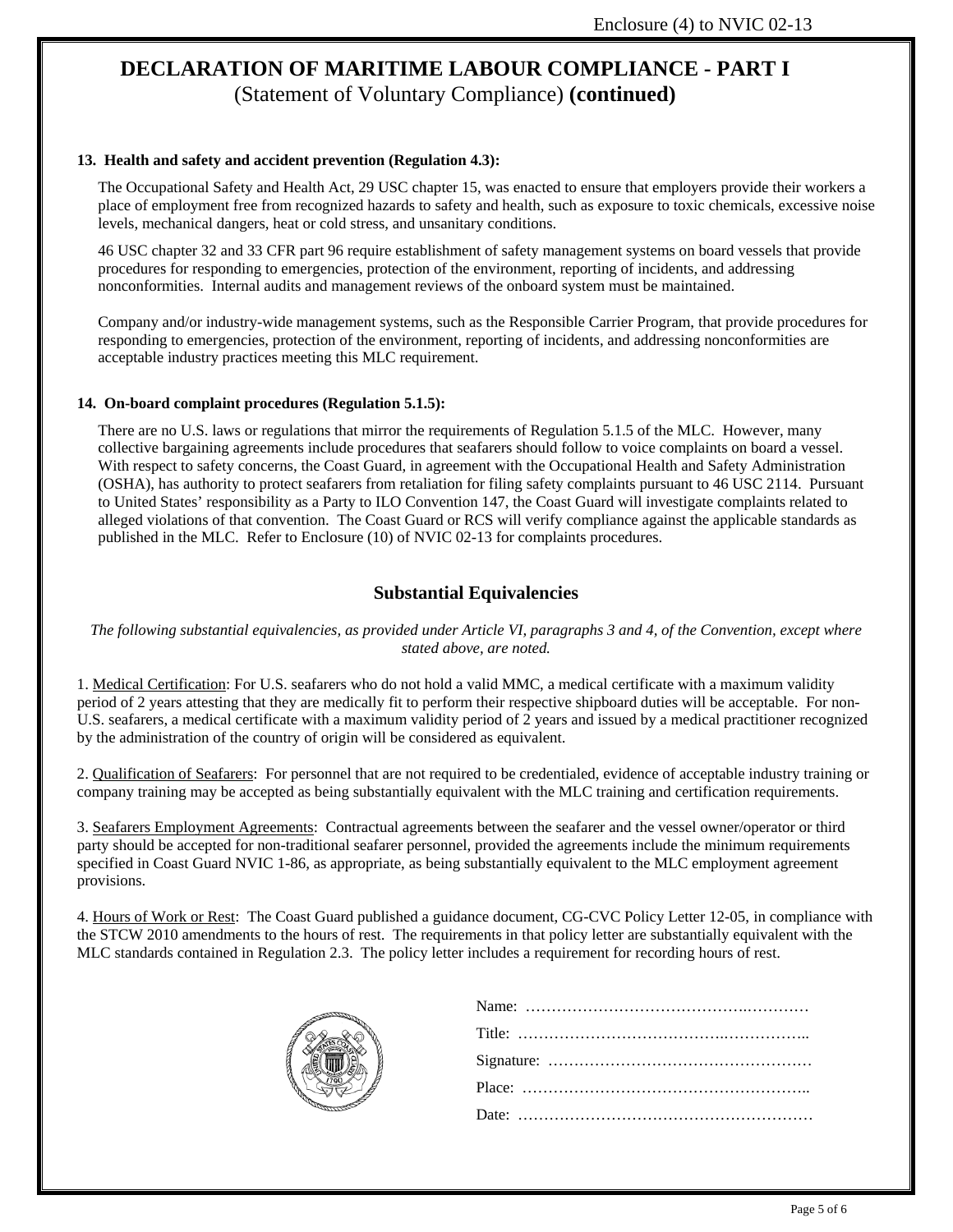## **Exemptions**

*The following exemptions granted by the competent authority as provided in Title 3 of the Convention are noted*:

……………………….……………………………………………………………………………………………………………... ………………………………………………………………………………………………………………………………………

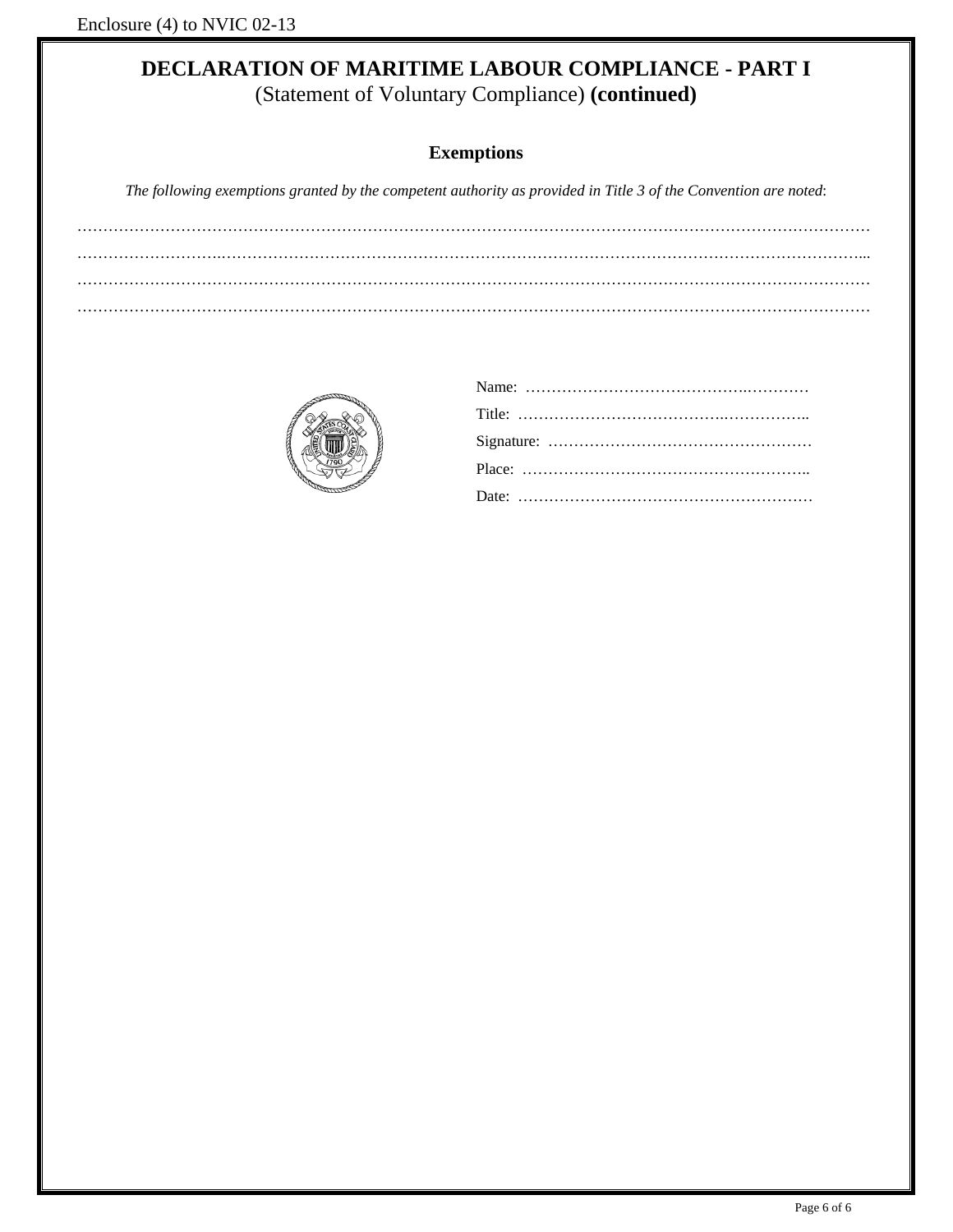*Measures adopted to ensure ongoing compliance between inspections* 

The following measures have been drawn up by the owner/operator, named in the Maritime Labour Certificate to which this Declaration is attached, to ensure ongoing compliance between inspections:

*(The owner/operator should identify the measures they have put in place to ensure ongoing compliance with the U.S. National Requirements listed in the SOVC-DMLC Part I. Specific measures for each of the 14 requirements are to be clearly drafted to ensure flag state and port state inspectors are easily able to check the requirements are being properly implemented. It's recommended that owner/operator make reference more comprehensive documentation covering policies or procedures in the appropriate sections.)* 

1. Minimum age (Regulation 1.1)

2. Medical certification (Regulation1.2)

3. Qualifications of seafarers (Regulation 1.3)

4. Use of any licensed or certified or regulated private recruitment and placement services (Regulation 1.4)

5. Seafarers' employment agreements (Regulation 2.1)

- 6. Payment of wages (Regulation 2.2)
- 7. Hours of work or rest (Regulation 2.3)
- 8. Manning levels for the ship (Regulation 2.7)
- 9. Accommodation (Regulation 3.1)
- 10, Onboard recreational facilities (Regulation3.1)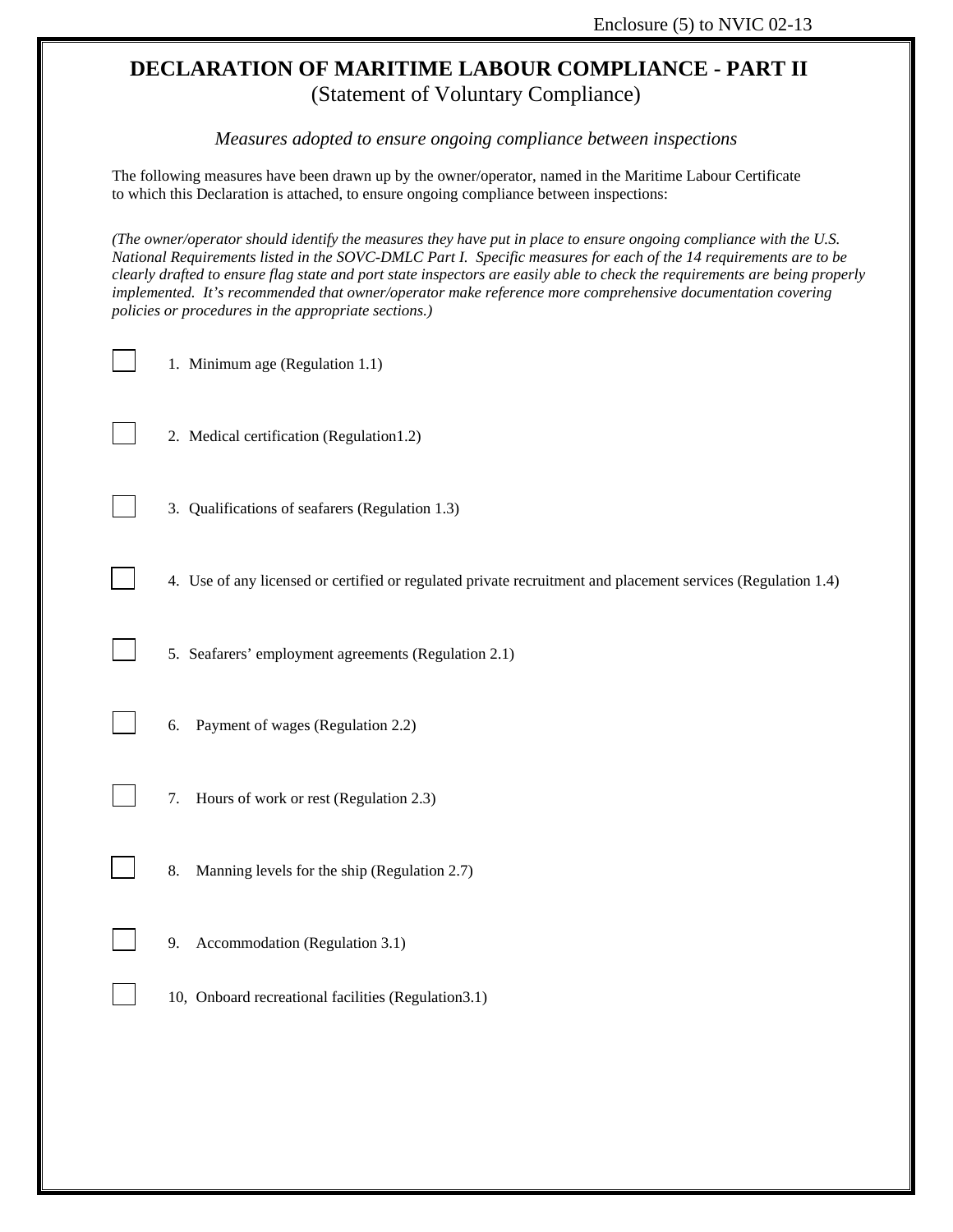12. Onboard medical care (Regulation 4.1)

13. Health and safety and accident prevention (Regulation) 4.3)

14. Onboard complaint procedures (Regulation 5.1.5)

I hereby certify that the above measures have been developed to ensure ongoing compliance, between inspections, with the requirements listed in Part I of this Declaration.

| (Stamp or seal of the ship-owner) |
|-----------------------------------|

The above measures have been reviewed by *(insert name of competent authority or duly recognized organization)* and, following inspection of the ship, have been determined as meeting the purposes set out under Standard A5.1.3, paragraph 10(b), regarding measures to ensure initial and ongoing compliance with the requirements set out in Part I of this Declaration.

| (Seal or Stamp of authority as appropriate) |
|---------------------------------------------|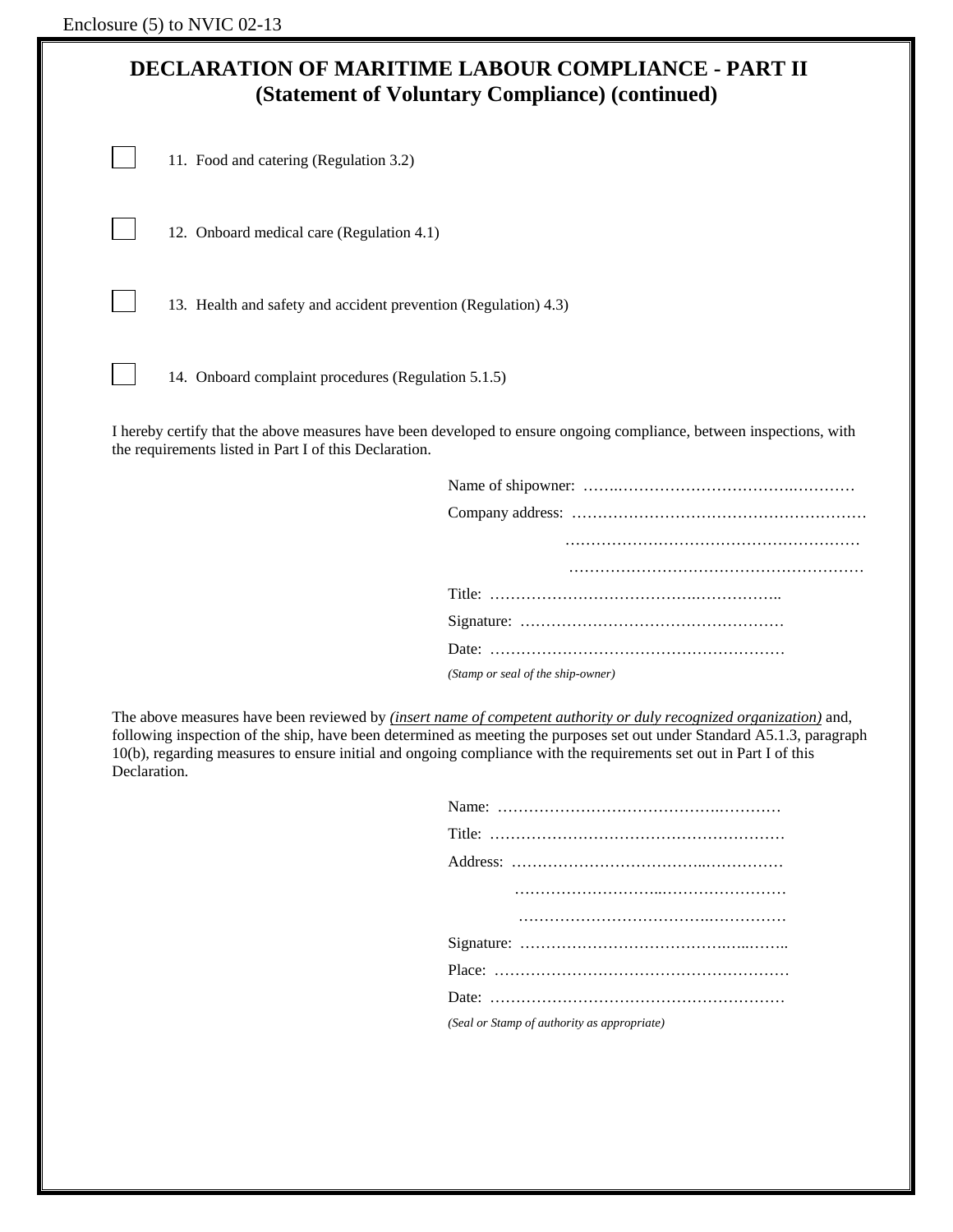# **OWNER/OPERATOR DECLARATION OF MARITIME LABOUR COMPLIANCE**

This declaration to the requirements of the Maritime Labour Convention, 2006 has been prepared by

 $\overline{\phantom{a}}$  (Owner/operator)

This declaration by the owner/operator is subject to verification at all U.S. Coast Guard Inspections

| <b>Name of Ship</b> | <b>Official Number</b> | <b>Gross Tonnage</b> |
|---------------------|------------------------|----------------------|
|                     |                        |                      |

On behalf of the abovementioned owner/operator:

(a) The national requirements of the United States are contained in the national provisions referenced below, and;

(b) Ongoing measures have been drawn up by the owner/operator to ensure ongoing compliance.

#### **1. Minimum age (Regulation 1.1):**

U.S. National Requirements: 29 CFR 570.2 mandates 16 years of age as the minimum age for most non-agricultural work. This regulation is the basis of the minimum age requirements on all U.S. vessels. Refer to Enclosure (8) of Coast Guard NVIC 02-13 for a list of hazardous activities that are likely to jeopardize the health and safety of young seafarers. Exemptions from the night work restrictions are allowed in the case of training programs approved by the Coast Guard in accordance with 46 CFR subchapter B.

Owner/operator Measures for Compliance: *(The owner/operator should identify the measures they have put in place to ensure ongoing compliance with the U.S. National Requirements listed above.)*

#### **2. Medical certification (Regulation1.2):**

U.S. National Requirements: 46 CFR 10.215 defines the medical and physical requirements to qualify for a Merchant Mariner Certificate (MMC). All U.S. seafarers serving in vessels to which the International Convention on Standards of Training, Certification and Watchkeeping for Seafarers (STCW), 1978, applies must hold a MMC, that is valid for 5 years, which is proof that the seafarer is in compliance with the medical requirements. The Coast Guard proposed issuing a 2-year medical certificate in compliance with the STCW 2010 amendments; issuance of a final rule is still pending.

Owner/Operator Measures for Compliance: *(The owner/operator should identify the measures they have put in place to ensure ongoing compliance with the U.S. National Requirements listed above.)*

#### **3. Qualifications of seafarers (Regulation 1.3):**

U.S. National Requirements: United States law for the issuance of credentials for both officers and ratings is found in 46 USC chapters 71 and 73 respectively. Additionally, 46 USC chapters 83 and 87 preclude the hiring of individuals on board vessels without the appropriate credentials authorizing service in the capacity in which the individuals are to be engaged or employed.

U.S. regulations in 46 CFR 15.1103 require that no person on board a seagoing vessel operating beyond the Boundary Line established in 46 CFR Part 7 may employ or engage any person to serve without an STCW endorsement, where such a credential is required.

46 CFR 15.405 and 15.1105 require individuals to be familiar with the vessel's arrangement, equipment, procedures, and characteristics relevant to their routines or emergency duties or responsibilities, in accordance with STCW Regulation I/14. In addition, 46 CFR 15.1105 requires that: 1) all persons prior to being assigned shipboard duties receive familiarization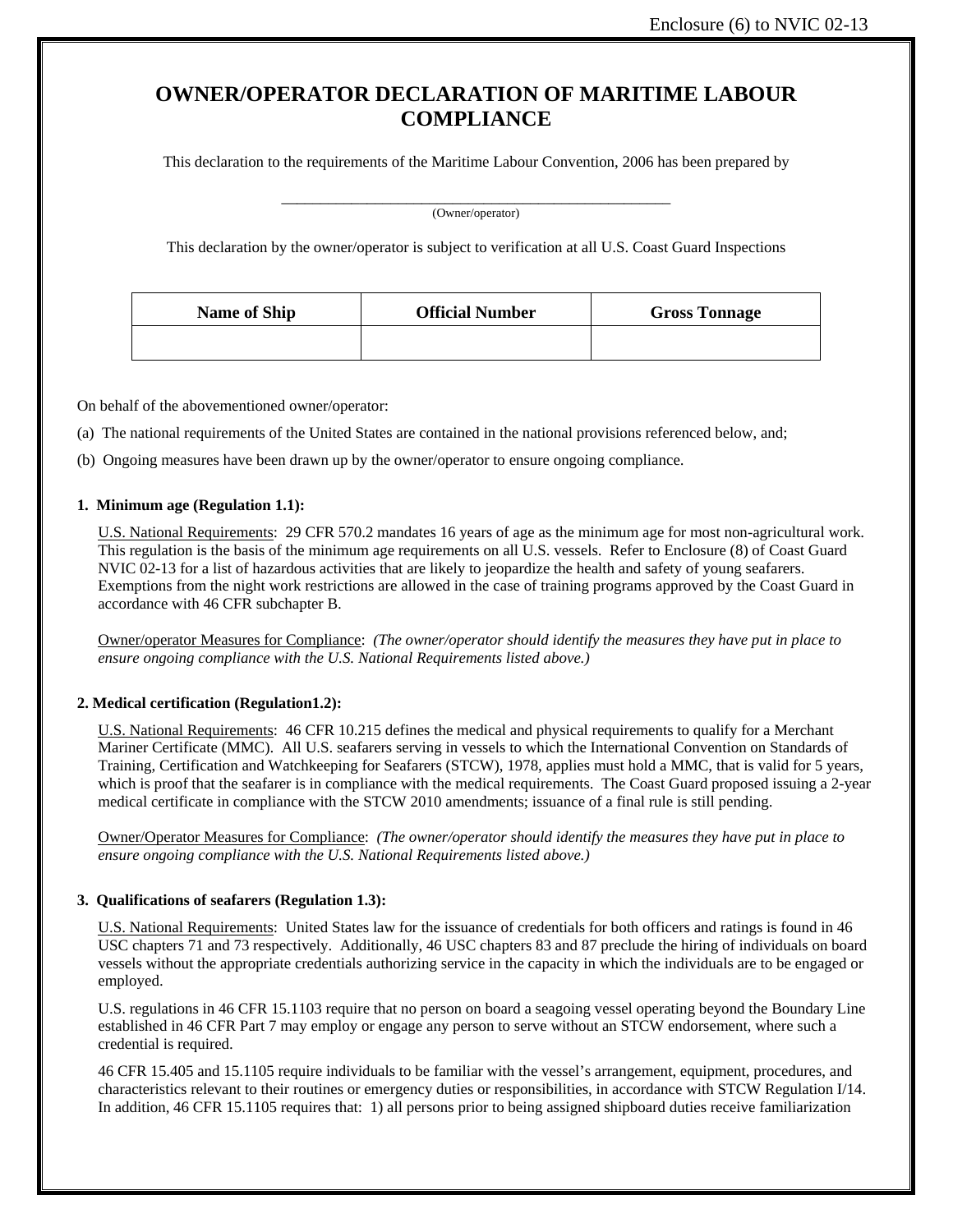and/or basic safety training in accordance with STCW Regulation VI/1, as appropriate; and 2) persons serving as part of the crew complement or who are assigned a responsibility on the muster list must receive basic safety training in accordance with STCW Regulation VI/1.

In limited circumstances, 46 USC 8103(3) and 46 CFR 15.720 authorize the use of non-U.S. citizens as seafarers on board Offshore Supply Vessels (OSVs) operating from a foreign port, and Mobile Offshore Drilling Units (MODUs) operating beyond the water above the U.S. Outer Continental Shelf, provided the non-U.S. seafarer holds a credential equivalent in experience, training, and other qualifications to the U.S. credential required for the position.

Owner/Operator Measures for Compliance: *(The owner/operator should identify the measures they have put in place to ensure ongoing compliance with the U.S. National Requirements listed above.)*

#### **4. Use of any licensed or certified or regulated private recruitment and placement services (Regulation 1.4):**

U.S. National Requirements: 46 USC 10314 and 10505 specify that a person may not receive remuneration for providing seafarers with employment. Additionally, a seafarer's wages may not be garnished with respect to his or her engagement on board the vessel. Union hiring halls in the United States are funded and maintained through collective bargaining agreements regulated by Federal Law (Taft-Hartley Act) and must meet the applicable requirements of the MLC as specified in Standard 1.4, paragraph 3, which recognizes collective bargaining agreements as complying with the intent of Regulation 1.4.

Owner/Operator Measures for Compliance: *(The owner/operator should identify the measures they have put in place to ensure ongoing compliance with the U.S. National Requirements listed above.)*

#### **5. Seafarers' employment agreements (Regulation 2.1):**

U.S. National Requirements: 46 USC 10301 and 10302, and 46 CFR 14.201 specifies when articles are required and notes that, for all foreign voyages, vessel owners/operators make a shipping agreement in writing with each seafarer before the seafarer commences employment. Coast Guard NVIC 1-86 establishes the procedures for the shipment and discharge of seafarers aboard U.S.-flag vessels. 46 CFR 14.207 specifies that the content and form of shipping articles must conform to form CG-705A. Coast Guard NVIC 1-86 specifies that any other form complying with the requirements of the U.S. statutes noted above may be used. The minimum requirements contained in the shipping agreement are in keeping with those outlined in Regulation 2.1 of the MLC.

46 U.S.C. 10311 and 46 CFR 14.307 require that the master or individual in charge of a vessel provide each seafarer with a Certificate of Discharge documenting sailing dates and capacities. The certificate must be signed by both the master or individual in charge and the seafarer, and may not contain a reference about the character or ability of the seafarer. In addition, 46 U.S.C. 7302 and 46 CFR 14.305 specify that seafarers may obtain a Continuous Discharge Book that documents sailing dates and capacities. Proper entries to the book must be made by the master.

Owner/Operator Measures for Compliance: *(The owner/operator should identify the measures they have put in place to ensure ongoing compliance with the U.S. National Requirements listed above.)*

#### **6. Payment of wages (Regulation 2.2):**

U.S. National Requirements: United States statute establishes the seafarer's entitlement to wages for work performed and payment at the beginning of the voyage and at the end of the voyage, and penalties for non-compliance; 46 USC 10310, 10312, 10313, and 10314. 46 U.S.C. 10315 (Allotments) establishes the measures for allotments. Collective bargaining agreements also specify payment intervals and conditions of payments.

Owner/Operator Measures for Compliance: *(The owner/operator should identify the measures they have put in place to ensure ongoing compliance with the U.S. National Requirements listed above.)*

#### **7. Hours of work or rest (Regulation 2.3):**

U.S. National Requirements: The current U.S. standards for minimum hours of rest are contained in 46 CFR 15.1111.

Owner/Operator Measures for Compliance: *(The owner/operator should identify the measures they have put in place to ensure ongoing compliance with the U.S. National Requirements listed above.)*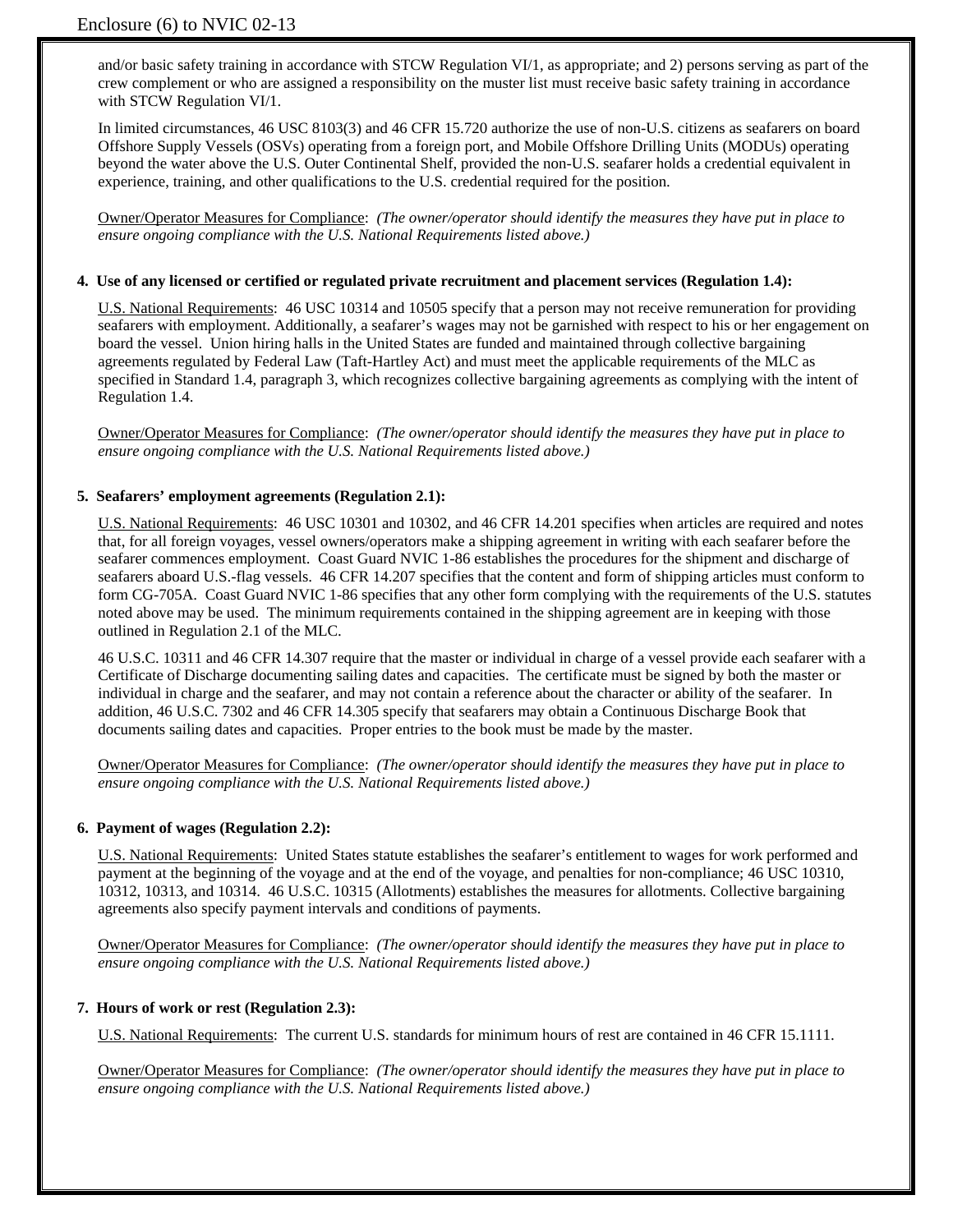#### **8. Manning levels for the ship (Regulation 2.7):**

U.S. National Requirements: 46 CFR part 15 requires that all vessels operating beyond the boundary line meet the STCW certification and watchkeeping requirements. 46 CFR 15.103 outlines the requirements for a vessel to be properly manned with a minimum number of officers and rated crew. Vessels required to be inspected under 46 USC 3301 are required to be manned with the minimum complement as stated on the vessel's COI per the requirements of 46 CFR 15.501.

Under Article 1 of the Officer's Competency Certificates Convention (OCCC) 1936, national laws or regulations may grant exceptions or exemptions with respect to vessels of less than 200 GT as measured under the Regulatory Measurement System, hereafter "GRT." The United States invoked this clause and granted a general exception for all vessels of less than 200 GRT (GT ITC if GRT not assigned) navigating beyond the Boundary Lines (see 46 USC 8304(b)(4) and 46 CFR 15.701(a)), including vessels engaged on international voyages. However, as amended, Article II.6 of the MLC specifies that such a determination may be made only with respect to vessels of less than 200 GT ITC (GRT if GT ITC not assigned) not engaged in international voyages. Accordingly, an individual in charge of the navigation or maneuvering, as well as an individual engaged or employed to perform the duties of chief engineer, on a mechanically propelled, uninspected, seagoing, documented vessel of less than 200 GT ITC (GRT if GT ITC not assigned) should hold an appropriately endorsed license or MMC authorizing service in such a capacity, when engaged on a voyage to an MLC ratifying nation.

Owner/Operator Measures for Compliance: *(The owner/operator should identify the measures they have put in place to ensure ongoing compliance with the U.S. National Requirements listed above.)*

#### **9. Accommodation (Regulation 3.1):**

U.S. National Requirements: The United States ratified ILO Convention 147, which includes Convention 92 (Accommodations of Crews Convention (Revised)) and Convention 133 (Accommodations of Crews Convention) as appended Conventions. The U.S. instrument of ratification for ILO 147 established that U.S. domestic laws and regulations were substantially equivalent to the provision in the Appended Conventions that the United States did not ratify, including ILO Convention 133 (Accommodations of Crews, 1970) and ILO Convention 92 (Accommodation of Crews Convention (Revised), 1949). The United States satisfied itself that the general goals of the instrument of ILO Convention 133 are being respected. No specific legislation or regulations were implemented to bring the United States into conformity with the general goals of Convention 133. See COMDTINST 16711.12 (series) for additional information. United States shipping laws and regulations that apply to vessels registered in the U.S. territory require compliance with minimum safety standards. Generally, the inspection of vessels and the accommodation of seafarers is provided in the following shipping laws: 46 U.S.C. subtitle II, chapter 33 (inspections) and 46 U.S.C. 11101 (accommodations applicable to vessels more than 100 GRT).

Specific requirements for inspection and certification, construction and arrangement (including accommodation construction and recreational facilities) are found in various subchapters of the regulations based on the type of vessel. These subchapters are:

46 CFR 24-28 subchapter C (uninspected towing vessels, 6 and 12 passengers) 46 CFR 30-39 subchapter D (tank vessels) 46 CFR 70-89 subchapter H (passenger vessels) 46 CFR 90-105 subchapter I (cargo and miscellaneous vessels) 46 CFR 107-109 subchapter I-A (MODUs) 46 CFR 114-124 subchapter K (small passenger vessels less than 100 GT carrying more than 150 passengers, or has overnight accommodations for more than 49 passengers) 46 CFR 125-139 subchapter L (OSVs) 46 CFR 175-187 subchapter T (small passenger vessels less than 100 GT carrying 150 or less passengers, or has overnight accommodations for 49 or less passengers)

These regulations are substantially equivalent to the applicable requirements of ILO Conventions 92, 133, and 147.

Owner/Operator Measures for Compliance: *(The owner/operator should identify the measures they have put in place to ensure ongoing compliance with the U.S. National Requirements listed above.)*

#### **10. On-board recreational facilities (Regulation 3.1):**

U.S. National Requirements: The United States ratified ILO Convention 147, which includes Convention 92 (Accommodations of Crews Convention (Revised)) and Convention 133 (Accommodations of Crews Convention) as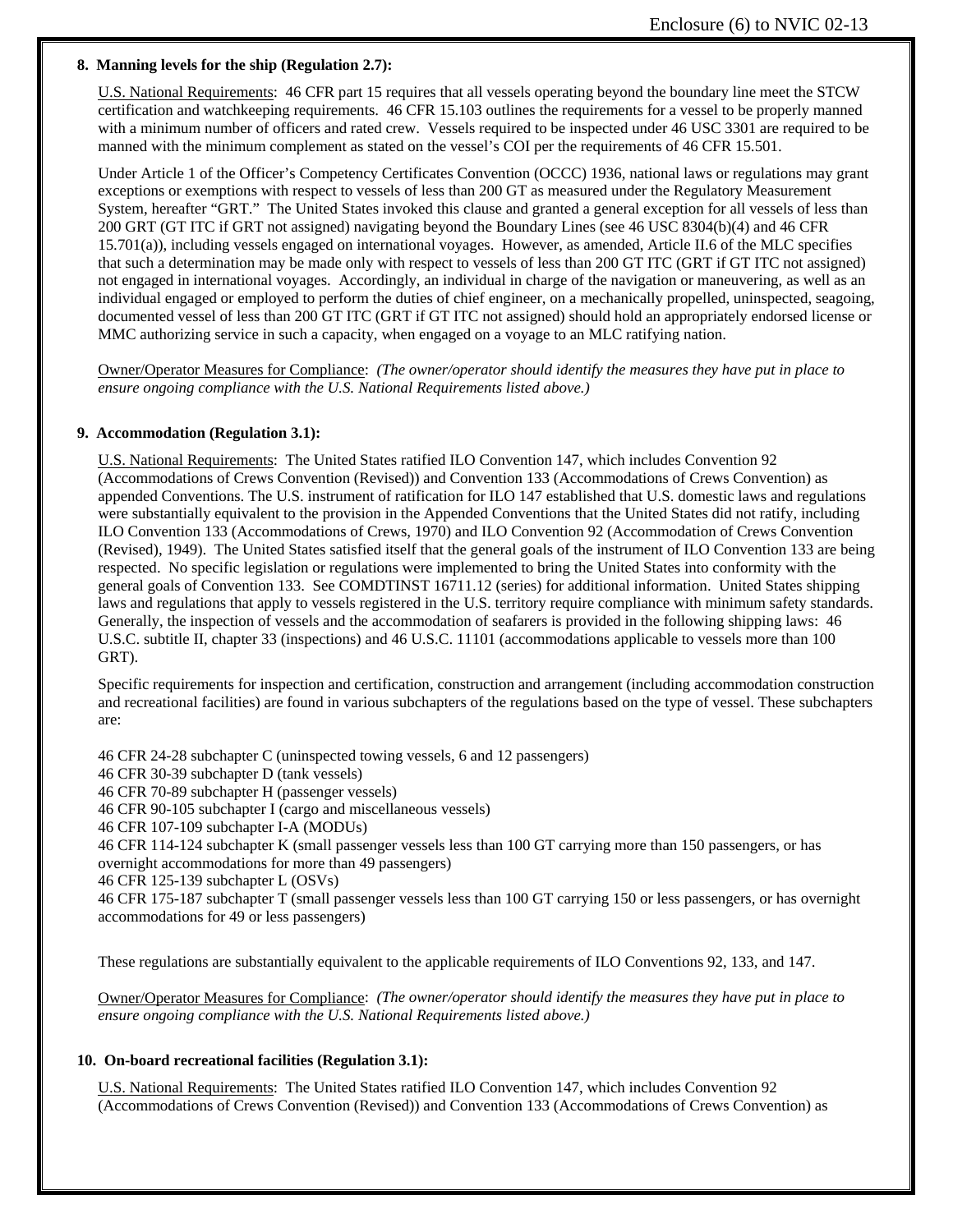appended Conventions. The U.S. instrument of ratification for ILO Convention 147 established that U.S. domestic laws and regulations were substantially equivalent to the provision in the Appended Conventions that the United States did not ratify, including ILO Convention 133 (Accommodations of Crews, 1970) and ILO Convention 92 (Accommodation of Crews Convention (Revised), 1949). The United States satisfied itself that the general goals of the instrument of ILO Convention 133 are being respected. No specific legislation or regulations were implemented to bring the United States into conformity with the general goals of Convention 133. See COMDTINST 16711.12 (series) for additional information. United States shipping laws and regulations that apply to vessels registered in the U.S. territory require compliance with minimum safety standards. Generally, the inspection of vessels and the accommodation of seafarers are provided in the following shipping laws: 46 U.S.C. subtitle II, chapter 33 (inspections) and 46 U.S.C. 11101 (accommodations applicable to vessels more than 100 GRT).

Specific requirements for inspection and certification, construction and arrangement (including accommodation construction and recreational facilities) are found in various subchapters of the regulations based on the type of vessel. These regulations are substantially equivalent to the applicable requirements of ILO Conventions 92, 133, and 147. Vessels built prior to the entry into force date of ILO Convention 147 to the United States must also comply with the applicable regulations above.

Owner/Operator Measures for Compliance: *(The owner/operator should identify the measures they have put in place to ensure ongoing compliance with the U.S. National Requirements listed above.)*

#### **11. Food and catering (Regulation 3.2):**

U.S. National Requirements: 46 USC 10303 requires that a seafarer be served at least 3 meals a day, including adequate water and adequate protein, vitamins, and minerals in accordance with the U.S. Recommended Daily Allowances. Refer to Enclosure (9) of Coast Guard NVIC 02-13 for competency guidelines for vessel cooks.

42 CFR 71.45 requires that the quality of potable water, taken on board a ship at any U.S. port intended for human consumption thereon shall be obtained from sources approved in accordance with standards established in title 21, Code of Federal Regulations, parts 1240 and 1250(b).

Owner/Operator Measures for Compliance: *(The owner/operator should identify the measures they have put in place to ensure ongoing compliance with the U.S. National Requirements listed above.)*

#### **12. On-board medical care (Regulation 4.1):**

U.S. National Requirements: 46 USC 11101 states that a merchant vessel of the United States that, in the ordinary course of trade, makes a voyage of more than 3 days between ports and carries a crew of at least 12 shall have a hospital compartment suitably separated from other spaces. The compartment shall have at least 1 bunk for each 12 seafarers constituting the crew (but not more than 6 bunks may be required). Additionally, specific requirements for inspection and certification, and construction and arrangement (including accommodation construction and recreational facilities) are found in various subchapters of the regulations based on the type of vessel.

46 USC 11102 requires the following vessels to carry a medicine chest for the care of sick and injured seamen: 1) vessels on a voyage from a port in the United States to a foreign port (except to a Canadian port); and 2) vessels of 75 GT or more on a voyage between a port in the United States on the Atlantic and Pacific oceans.

Collective bargaining agreements define medical benefits and eligibility for seafarers on board a vessel and ashore. Unionized seafarers receive preventive measures. Vessel owners/operators are responsible for sick and injured seafarers in accordance with the general maritime law remedy of Maintenance and Cure. Maintenance and Cure provides for medical coverage for seafarers while in the service of a vessel (including shore leave). Cure benefits provide for payment of reasonable and necessary medical care until the seafarer has reached a level of maximum cure. Cure includes first aid and emergency treatment, transportation to medical facilities, treatment at clinics and hospitals, diagnostic tests, medication, physical therapy, specialists, surgery, rehabilitation, and all other reasonable and necessary medical needs.

Owner/Operator Measures for Compliance: *(The owner/operator should identify the measures they have put in place to ensure ongoing compliance with the U.S. National Requirements listed above.)*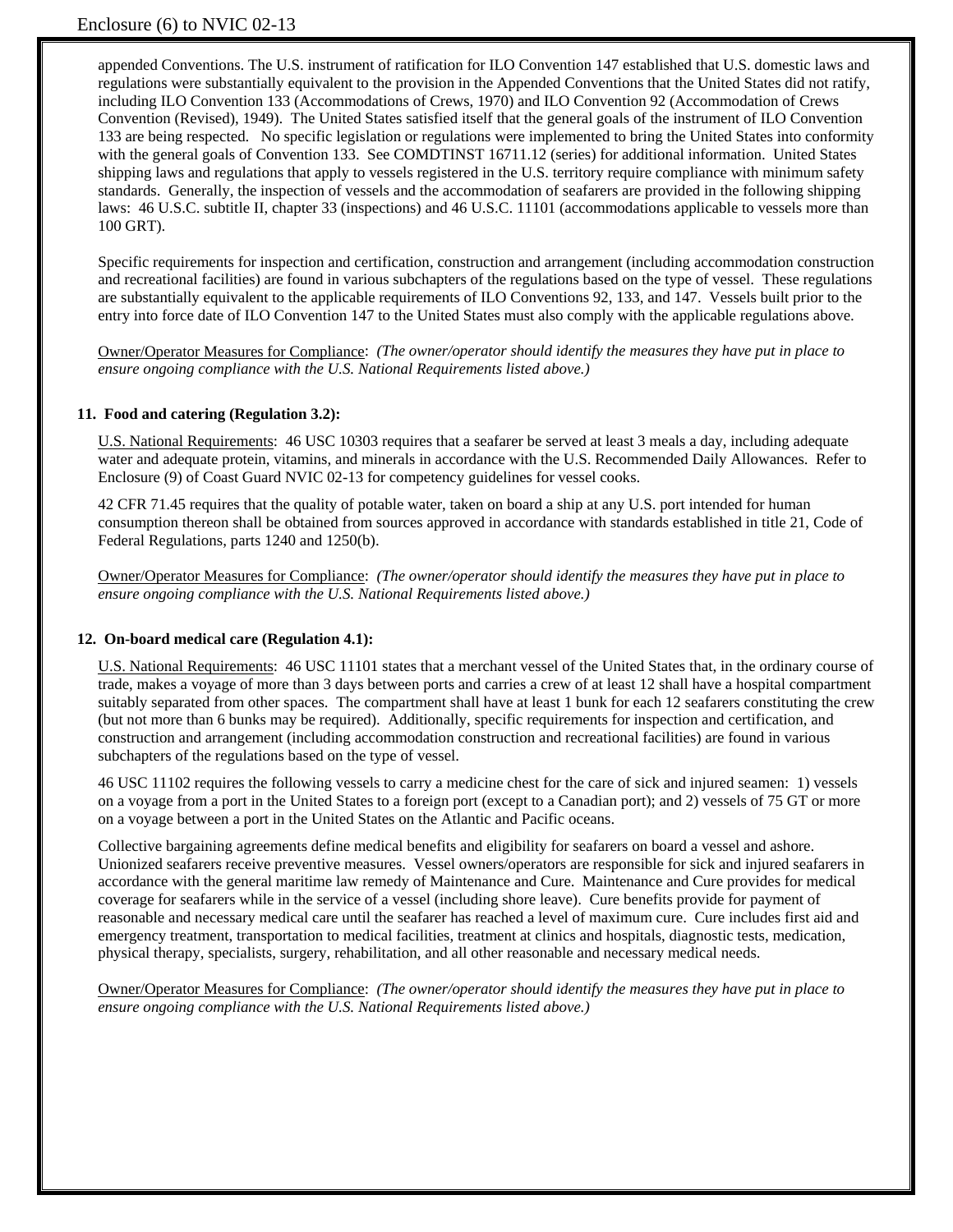#### **13. Health and safety and accident prevention (Regulation 4.3):**

U.S. National Requirements: The Occupational Safety and Health Act, 29 USC chapter 15, was enacted to ensure that employers provide their workers a place of employment free from recognized hazards to safety and health, such as exposure to toxic chemicals, excessive noise levels, mechanical dangers, heat or cold stress, and unsanitary conditions.

46 USC chapter 32 and 33 CFR part 96 require establishment of safety management systems on board vessels that provide procedures for responding to emergencies, protection of the environment, reporting of incidents, and addressing nonconformities. Internal audits and management reviews of the onboard system must be maintained.

Company and/or industry-wide management systems, such as the Responsible Carrier Program, that provide procedures for responding to emergencies, protection of the environment, reporting of incidents, and addressing nonconformities are acceptable industry practices meeting this MLC requirement.

Owner/Operator Measures for Compliance: *(The owner/operator should identify the measures they have put in place to ensure ongoing compliance with the U.S. National Requirements listed above.)*

#### **14. On-board complaint procedures (Regulation 5.1.5):**

U.S. National Requirements: There are no U.S. laws or regulations that mirror the requirements of Regulation 5.1.5 of the MLC. However, many collective bargaining agreements include procedures that seafarers should follow to voice complaints on board a vessel. With respect to safety concerns, the Coast Guard, in agreement with the Occupational Health and Safety Administration (OSHA), has authority to protect seafarers from retaliation for filing safety complaints pursuant to 46 USC 2114. Pursuant to United States' responsibility as a Party to ILO Convention 147, the Coast Guard will investigate complaints related to alleged violations of that convention. The Coast Guard or RCS will verify compliance against the applicable standards as published in the MLC. Refer to Enclosure (10) of NVIC 02-13 for complaints procedures.

Owner/Operator Measures for Compliance: *(The owner/operator should identify the measures they have put in place to ensure ongoing compliance with the U.S. National Requirements listed above.)*

I hereby certify that the above measures have been drawn up to ensure ongoing compliance with the U.S. national requirements listed above.

| (Stamp or seal of the ship-owner) |  |  |  |  |  |  |  |  |  |  |
|-----------------------------------|--|--|--|--|--|--|--|--|--|--|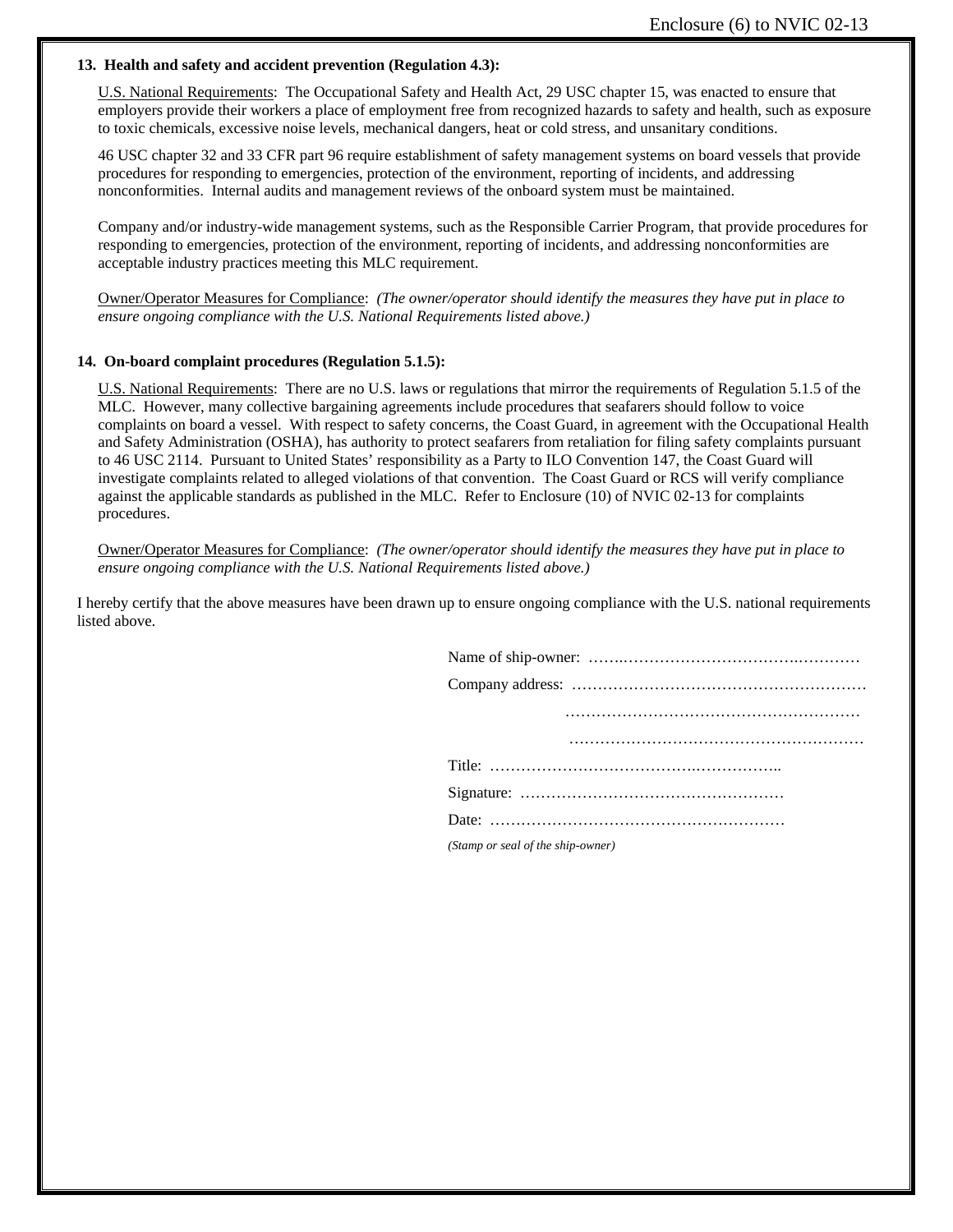# **INTERIM MARITIME LABOUR CERTIFICATE**

(Statement of Voluntary Compliance)

Issued under the provisions of Article V and Title 5 of the Maritime Labour Convention, 2006 (referred to below as "the Convention"), and Coast Guard Navigation and Vessel Inspection Circular 02-13, COMDTINST P16700.4 (series) under the authority of the Government of:



## THE UNITED STATES OF AMERICA

By the

United States Coast Guard

Particulars of the ship:

This is to certify, for the purposes of Standard A5.1.3, paragraph 7, of the Convention, that:

(a) This ship has been inspected, as far as reasonable and practicable, for the matters listed in Appendix A5-I to the Convention, taking into account verification of items under paragraphs (b), (c), and (d) below;

(b) The shipowner has demonstrated to the competent authority or recognized organization that the ship has adequate procedures to comply with the Convention;

(c) The master is familiar with the requirements of the Convention and the responsibilities for implementation; and

(d) Relevant information has been submitted to the competent authority or recognized organization to produce a Declaration of Maritime Labour Compliance. \_\_\_\_\_\_\_\_\_\_\_\_\_\_\_\_\_\_\_\_\_\_\_\_\_\_\_\_\_\_\_\_\_\_\_\_\_\_\_\_\_\_\_\_\_\_\_\_\_\_\_\_\_\_\_\_\_\_\_\_\_\_\_\_\_\_\_\_\_\_\_\_\_\_\_\_\_\_\_\_\_\_\_\_\_\_\_\_\_\_\_\_\_\_\_\_\_\_\_\_\_\_

<sup>1</sup> For ships covered by the tonnage measurement interim scheme adopted by the IMO, the gross tonnage is that which is included in the REMARKS column of the International Tonnage Certificate (1969). See Article II (1) (c) of the Convention.

<sup>2</sup> *Shipowner* means the owner of the ship or another organization or person, such as the manager, agent or bareboat charterer, who has assumed the responsibility for the operation of the ship from the owner and who, on assuming such responsibility, has agreed to take over the duties and responsibilities imposed on shipowners in accordance with this Convention, regardless of whether any other organizations or persons fulfill certain of the duties or responsibilities on behalf of the shipowner. See Article II (1)(j) of the Convention.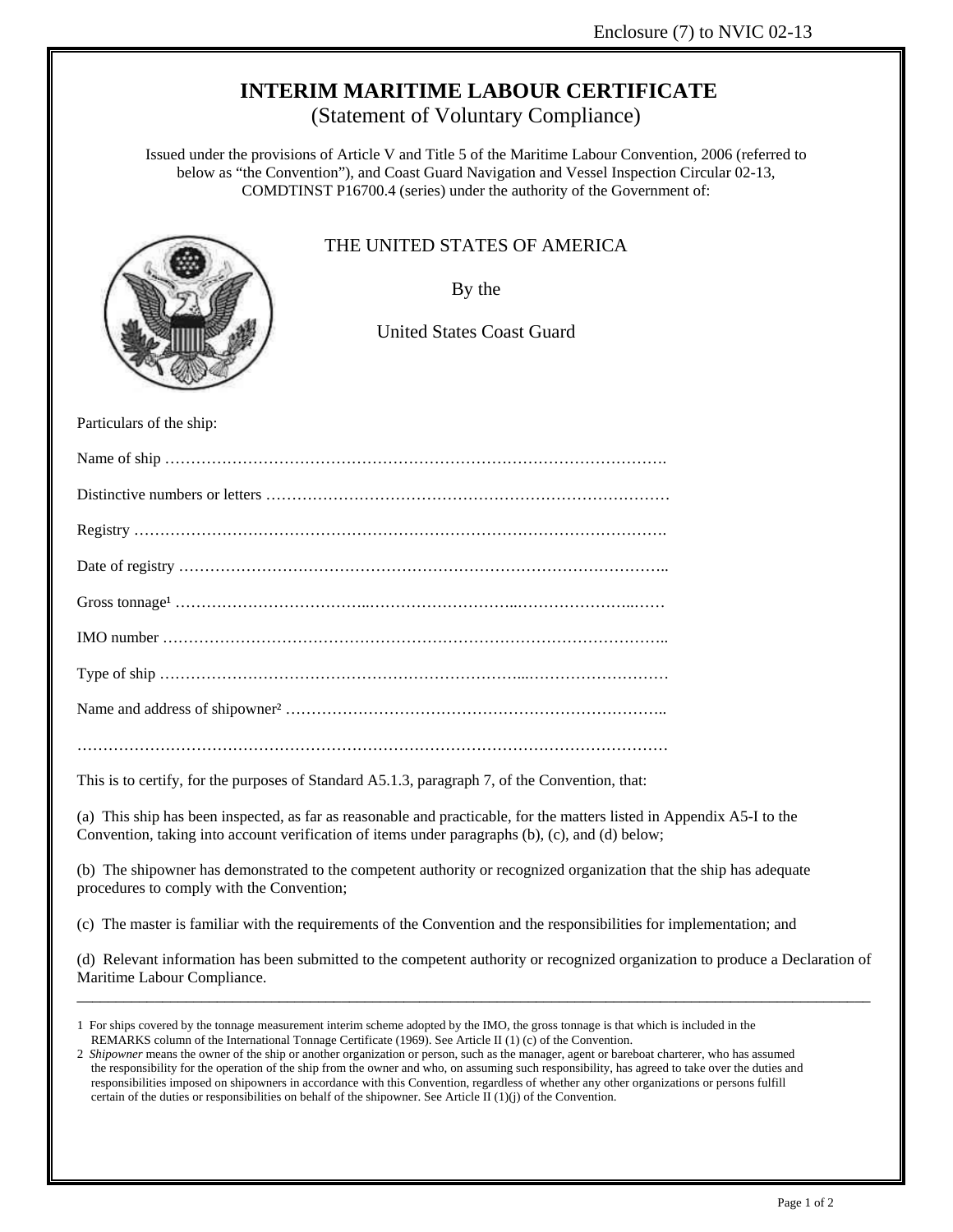This Certificate is valid until …………………………, subject to inspections in accordance with the Standards A5.1.3 and A5.1.4.

Completion date of the inspection referred to under paragraph (a) above was..........................................

Issued at ………………………………………………………………………………………

(*Place of issue of Certificate*)

……………………. …………..………………………………………….……………  *(Date of issue) (Signature of authorized official issuing the Certificate)* 

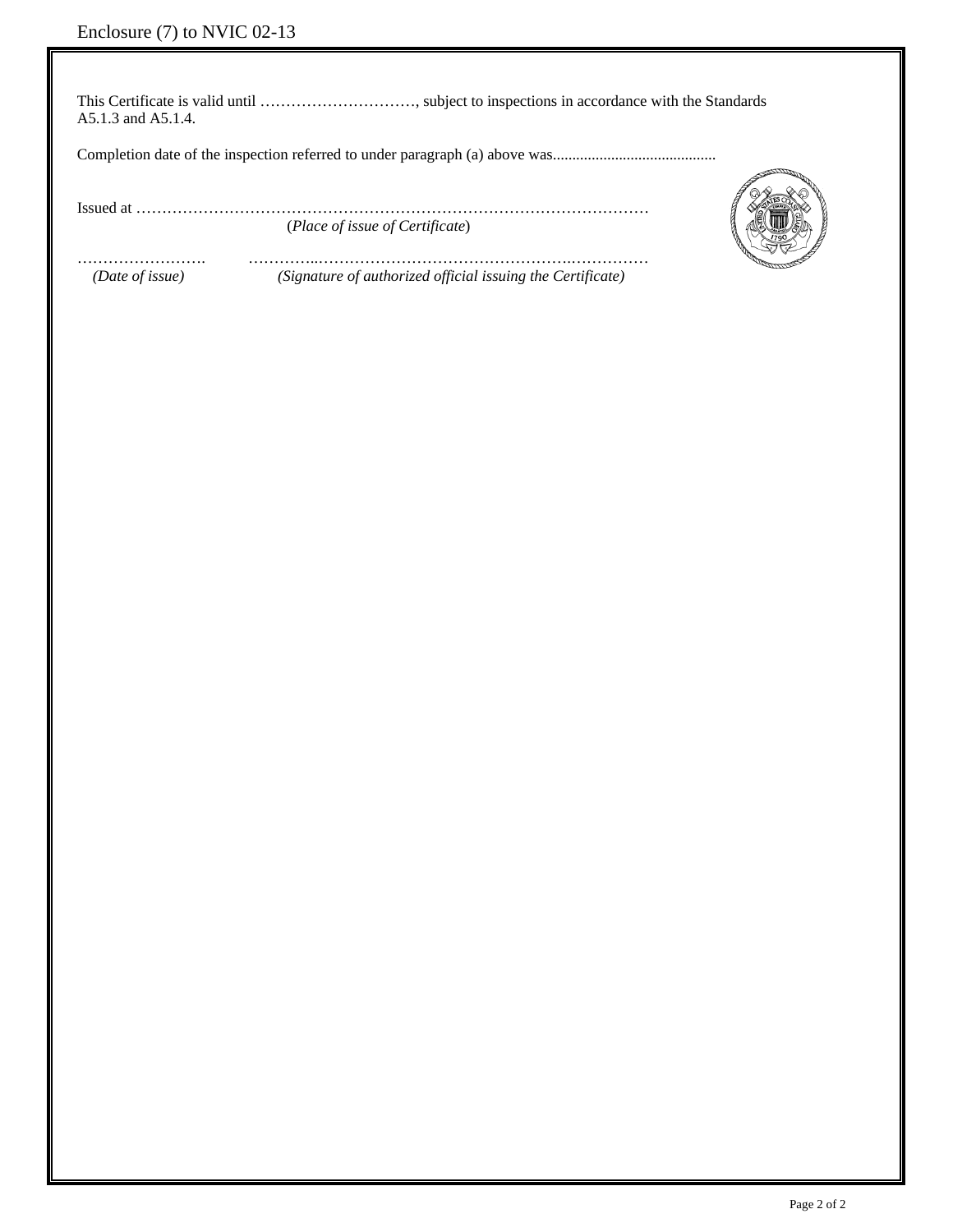# **Hazardous Work and Consideration on Health and Safety Issues for Seafarers Under the Age of 18 Years**

- 1. Purpose: The Maritime Labour Convention (MLC), 2006, requires specific consideration in a ship's occupational safety and health policy program of the safety and health of seafarers under the age of 18 years. This notice identifies types of work considered hazardous because they present special risk of accident, may have a detrimental effect on a health or physical development of young seafarers, or require a special degree of maturity, experience, or skill.
- 2. Applicability: These specific considerations apply to all seafarers under the age of 18 years employed by shipowners on board U.S.-flag vessels to which the MLC applies.
- 3. MLC Requirement: The employment, engagement, or work of seafarers under the age of 18 years shall be prohibited where the work is likely to jeopardize their health or safety. The types of such work shall be determined by national laws or regulations, or by the competent authority after consultation with the shipowners' and seafarers' organizations concerned, in accordance with relevant international standards.
- 4. U.S. Interpretation: Under U.S. law, specifically the federal child labor provisions authorized by the Fair Labor Standard Act (FLSA), the general minimum age is 16 years for employment (29 CFR 570.2). The FLSA is also known as the Child Labor Laws and were enacted to ensure that when young people work, the work is safe and does not jeopardize their health, wellbeing, or educational opportunities. The FLSA contains provisions that protect persons under the age of 18 years from working in certain hazardous occupations, upon approval by the Secretary of Labor. The FLSA is specifically applicable to seamen (29 CFR 783.24).
- 5. Vessel owners/operators should—

1

- a. Maintain documentation that includes dates of birth of each seafarer noted. Individual identity documents, such as passports, should be readily accessible.
- b. All seafarers under the age of 18 years should receive, at the time of engagement, a list of the potentially hazardous activities that they should not perform while engaged with the vessel. These seafarers should be advised whom to contact on the vessel in case of any doubts. They should also be advised against working at night<sup>[1](#page-55-0)</sup> unless engaged in a training program approved by the Coast Guard in accordance with 46 CFR subchapter B. Training programs meeting this provision include maritime academies regulated by 46 CFR 310.
- c. If applicable, the company's safety management system (SMS) should identify the different types of potentially hazardous work on board the vessel and note why they are considered as such. All precautions to mitigate risk should be noted. Supervisory staff should be advised about the need to adhere to these work limitations.

<span id="page-55-0"></span><sup>&</sup>lt;sup>1</sup> Night is recognized as a period of at least 9 hours starting no later than midnight and ending no earlier than 0500. ("Night" is not currently defined in U.S. regulations.)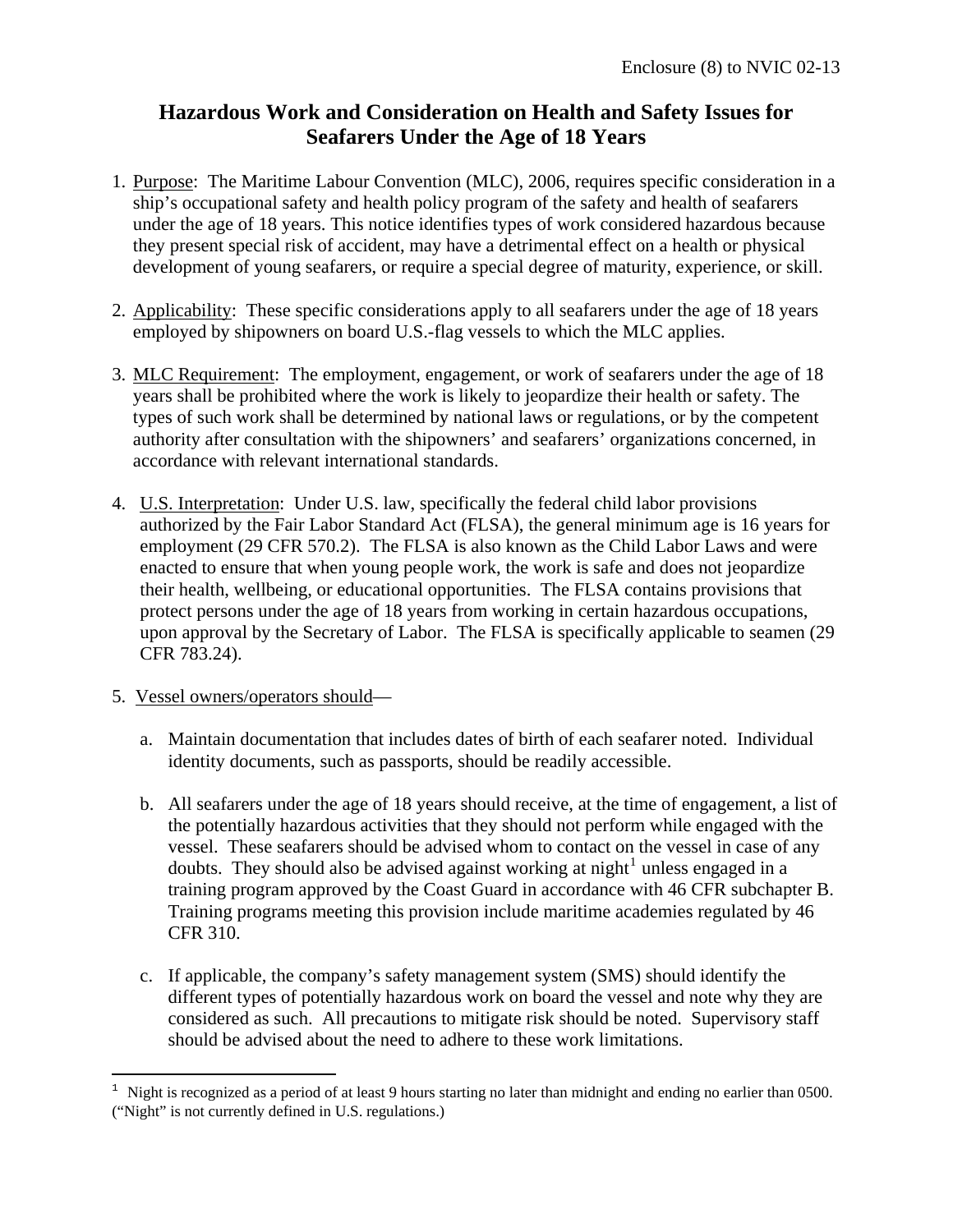- 6. Hazardous Activities. The following is a non-inclusive list of potentially hazardous activities that may jeopardize the health and wellbeing of seafarers under the age of 18 years:
	- a. Lifting, moving, or carrying of heavy loads or objects;
	- b. Entry into boilers, tanks, and cofferdams;
	- c. Exposure to harmful noise and vibration levels;
	- d. Operating hoisting and other power machinery and tools, or acting as a signaler to operators of such equipment;
	- e. Handling mooring, tow lines, or anchoring equipment;
	- f. Rigging;
	- g. Working aloft or on deck in heavy weather;
	- h. Night watch duties;
	- i. Servicing of electrical equipment;
	- j. Exposure to potentially harmful materials or harmful physical agents, such as dangerous or toxic substances and ionizing radiations. When making a determination as to which activities are hazardous, an owner/operator should consider hazardous materials codes on a vessel-specific basis, as applicable;
	- k. Cleaning of catering machinery; and
	- l. Handling or taking charge of ship's boats.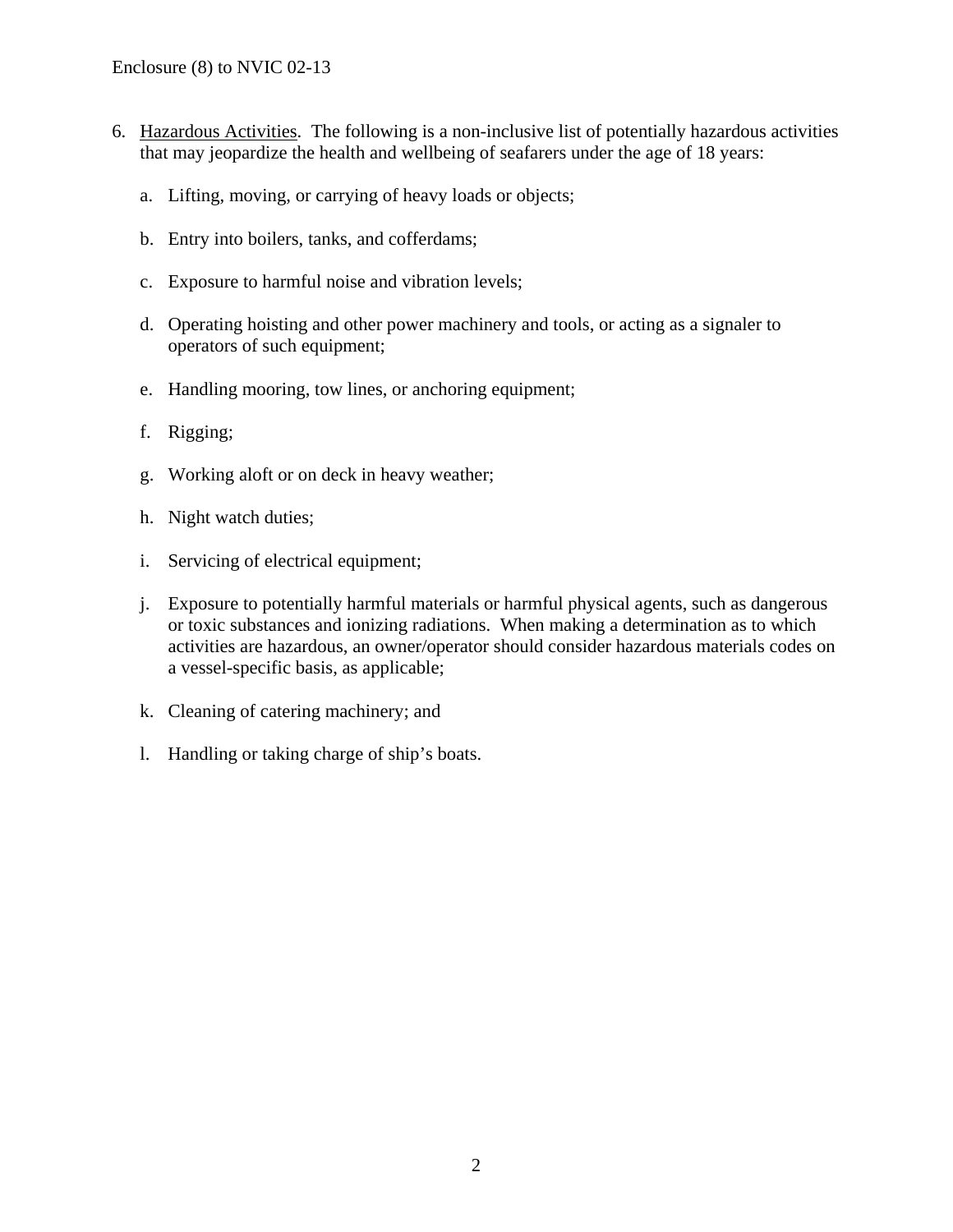# **Guidelines for Ships Cook Competency**

- 1. Purpose: The Maritime Labour Convention (MLC), 2006, requires that personnel with food preparation be trained and qualified for their position on board ship.
- 2. Applicability: These specific considerations apply to all seafarers employed by owners/operators as ship cooks with responsibility for food preparation on board U.S.-flag vessels to which the MLC applies.
	- a. MLC requirement: Seafarers employed as ship cooks with responsibility for food preparation must be trained and qualified for their position on board ship. The training should cover practical cookery, food, personal hygiene, food storage, stock control, environmental protection, and catering health and safety.
	- b. United States Interpretation: 46 USC 10303 requires that a seafarer be served at least 3 meals a day, including adequate water and adequate protein, vitamins, and minerals in accordance with the United States Recommended Daily Allowances. Based on these requirements, it is recommended that a qualified and trained cook be on board each vessel. The minimum standards of competence and skills for this position are highlighted below.
- 3. Vessel owners/operators should
	- a. Document knowledge through training or equivalent job experience of personnel with responsibility for preparing food. No one who is below the age of 18 years should be permitted to work as a cook.
	- b. If the manning of the vessel is less than 10, ensure that anyone processing food in the galley be trained or instructed in areas including food and personal hygiene, and the handling and storage of food on board a vessel (a fully qualified cook is not required).
	- c. Seafarers employed as ship cooks with responsibility for food preparation should have the knowledge through training or equivalent job experience on the following competencies as appropriate:
		- (1) Manage a nutritious food service, including, but not limited to—
			- (a) Understanding the importance of a balanced diet and the protein, fat, liquid, and carbohydrate requirements, as per the food pyramid;
			- (b) Knowledge of galley and food service management;
			- (c) Establishing and managing food cost budgets;
			- (d) Managing food quantities and qualities on a per-voyage basis;
			- (e) Planning menus using varied food groups;
			- (f) Awareness of the need for planning menus based on weather and work requirements (cold weather may require more calories; hot weather may require additional sodium);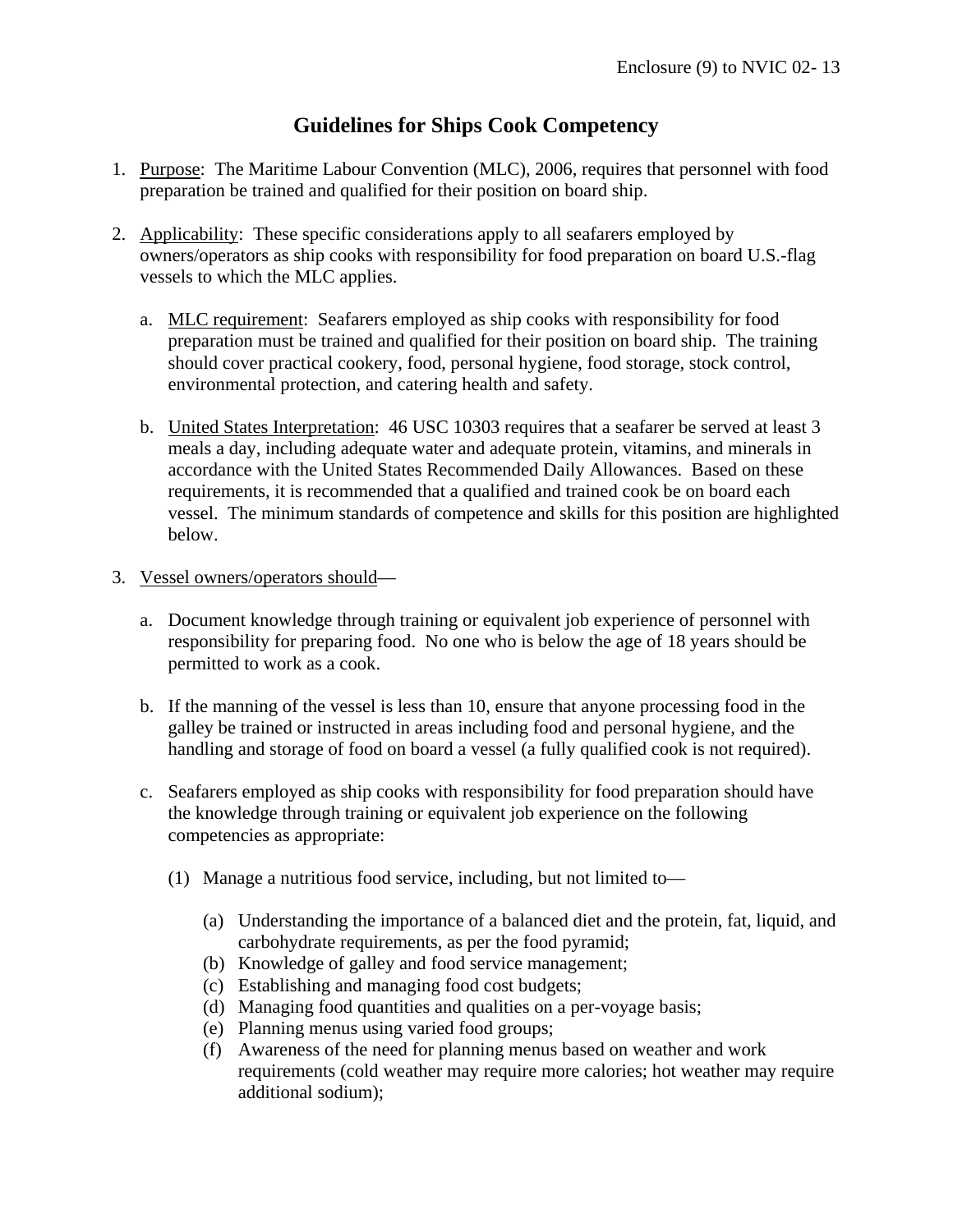- (g) Awareness of international food availability; and
- (h) Awareness of religious and cultural practices of food preparation.
- (2) Understand employee food safety training.
- (3) Identify protective clothing and equipment.
- (4) Understand and use safe working practices, including, but not limited to—
	- (a) Knowledge and ability to follow accepted safety procedures, safe working habits, and safe operation of food processing equipment in accordance with manufacturer, company, national, and international safety standards;
	- (b) Awareness of potential safety hazards and the necessary appropriate corrective action;
	- (c) Knowledge of allergens and their effects on individuals;
	- (d) Administration of first aid for cuts, burns, and allergies in the Galley, and CPR and the Heimlich maneuver as appropriate; and
	- (e) Preparation and service of food during foul weather conditions.
- (5) Understand and follow proper sanitation procedures, including, but not limited to—
	- (a) Awareness of the necessity for enforcement of personnel hygiene and the dangers of not conforming to sanitation procedures;
	- (b) Knowledge of safe food preparation and service to mitigate the effects of microorganisms, contamination, and food-borne illnesses; and
	- (c) Knowledge and ability to properly maintain food waste disposal areas.
- (6) Be aware of a variety of products and how to cook them in a safe and tasty manner, including, but not limited to —
	- (a) Knowledge of, and the ability to select, correct equipment and tools for preparation of different food products;
	- (b) Knowledge of selection and preparation of vegetables and fruits;
	- (c) Knowledge and ability to prepare stocks and soups;
	- (d) Knowledge and ability to prepare sauces and salads;
	- (e) Knowledge and ability to prepare baked products;
	- (f) Knowledge and ability to prepare hot and cold sandwiches; and
	- (g) Knowledge and ability to prepare a variety of meats.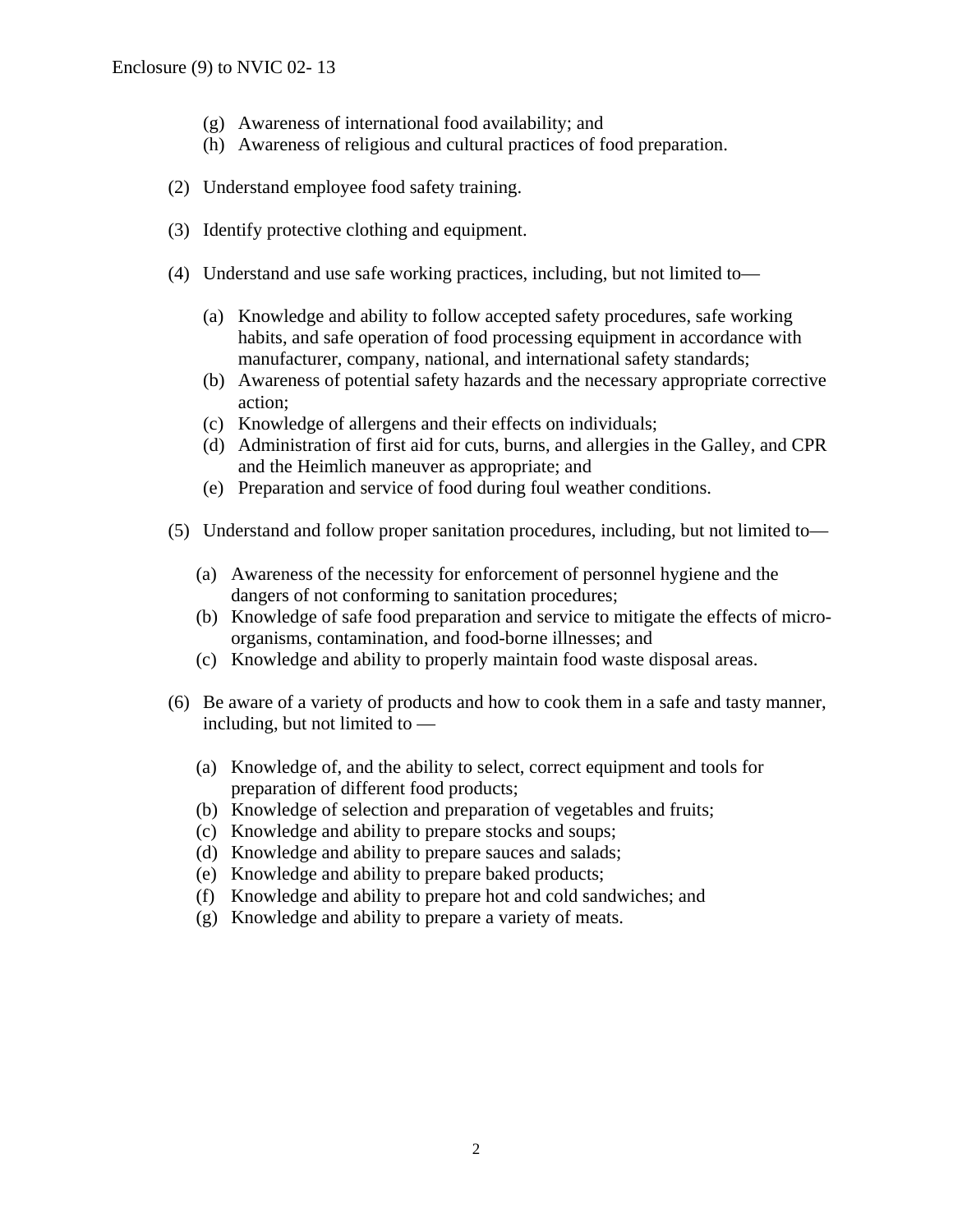# **Guidelines for Onboard Complaint Procedures**

- 1. Purpose: These guidelines are intended to provide key elements of onboard complaint procedures conforming to the Maritime Labour Convention (MLC), 2006, requirements.
- 2. Applicability: These specific considerations apply to all U.S.-flag vessels to which the MLC applies.
	- a. MLC Requirement: Vessels must have on-board procedures for the fair, effective and expeditious handling of seafarer complaints alleging breaches of the requirements of the MLC, 2006. All seafarers must be provided with a copy of the on-board complaint procedures applicable on the ship. Victimization of seafarers for filing complaints under the MLC, 2006 is prohibited.
	- b. United States Interpretation: There are no U.S. laws or regulations that mirror the requirements of regulation 5.1.5 of the MLC. However, many Collective Bargaining Agreements include procedures seafarers may use to voice complaints on board a vessel. With respect to safety concerns, the Coast Guard, in agreement with the Occupational Health and Safety Administration (OSHA), has authority to protect seafarers from retaliation for filing safety complaints pursuant to 46 USC 2114. Pursuant to its responsibility as a Party to International Labour Organizaton (ILO) Convention 147, the Coast Guard investigates complaints related to alleged violations of that convention. The Coast Guard or a Recognized Classification Society will verify compliance against the applicable standards as published in the MLC.
- 3. Vessel owners/operators should
	- a. Establish procedures on board to register any seafarer complaints regarding a breach of the requirements of this Convention.
	- b. Ensure that the onboard complaint procedures include the right of the seafarer to be accompanied or represented during the complaints procedure, as well as safeguards against the possibility of victimization the seafarer for filing a complaint.
	- c. Ensure that all seafarers are provided with a copy of the onboard complaint procedures applicable on the vessel.
- 4. Onboard Complaint Procedures:
	- a. Notwithstanding procedures listed in an individual seafarer's contract of employment or collective bargaining agreement, the company should establish onboard complaint procedures. The complaint procedures should—
		- (1) Include the contact information for the designated company person who will handle complaints and the contact information for the Coast Guard. In cases where the seafarer is a foreign national, the complaints procedure should include the contact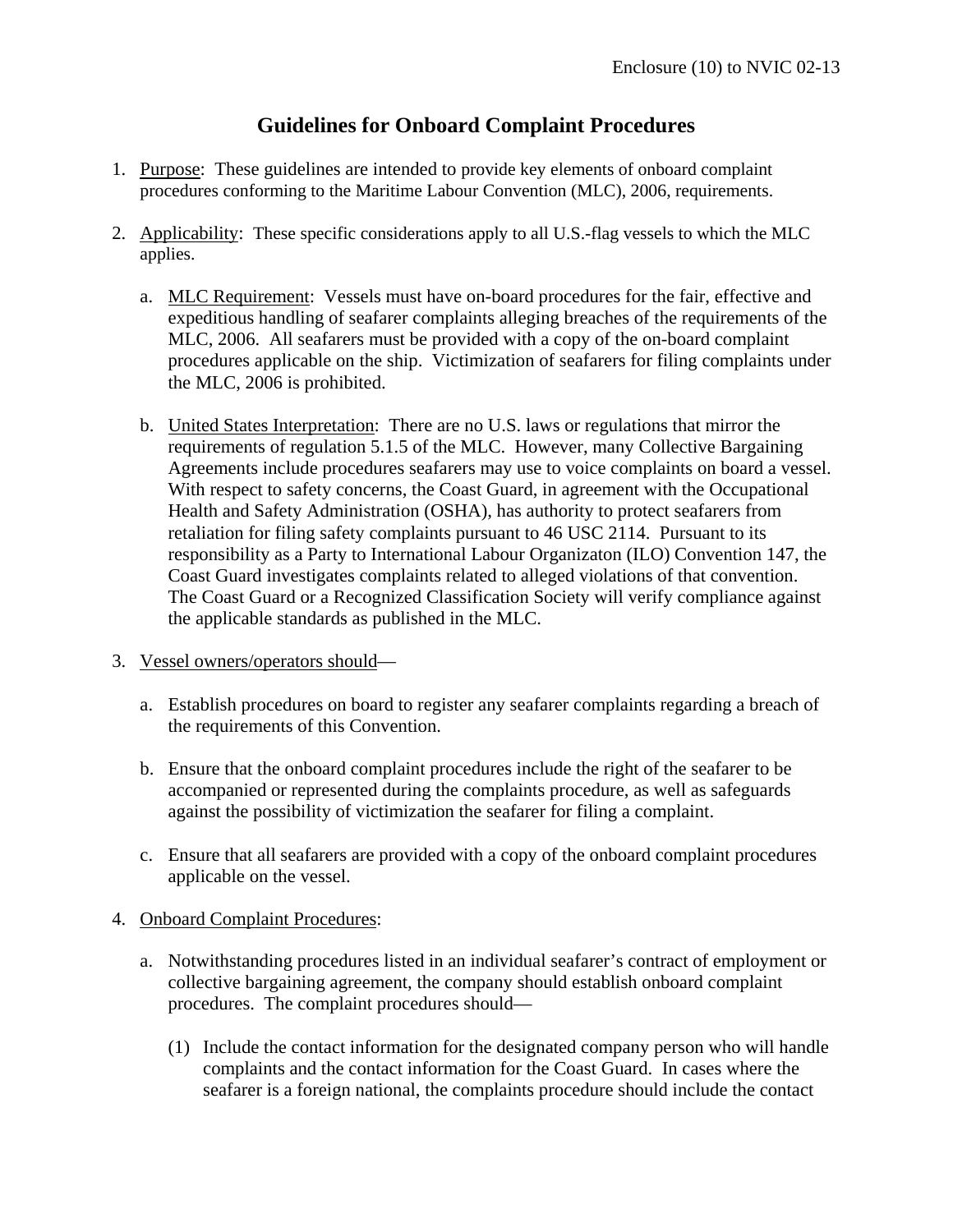information for the competent authority of the seafarer's country of residence.

- (2) Establish the hierarchy for the resolution of onboard complaints. Any seafarer with a complaint should have the ability to have the matter addressed by bringing it to the attention of the proper authority on board. The hierarchy may include: immediate supervisor/superior officer, department head, master, or designated company person.
- (3) Provide for the ability to resolve complaints at the lowest level possible. Only when the matter cannot be resolved to the satisfaction of both parties should it be elevated to the next level. If the complaint cannot be resolved on board, the matter should be referred ashore to the designated company person.
- (4) Include the right of the seafarer to complain directly to the master, the designated company person, or to the Coast Guard.
- (5) Establish the time limit appropriate to the resolution of the complaint at all levels of the hierarchy.
- (6) Include information on the person or persons on board the vessel who can, on a confidential basis, provide seafarers with impartial advice on their complaint and otherwise assist them in following the complaint procedures available to them on board the ship.
- (7) Include the right of the seafarer to be accompanied or represented during the complaint filing procedure.
- (8) Establish the actions to be taken by the personnel involved during the investigation and resolution of the complaint at all levels of the hierarchy.
- (9) Include recordkeeping provisions for all relevant material related to the complaints.
- b. All seafarers should be provided with a copy of the onboard complaint procedures applicable to the vessel.